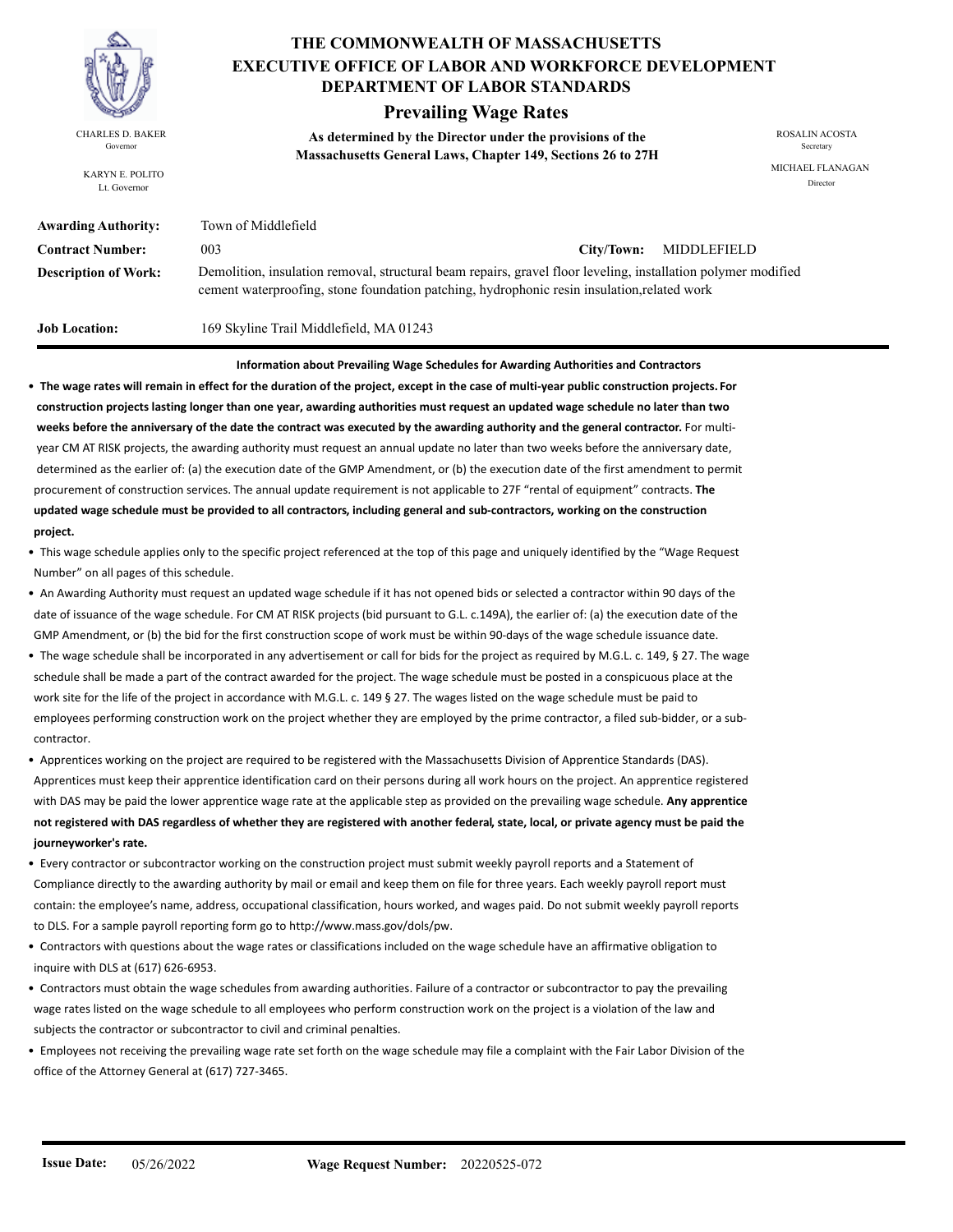| Classification                                                                   | <b>Effective Date</b> | <b>Base Wage</b> | Health  | <b>Pension</b> | Supplemental<br>Unemployment | <b>Total Rate</b> |
|----------------------------------------------------------------------------------|-----------------------|------------------|---------|----------------|------------------------------|-------------------|
| Construction                                                                     |                       |                  |         |                |                              |                   |
| (2 AXLE) DRIVER - EQUIPMENT<br>TEAMSTERS JOINT COUNCIL NO. 10 ZONE B             | 12/01/2021            | \$35.95          | \$13.41 | \$16.01        | \$0.00                       | \$65.37           |
| (3 AXLE) DRIVER - EQUIPMENT<br>TEAMSTERS JOINT COUNCIL NO. 10 ZONE B             | 12/01/2021            | \$36.02          | \$13.41 | \$16.01        | \$0.00                       | \$65.44           |
| (4 & 5 AXLE) DRIVER - EQUIPMENT<br>TEAMSTERS JOINT COUNCIL NO. 10 ZONE B         | 12/01/2021            | \$36.14          | \$13.41 | \$16.01        | \$0.00                       | \$65.56           |
| <b>ADS/SUBMERSIBLE PILOT</b><br>PILE DRIVER LOCAL 56 (ZONE 3)                    | 08/01/2020            | \$103.05         | \$9.40  | \$23.12        | \$0.00                       | \$135.57          |
| For apprentice rates see "Apprentice- PILE DRIVER"                               |                       |                  |         |                |                              |                   |
| AIR TRACK OPERATOR                                                               | 12/01/2021            | \$29.41          | \$9.10  | \$13.62        | \$0.00                       | \$52.13           |
| LABORERS - ZONE 4 (BUILDING & SITE)                                              | 06/01/2022            | \$30.23          | \$9.10  | \$13.62        | \$0.00                       | \$52.95           |
|                                                                                  | 12/01/2022            | \$31.04          | \$9.10  | \$13.62        | \$0.00                       | \$53.76           |
|                                                                                  | 06/01/2023            | \$31.86          | \$9.10  | \$13.62        | \$0.00                       | \$54.58           |
|                                                                                  | 12/01/2023            | \$32.67          | \$9.10  | \$13.62        | \$0.00                       | \$55.39           |
|                                                                                  | 06/01/2024            | \$33.49          | \$9.10  | \$13.62        | \$0.00                       | \$56.21           |
|                                                                                  | 12/01/2024            | \$34.30          | \$9.10  | \$13.62        | \$0.00                       | \$57.02           |
| For apprentice rates see "Apprentice-LABORER"                                    |                       |                  |         |                |                              |                   |
| AIR TRACK OPERATOR (HEAVY & HIGHWAY)<br>LABORERS - ZONE 4 (HEAVY & HIGHWAY)      | 12/01/2021            | \$31.12          | \$9.10  | \$14.69        | \$0.00                       | \$54.91           |
| For apprentice rates see "Apprentice- LABORER (Heavy and Highway)                |                       |                  |         |                |                              |                   |
| ASBESTOS WORKER (PIPES & TANKS)<br>HEAT & FROST INSULATORS LOCAL 6 (SPRINGFIELD) | 12/01/2020            | \$34.29          | \$12.80 | \$8.95         | \$0.00                       | \$56.04           |
| ASPHALT RAKER                                                                    | 12/01/2021            | \$28.91          | \$9.10  | \$13.62        | \$0.00                       | \$51.63           |
| LABORERS - ZONE 4 (BUILDING & SITE)                                              | 06/01/2022            | \$29.73          | \$9.10  | \$13.62        | \$0.00                       | \$52.45           |
|                                                                                  | 12/01/2022            | \$30.54          | \$9.10  | \$13.62        | \$0.00                       | \$53.26           |
|                                                                                  | 06/01/2023            | \$31.36          | \$9.10  | \$13.62        | \$0.00                       | \$54.08           |
|                                                                                  | 12/01/2023            | \$32.17          | \$9.10  | \$13.62        | \$0.00                       | \$54.89           |
|                                                                                  | 06/01/2024            | \$32.99          | \$9.10  | \$13.62        | \$0.00                       | \$55.71           |
| For apprentice rates see "Apprentice-LABORER"                                    | 12/01/2024            | \$33.80          | \$9.10  | \$13.62        | \$0.00                       | \$56.52           |
| ASPHALT RAKER (HEAVY & HIGHWAY)<br>LABORERS - ZONE 4 (HEAVY & HIGHWAY)           | 12/01/2021            | \$30.62          | \$9.10  | \$14.69        | \$0.00                       | \$54.41           |
| For apprentice rates see "Apprentice- LABORER (Heavy and Highway)                |                       |                  |         |                |                              |                   |
| AUTOMATIC GRADER-EXCAVATOR (RECLAIMER)                                           | 12/01/2021            | \$37.87          | \$12.47 | \$14.50        | \$0.00                       | \$64.84           |
| OPERATING ENGINEERS LOCAL 98                                                     | 06/01/2022            | \$38.74          | \$12.47 | \$14.50        | \$0.00                       | \$65.71           |
|                                                                                  | 12/01/2022            | \$39.62          | \$12.47 | \$14.50        | \$0.00                       | \$66.59           |
|                                                                                  | 06/01/2023            | \$40.57          | \$12.47 | \$14.50        | \$0.00                       | \$67.54           |
|                                                                                  | 12/01/2023            | \$41.52          | \$12.47 | \$14.50        | \$0.00                       | \$68.49           |
| For apprentice rates see "Apprentice- OPERATING ENGINEERS"                       |                       |                  |         |                |                              |                   |
| BACKHOE/FRONT-END LOADER OPERATOR                                                | 12/01/2021            | \$37.87          | \$12.47 | \$14.50        | \$0.00                       | \$64.84           |
| <i><b>OPERATING ENGINEERS LOCAL 98</b></i>                                       | 06/01/2022            | \$38.74          | \$12.47 | \$14.50        | \$0.00                       | \$65.71           |
|                                                                                  | 12/01/2022            | \$39.62          | \$12.47 | \$14.50        | \$0.00                       | \$66.59           |
|                                                                                  | 06/01/2023            | \$40.57          | \$12.47 | \$14.50        | \$0.00                       | \$67.54           |
|                                                                                  | 12/01/2023            | \$41.52          | \$12.47 | \$14.50        | \$0.00                       | \$68.49           |
| For apprentice rates see "Apprentice- OPERATING ENGINEERS"                       |                       |                  |         |                |                              |                   |

**Issue Date:** 05/26/2022 **Wage Request Number:** 20220525-072 **Page 2 of 32**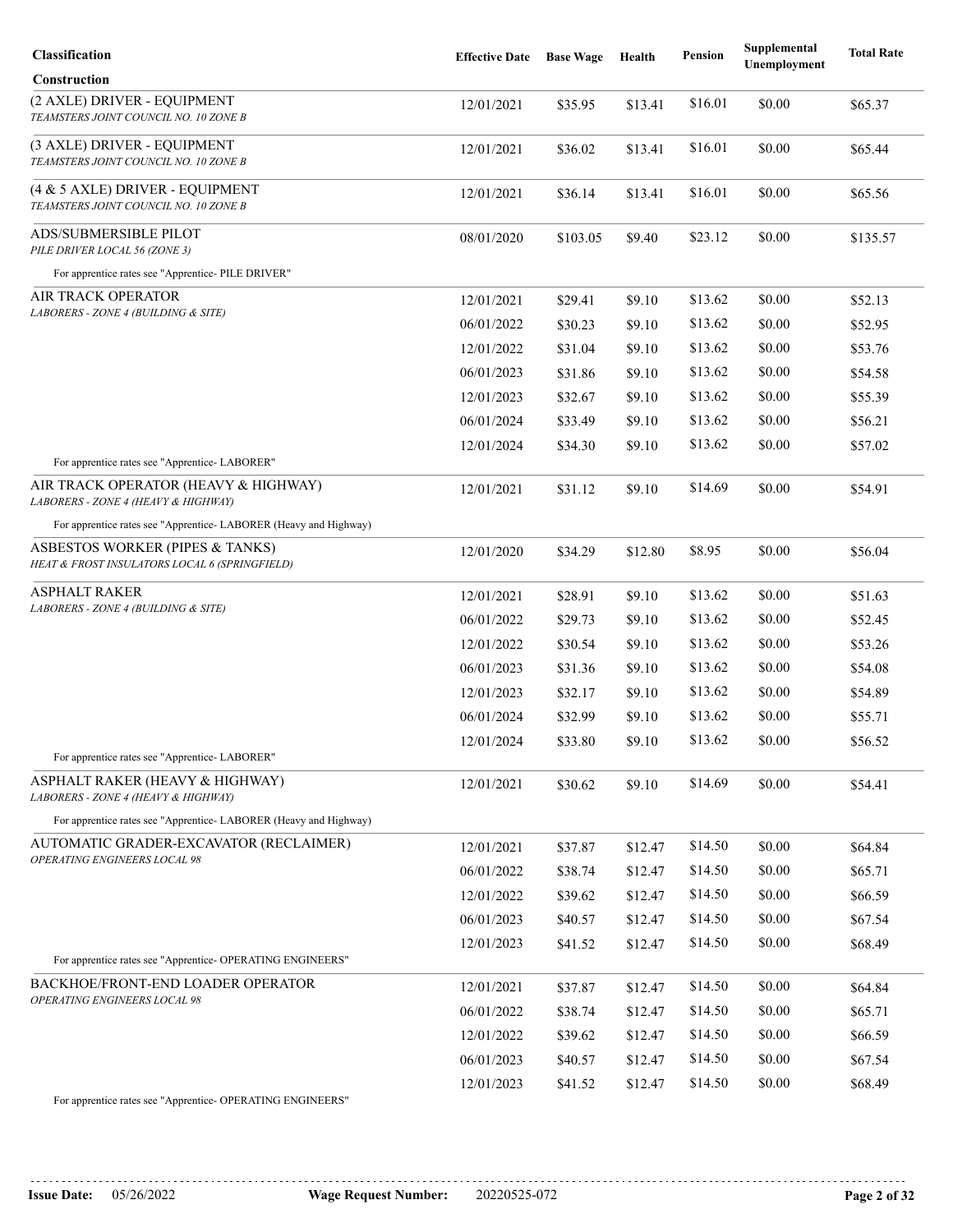| Classification                                                                                                                                                    | <b>Effective Date</b> | <b>Base Wage</b> | Health  | Pension | Supplemental<br>Unemployment | <b>Total Rate</b> |
|-------------------------------------------------------------------------------------------------------------------------------------------------------------------|-----------------------|------------------|---------|---------|------------------------------|-------------------|
| <b>BARCO-TYPE JUMPING TAMPER</b>                                                                                                                                  | 12/01/2021            | \$28.91          | \$9.10  | \$13.62 | \$0.00                       | \$51.63           |
| LABORERS - ZONE 4 (BUILDING & SITE)                                                                                                                               | 06/01/2022            | \$29.73          | \$9.10  | \$13.62 | \$0.00                       | \$52.45           |
|                                                                                                                                                                   | 12/01/2022            | \$30.54          | \$9.10  | \$13.62 | \$0.00                       | \$53.26           |
|                                                                                                                                                                   | 06/01/2023            | \$31.36          | \$9.10  | \$13.62 | \$0.00                       | \$54.08           |
|                                                                                                                                                                   | 12/01/2023            | \$32.17          | \$9.10  | \$13.62 | \$0.00                       | \$54.89           |
|                                                                                                                                                                   | 06/01/2024            | \$32.99          | \$9.10  | \$13.62 | \$0.00                       | \$55.71           |
|                                                                                                                                                                   | 12/01/2024            | \$33.80          | \$9.10  | \$13.62 | \$0.00                       | \$56.52           |
| For apprentice rates see "Apprentice-LABORER"                                                                                                                     |                       |                  |         |         |                              |                   |
| <b>BATCH/CEMENT PLANT - ON SITE</b>                                                                                                                               | 12/01/2021            | \$37.34          | \$12.47 | \$14.50 | \$0.00                       | \$64.31           |
| <b>OPERATING ENGINEERS LOCAL 98</b>                                                                                                                               | 06/01/2022            | \$38.21          | \$12.47 | \$14.50 | \$0.00                       | \$65.18           |
|                                                                                                                                                                   | 12/01/2022            | \$39.09          | \$12.47 | \$14.50 | \$0.00                       | \$66.06           |
|                                                                                                                                                                   | 06/01/2023            | \$40.04          | \$12.47 | \$14.50 | \$0.00                       | \$67.01           |
|                                                                                                                                                                   | 12/01/2023            | \$40.99          | \$12.47 | \$14.50 | \$0.00                       | \$67.96           |
| For apprentice rates see "Apprentice-OPERATING ENGINEERS"                                                                                                         |                       |                  |         |         |                              |                   |
| <b>BLOCK PAVER, RAMMER / CURB SETTER</b>                                                                                                                          | 12/01/2021            | \$29.41          | \$9.10  | \$13.62 | \$0.00                       | \$52.13           |
| LABORERS - ZONE 4 (BUILDING & SITE)                                                                                                                               | 06/01/2022            | \$30.23          | \$9.10  | \$13.62 | \$0.00                       | \$52.95           |
|                                                                                                                                                                   | 12/01/2022            | \$31.04          | \$9.10  | \$13.62 | \$0.00                       | \$53.76           |
|                                                                                                                                                                   | 06/01/2023            | \$31.86          | \$9.10  | \$13.62 | \$0.00                       | \$54.58           |
|                                                                                                                                                                   | 12/01/2023            | \$32.67          | \$9.10  | \$13.62 | \$0.00                       | \$55.39           |
|                                                                                                                                                                   | 06/01/2024            | \$33.49          | \$9.10  | \$13.62 | \$0.00                       | \$56.21           |
|                                                                                                                                                                   | 12/01/2024            | \$34.30          | \$9.10  | \$13.62 | \$0.00                       | \$57.02           |
| For apprentice rates see "Apprentice-LABORER"                                                                                                                     |                       |                  |         |         |                              |                   |
| BLOCK PAVER, RAMMER / CURB SETTER (HEAVY &<br>HIGHWAY)<br>LABORERS - ZONE 4 (HEAVY & HIGHWAY)<br>For apprentice rates see "Apprentice-LABORER (Heavy and Highway) | 12/01/2021            | \$31.12          | \$9.10  | \$14.69 | \$0.00                       | \$54.91           |
| <b>BOILER MAKER</b><br><b>BOILERMAKERS LOCAL 29</b>                                                                                                               | 01/01/2020            | \$46.10          | \$7.07  | \$17.98 | \$0.00                       | \$71.15           |

|                | Step   | percent                                                                                       | Apprentice Base Wage Health |         | Pension | Supplemental<br>Unemployment | <b>Total Rate</b> |         |
|----------------|--------|-----------------------------------------------------------------------------------------------|-----------------------------|---------|---------|------------------------------|-------------------|---------|
|                | 1      | 65                                                                                            | \$29.97                     | \$7.07  | \$11.69 | \$0.00                       | \$48.73           |         |
|                | 2      | 65                                                                                            | \$29.97                     | \$7.07  | \$11.69 | \$0.00                       | \$48.73           |         |
|                | 3      | 70                                                                                            | \$32.27                     | \$7.07  | \$12.59 | \$0.00                       | \$51.93           |         |
|                | 4      | 75                                                                                            | \$34.58                     | \$7.07  | \$13.49 | \$0.00                       | \$55.14           |         |
|                | 5      | 80                                                                                            | \$36.88                     | \$7.07  | \$14.38 | \$0.00                       | \$58.33           |         |
|                | 6      | 85                                                                                            | \$39.19                     | \$7.07  | \$15.29 | \$0.00                       | \$61.55           |         |
|                | 7      | 90                                                                                            | \$41.49                     | \$7.07  | \$16.18 | \$0.00                       | \$64.74           |         |
|                | 8      | 95                                                                                            | \$43.80                     | \$7.07  | \$17.09 | \$0.00                       | \$67.96           |         |
|                | Notes: |                                                                                               |                             |         |         |                              |                   |         |
|                |        |                                                                                               |                             |         |         |                              |                   |         |
|                |        | <b>Apprentice to Journeyworker Ratio:1:4</b>                                                  |                             |         |         |                              |                   |         |
| WATERPROOFING) |        | BRICK/STONE/ARTIFICIAL MASONRY (INCL. MASONRY<br>BRICKLAYERS LOCAL 3 (SPRINGFIELD/PITTSFIELD) | 02/01/2022                  | \$45.56 | \$11.39 | \$20.21                      | \$0.00            | \$77.16 |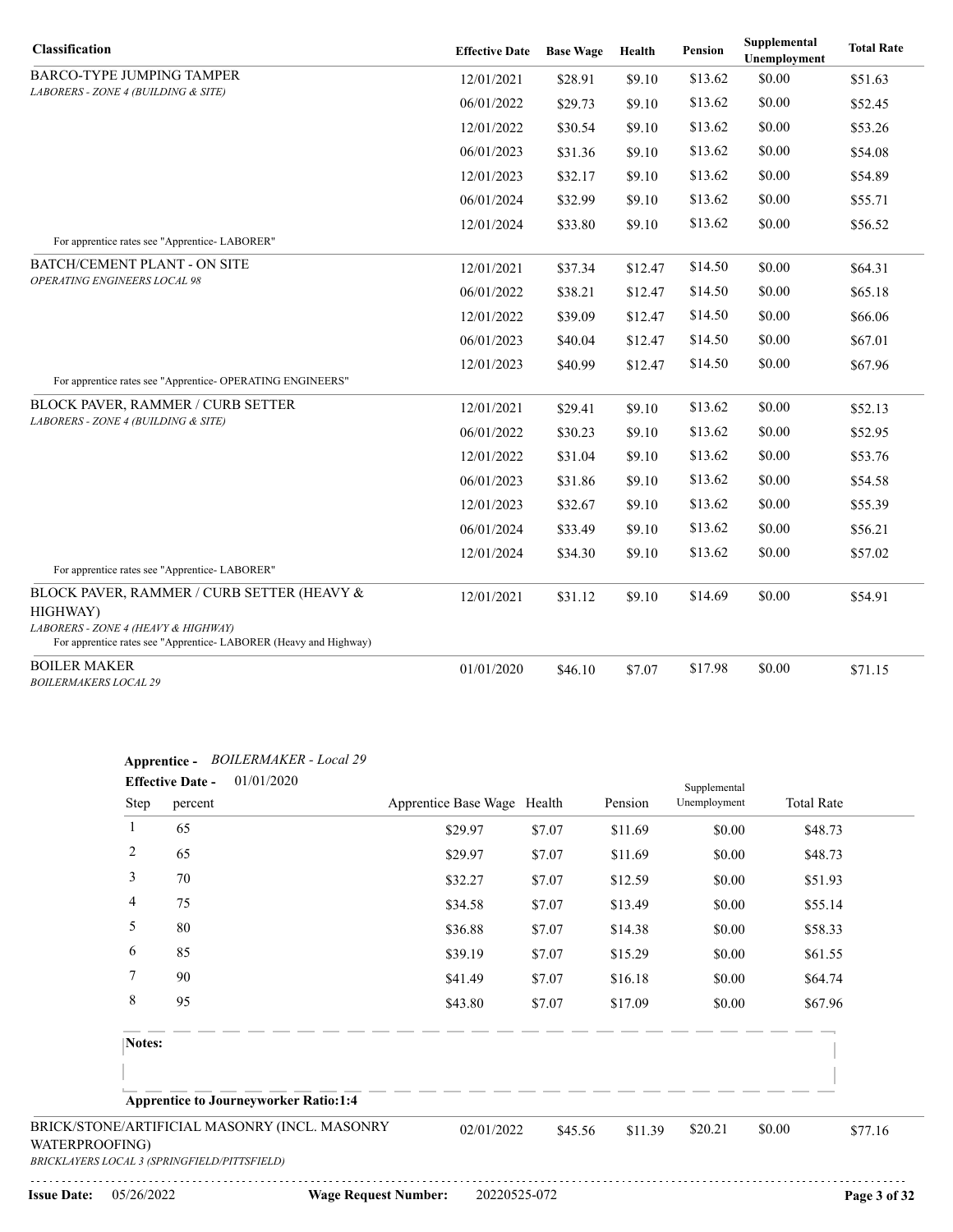|                                         |        | 02/01/2022<br><b>Effective Date -</b>                      |                             |         |         | Supplemental |        |                   |
|-----------------------------------------|--------|------------------------------------------------------------|-----------------------------|---------|---------|--------------|--------|-------------------|
|                                         | Step   | percent                                                    | Apprentice Base Wage Health |         | Pension | Unemployment |        | <b>Total Rate</b> |
|                                         | 1      | 50                                                         | \$22.78                     | \$11.39 | \$20.21 | \$0.00       |        | \$54.38           |
|                                         | 2      | 60                                                         | \$27.34                     | \$11.39 | \$20.21 | \$0.00       |        | \$58.94           |
|                                         | 3      | 70                                                         | \$31.89                     | \$11.39 | \$20.21 | \$0.00       |        | \$63.49           |
|                                         | 4      | 80                                                         | \$36.45                     | \$11.39 | \$20.21 | \$0.00       |        | \$68.05           |
|                                         | 5      | 90                                                         | \$41.00                     | \$11.39 | \$20.21 | \$0.00       |        | \$72.60           |
|                                         | Notes: |                                                            |                             |         |         |              |        |                   |
|                                         |        | <b>Apprentice to Journeyworker Ratio:1:5</b>               |                             |         |         |              |        |                   |
|                                         |        | BULLDOZER/POWER SHOVEL/TREE SHREDDER                       | 12/01/2021                  | \$37.87 | \$12.47 | \$14.50      | \$0.00 | \$64.84           |
|                                         |        | /CLAM SHELLOPERATING                                       | 06/01/2022                  | \$38.74 | \$12.47 | \$14.50      | \$0.00 | \$65.71           |
| <b>ENGINEERS LOCAL 98</b>               |        |                                                            | 12/01/2022                  | \$39.62 | \$12.47 | \$14.50      | \$0.00 | \$66.59           |
|                                         |        |                                                            | 06/01/2023                  | \$40.57 | \$12.47 | \$14.50      | \$0.00 | \$67.54           |
|                                         |        |                                                            | 12/01/2023                  | \$41.52 | \$12.47 | \$14.50      | \$0.00 | \$68.49           |
|                                         |        | For apprentice rates see "Apprentice- OPERATING ENGINEERS" |                             |         |         |              |        |                   |
| LABORERS - FOUNDATION AND MARINE        |        | CAISSON & UNDERPINNING BOTTOM MAN                          | 12/01/2021                  | \$42.33 | \$9.10  | \$17.72      | \$0.00 | \$69.15           |
|                                         |        | For apprentice rates see "Apprentice- LABORER"             |                             |         |         |              |        |                   |
| LABORERS - FOUNDATION AND MARINE        |        | CAISSON & UNDERPINNING LABORER                             | 12/01/2021                  | \$41.18 | \$9.10  | \$17.72      | \$0.00 | \$68.00           |
|                                         |        | For apprentice rates see "Apprentice- LABORER"             |                             |         |         |              |        |                   |
| <b>LABORERS - FOUNDATION AND MARINE</b> |        | CAISSON & UNDERPINNING TOP MAN                             | 12/01/2021                  | \$41.18 | \$9.10  | \$17.72      | \$0.00 | \$68.00           |
|                                         |        | For apprentice rates see "Apprentice-LABORER"              |                             |         |         |              |        |                   |
| CARBIDE CORE DRILL OPERATOR             |        |                                                            | 12/01/2021                  | \$28.91 | \$9.10  | \$13.62      | \$0.00 | \$51.63           |
| LABORERS - ZONE 4 (BUILDING & SITE)     |        |                                                            | 06/01/2022                  | \$29.73 | \$9.10  | \$13.62      | \$0.00 | \$52.45           |
|                                         |        |                                                            | 12/01/2022                  | \$30.54 | \$9.10  | \$13.62      | \$0.00 | \$53.26           |
|                                         |        |                                                            | 06/01/2023                  | \$31.36 | \$9.10  | \$13.62      | \$0.00 | \$54.08           |
|                                         |        |                                                            | 12/01/2023                  | \$32.17 | \$9.10  | \$13.62      | \$0.00 | \$54.89           |
|                                         |        |                                                            | 06/01/2024                  | \$32.99 | \$9.10  | \$13.62      | \$0.00 | \$55.71           |
|                                         |        |                                                            | 12/01/2024                  | \$33.80 | \$9.10  | \$13.62      | \$0.00 | \$56.52           |
|                                         |        | For apprentice rates see "Apprentice-LABORER"              |                             |         |         |              |        |                   |
| <b>CARPENTER</b>                        |        | CARPENTERS LOCAL 336 - HAMPDEN HAMPSHIRE FRANKLIN          | 03/01/2022                  | \$39.32 | \$7.16  | \$18.15      | \$0.00 | \$64.63           |
|                                         |        |                                                            | 09/01/2022                  | \$39.82 | \$7.16  | \$18.15      | \$0.00 | \$65.13           |
|                                         |        |                                                            | 03/01/2023                  | \$40.32 | \$7.16  | \$18.15      | \$0.00 | \$65.63           |

**Apprentice -** *BRICK/PLASTER/CEMENT MASON - Local 3 Springfield/Pittsfield*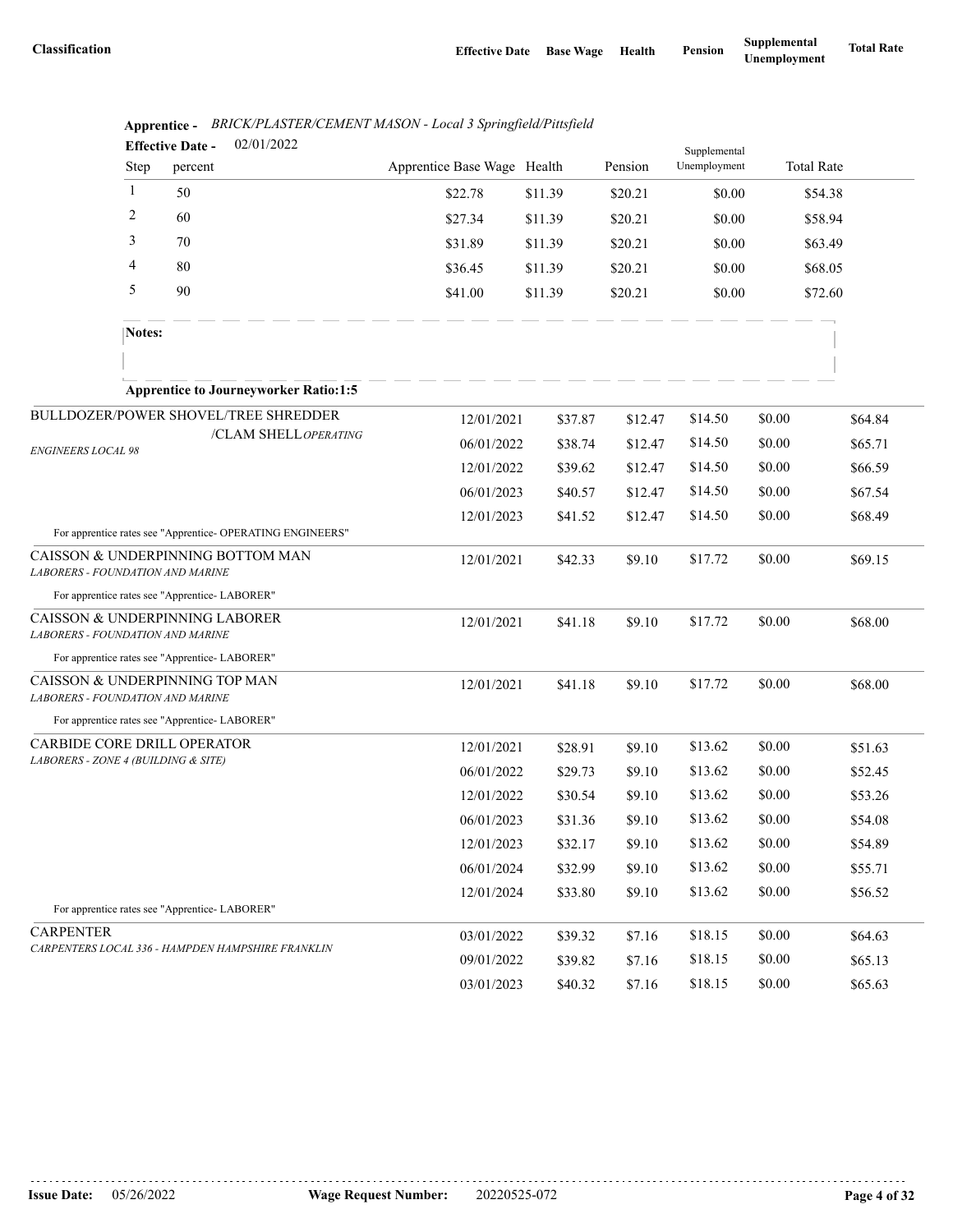|                | 03/01/2022<br><b>Effective Date -</b> |                             | Supplemental |         |              |                   |  |
|----------------|---------------------------------------|-----------------------------|--------------|---------|--------------|-------------------|--|
| Step           | percent                               | Apprentice Base Wage Health |              | Pension | Unemployment | <b>Total Rate</b> |  |
| $\mathbf{1}$   | 50                                    | \$19.66                     | \$7.16       | \$1.40  | \$0.00       | \$28.22           |  |
| 2              | 60                                    | \$23.59                     | \$7.16       | \$1.40  | \$0.00       | \$32.15           |  |
| 3              | 70                                    | \$27.52                     | \$7.16       | \$13.95 | \$0.00       | \$48.63           |  |
| $\overline{4}$ | 75                                    | \$29.49                     | \$7.16       | \$13.95 | \$0.00       | \$50.60           |  |
| 5              | 80                                    | \$31.46                     | \$7.16       | \$15.35 | \$0.00       | \$53.97           |  |
| 6              | 80                                    | \$31.46                     | \$7.16       | \$15.35 | \$0.00       | \$53.97           |  |
| 7              | 90                                    | \$35.39                     | \$7.16       | \$16.75 | \$0.00       | \$59.30           |  |
| 8              | 90                                    | \$35.39                     | \$7.16       | \$16.75 | \$0.00       | \$59.30           |  |

| Apprentice - CARPENTER - Local 336 Hampden Hampshire Franklin |  |  |  |  |
|---------------------------------------------------------------|--|--|--|--|
| $\mathbf{F}$ ffective Date $=$ 03/01/2022                     |  |  |  |  |

09/01/2022 **Effective Date -**

|                                |        | <b>Effective Date -</b><br>09/01/2022        |                                                      |         |         | Supplemental |        |                   |  |
|--------------------------------|--------|----------------------------------------------|------------------------------------------------------|---------|---------|--------------|--------|-------------------|--|
|                                | Step   | percent                                      | Apprentice Base Wage Health                          |         | Pension | Unemployment |        | <b>Total Rate</b> |  |
|                                | 1      | 50                                           | \$19.91                                              | \$7.16  | \$1.38  | \$0.00       |        | \$28.45           |  |
|                                | 2      | 60                                           | \$23.89                                              | \$7.16  | \$1.38  | \$0.00       |        | \$32.43           |  |
|                                | 3      | 70                                           | \$27.87                                              | \$7.16  | \$13.95 | \$0.00       |        | \$48.98           |  |
|                                | 4      | 75                                           | \$29.87                                              | \$7.16  | \$13.95 | \$0.00       |        | \$50.98           |  |
|                                | 5      | 80                                           | \$31.86                                              | \$7.16  | \$15.35 | \$0.00       |        | \$54.37           |  |
|                                | 6      | 80                                           | \$31.86                                              | \$7.16  | \$15.35 | \$0.00       |        | \$54.37           |  |
|                                | 7      | 90                                           | \$35.84                                              | \$7.16  | \$16.75 | \$0.00       |        | \$59.75           |  |
|                                | 8      | 90                                           | \$35.84                                              | \$7.16  | \$16.75 | \$0.00       |        | \$59.75           |  |
|                                | Notes: |                                              |                                                      |         |         |              |        |                   |  |
|                                |        |                                              | % Indentured After 10/1/17; 45/45/55/55/70/70/80/80  |         |         |              |        |                   |  |
|                                |        |                                              | Step 1&2 \$26.25/3&4 \$31.55/5&6 \$50.03/7&8 \$55.37 |         |         |              |        |                   |  |
|                                |        | <b>Apprentice to Journeyworker Ratio:1:5</b> |                                                      |         |         |              |        |                   |  |
| <b>CARPENTER WOOD FRAME</b>    |        |                                              | 04/01/2022                                           | \$23.66 | \$7.21  | \$4.80       | \$0.00 | \$35.67           |  |
| CARPENTERS-ZONE 3 (Wood Frame) |        |                                              | 04/01/2023                                           | \$24.16 | \$7.21  | \$4.80       | \$0.00 | \$36.17           |  |

All Aspects of New Wood Frame Work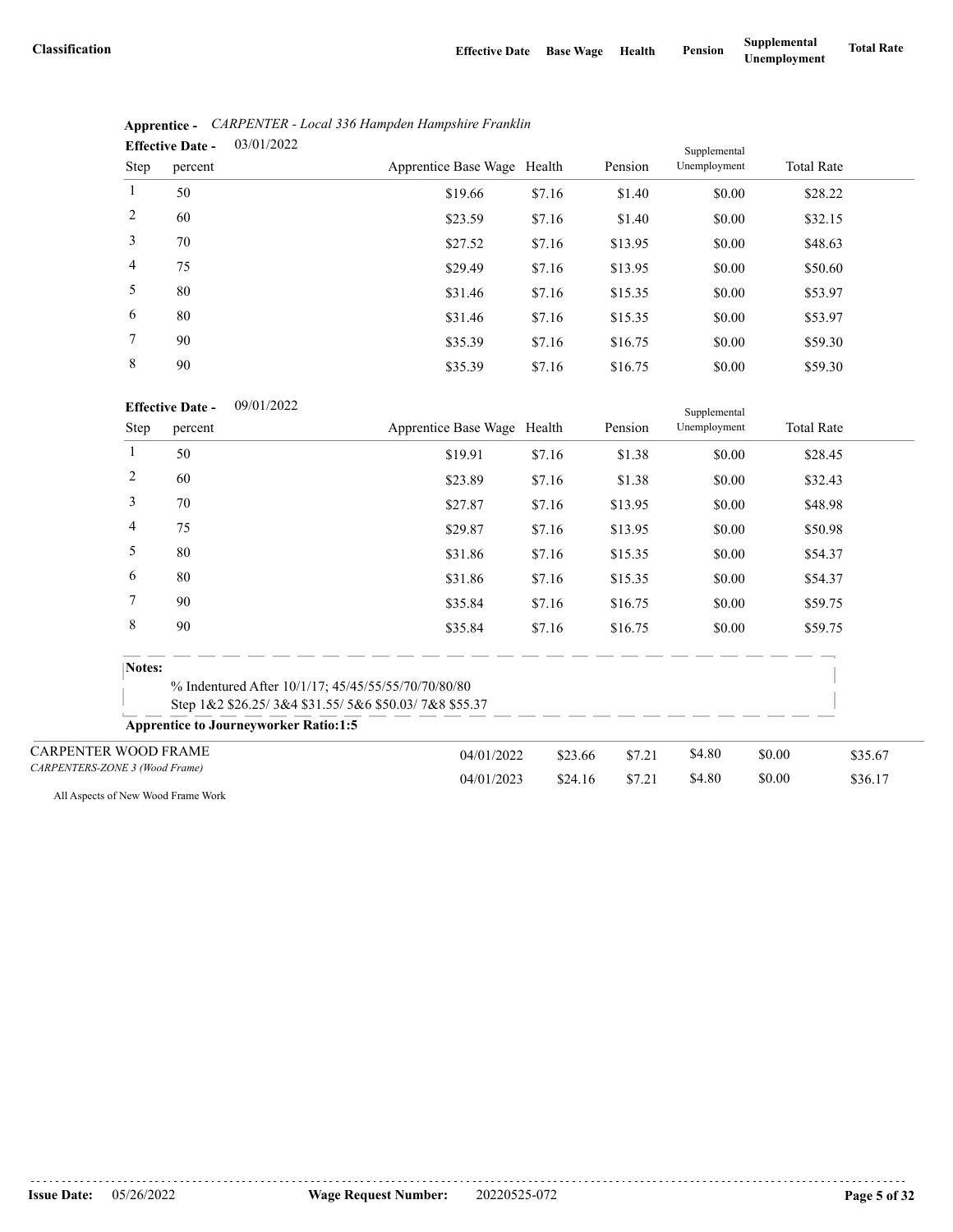|                | 04/01/2022<br><b>Effective Date -</b> |                             |        |         | Supplemental |                   |  |  |
|----------------|---------------------------------------|-----------------------------|--------|---------|--------------|-------------------|--|--|
| Step           | percent                               | Apprentice Base Wage Health |        | Pension | Unemployment | <b>Total Rate</b> |  |  |
| 1              | 60                                    | \$14.20                     | \$7.21 | \$0.00  | \$0.00       | \$21.41           |  |  |
| 2              | 60                                    | \$14.20                     | \$7.21 | \$0.00  | \$0.00       | \$21.41           |  |  |
| 3              | 65                                    | \$15.38                     | \$7.21 | \$0.00  | \$0.00       | \$22.59           |  |  |
| $\overline{4}$ | 70                                    | \$16.56                     | \$7.21 | \$0.00  | \$0.00       | \$23.77           |  |  |
| 5              | 75                                    | \$17.75                     | \$7.21 | \$3.80  | \$0.00       | \$28.76           |  |  |
| 6              | 80                                    | \$18.93                     | \$7.21 | \$3.80  | \$0.00       | \$29.94           |  |  |
| 7              | 85                                    | \$20.11                     | \$7.21 | \$3.80  | \$0.00       | \$31.12           |  |  |
| 8              | 90                                    | \$21.29                     | \$7.21 | \$3.80  | \$0.00       | \$32.30           |  |  |

# **Apprentice -** *CARPENTER (Wood Frame) - Zone 3*

#### 04/01/2023 **Effective Date -**

|                                  | <b>E</b> ELIECTIVE DATE -<br>04/01/2023      |                                                      |         |         | Supplemental |                   |         |
|----------------------------------|----------------------------------------------|------------------------------------------------------|---------|---------|--------------|-------------------|---------|
| Step                             | percent                                      | Apprentice Base Wage Health                          |         | Pension | Unemployment | <b>Total Rate</b> |         |
|                                  | 60                                           | \$14.50                                              | \$7.21  | \$0.00  | \$0.00       | \$21.71           |         |
| 2                                | 60                                           | \$14.50                                              | \$7.21  | \$0.00  | \$0.00       | \$21.71           |         |
| 3                                | 65                                           | \$15.70                                              | \$7.21  | \$0.00  | \$0.00       | \$22.91           |         |
| 4                                | 70                                           | \$16.91                                              | \$7.21  | \$0.00  | \$0.00       | \$24.12           |         |
| 5                                | 75                                           | \$18.12                                              | \$7.21  | \$3.80  | \$0.00       | \$29.13           |         |
| 6                                | 80                                           | \$19.33                                              | \$7.21  | \$3.80  | \$0.00       | \$30.34           |         |
| 7                                | 85                                           | \$20.54                                              | \$7.21  | \$3.80  | \$0.00       | \$31.55           |         |
| 8                                | 90                                           | \$21.74                                              | \$7.21  | \$3.80  | \$0.00       | \$32.75           |         |
| Notes:                           |                                              |                                                      |         |         |              |                   |         |
|                                  |                                              | % Indentured After 10/1/17; 45/45/55/55/70/70/80/80  |         |         |              |                   |         |
|                                  |                                              | Step 1&2 \$17.86/3&4 \$20.22/5&6 \$27.57/7&8 \$29.94 |         |         |              |                   |         |
|                                  | <b>Apprentice to Journeyworker Ratio:1:5</b> |                                                      |         |         |              |                   |         |
| <b>CEMENT MASONRY/PLASTERING</b> | BRICKLAYERS LOCAL 3 (SPRINGFIELD/PITTSFIELD) | 01/01/2020                                           | \$41.94 | \$12.70 | \$17.64      | \$0.62            | \$72.90 |

#### **Apprentice -** *CEMENT MASONRY/PLASTERING - Springfield/Pittsfield* 01/01/2020

|        | <b>Effective Date -</b> | 01/01/2020 |                             |         |         | Supplemental |                   |  |
|--------|-------------------------|------------|-----------------------------|---------|---------|--------------|-------------------|--|
| Step   | percent                 |            | Apprentice Base Wage Health |         | Pension | Unemployment | <b>Total Rate</b> |  |
|        | 50                      |            | \$20.97                     | \$12.70 | \$15.41 | \$0.00       | \$49.08           |  |
| 2      | 60                      |            | \$25.16                     | \$12.70 | \$17.64 | \$0.62       | \$56.12           |  |
| 3      | 65                      |            | \$27.26                     | \$12.70 | \$17.64 | \$0.62       | \$58.22           |  |
| 4      | 70                      |            | \$29.36                     | \$12.70 | \$17.64 | \$0.62       | \$60.32           |  |
| 5      | 75                      |            | \$31.46                     | \$12.70 | \$17.64 | \$0.62       | \$62.42           |  |
| 6      | 80                      |            | \$33.55                     | \$12.70 | \$17.64 | \$0.62       | \$64.51           |  |
|        | 90                      |            | \$37.75                     | \$12.70 | \$17.64 | \$0.62       | \$68.71           |  |
| Notes: |                         |            |                             |         |         |              |                   |  |

### Steps 3,4 are 500 hrs. All other steps are 1,000 hrs.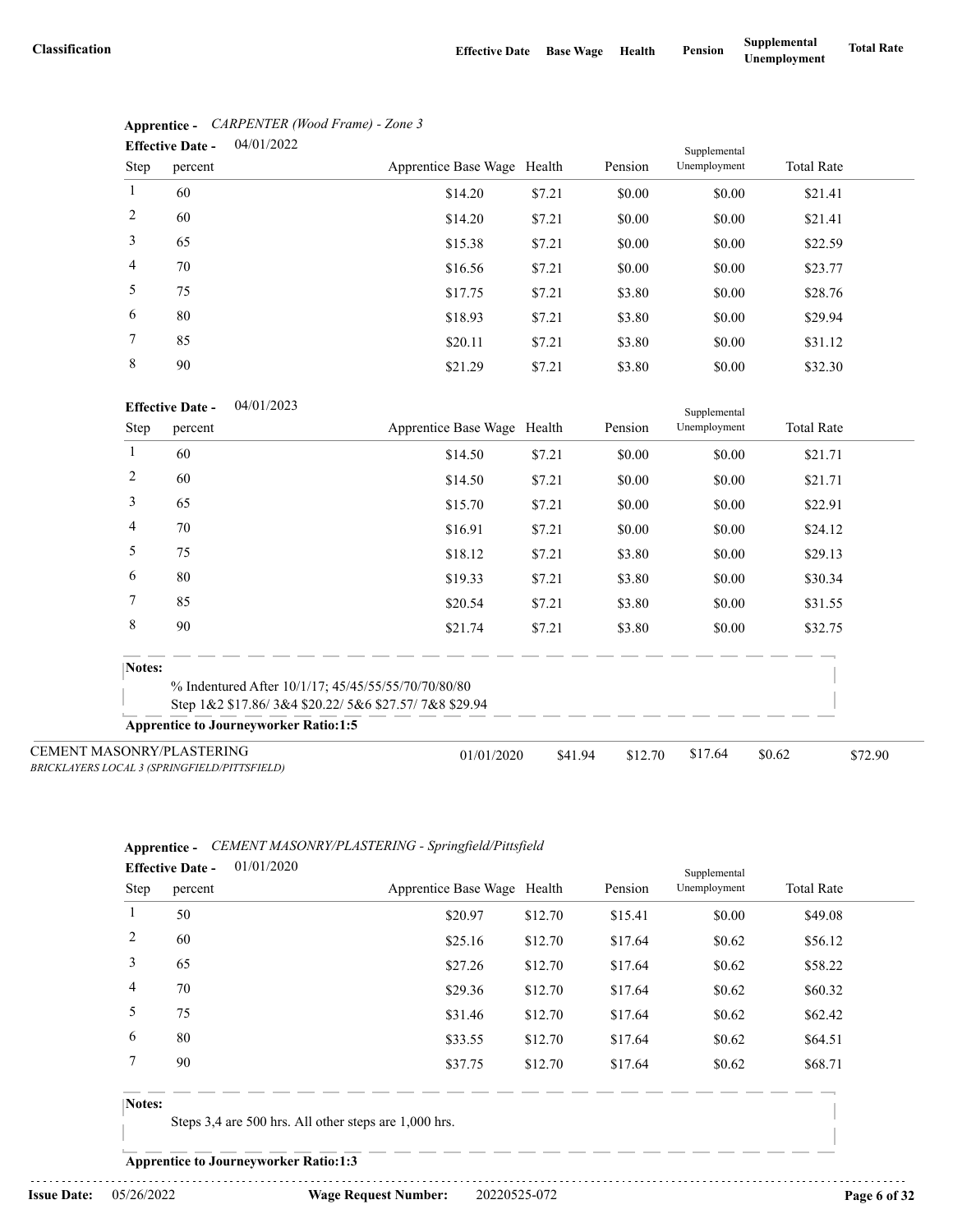| Classification                                             | <b>Effective Date</b> | <b>Base Wage</b> | Health  | <b>Pension</b> | Supplemental<br><b>Unemployment</b> | <b>Total Rate</b> |
|------------------------------------------------------------|-----------------------|------------------|---------|----------------|-------------------------------------|-------------------|
| <b>CHAIN SAW OPERATOR</b>                                  | 12/01/2021            | \$28.91          | \$9.10  | \$13.62        | \$0.00                              | \$51.63           |
| LABORERS - ZONE 4 (BUILDING & SITE)                        | 06/01/2022            | \$29.73          | \$9.10  | \$13.62        | \$0.00                              | \$52.45           |
|                                                            | 12/01/2022            | \$30.54          | \$9.10  | \$13.62        | \$0.00                              | \$53.26           |
|                                                            | 06/01/2023            | \$31.36          | \$9.10  | \$13.62        | \$0.00                              | \$54.08           |
|                                                            | 12/01/2023            | \$32.17          | \$9.10  | \$13.62        | \$0.00                              | \$54.89           |
|                                                            | 06/01/2024            | \$32.99          | \$9.10  | \$13.62        | \$0.00                              | \$55.71           |
|                                                            | 12/01/2024            | \$33.80          | \$9.10  | \$13.62        | \$0.00                              | \$56.52           |
| For apprentice rates see "Apprentice-LABORER"              |                       |                  |         |                |                                     |                   |
| <b>COMPRESSOR OPERATOR</b><br>OPERATING ENGINEERS LOCAL 98 | 12/01/2021            | \$37.34          | \$12.47 | \$14.50        | \$0.00                              | \$64.31           |
|                                                            | 06/01/2022            | \$38.21          | \$12.47 | \$14.50        | \$0.00                              | \$65.18           |
|                                                            | 12/01/2022            | \$39.09          | \$12.47 | \$14.50        | \$0.00                              | \$66.06           |
|                                                            | 06/01/2023            | \$40.04          | \$12.47 | \$14.50        | \$0.00                              | \$67.01           |
|                                                            | 12/01/2023            | \$40.99          | \$12.47 | \$14.50        | \$0.00                              | \$67.96           |
| For apprentice rates see "Apprentice-OPERATING ENGINEERS"  |                       |                  |         |                |                                     |                   |
| <b>CRANE OPERATOR</b><br>OPERATING ENGINEERS LOCAL 98      | 12/01/2021            | \$41.37          | \$12.47 | \$14.50        | \$0.00                              | \$68.34           |
|                                                            | 06/01/2022            | \$42.24          | \$12.47 | \$14.50        | \$0.00                              | \$69.21           |
|                                                            | 12/01/2022            | \$43.12          | \$12.47 | \$14.50        | \$0.00                              | \$70.09           |
|                                                            | 06/01/2023            | \$44.07          | \$12.47 | \$14.50        | \$0.00                              | \$71.04           |
|                                                            | 12/01/2023            | \$45.02          | \$12.47 | \$14.50        | \$0.00                              | \$71.99           |
| For apprentice rates see "Apprentice-OPERATING ENGINEERS"  |                       |                  |         |                |                                     |                   |
| DELEADER (BRIDGE)<br>PAINTERS LOCAL 35 - ZONE 3            | 01/01/2022            | \$53.66          | \$8.65  | \$23.05        | \$0.00                              | \$85.36           |
|                                                            | 07/01/2022            | \$54.86          | \$8.65  | \$23.05        | \$0.00                              | \$86.56           |
|                                                            | 01/01/2023            | \$56.06          | \$8.65  | \$23.05        | \$0.00                              | \$87.76           |
|                                                            | 07/01/2023            | \$57.26          | \$8.65  | \$23.05        | \$0.00                              | \$88.96           |
|                                                            | 01/01/2024            | \$58.46          | \$8.65  | \$23.05        | \$0.00                              | \$90.16           |
|                                                            | 07/01/2024            | \$59.66          | \$8.65  | \$23.05        | \$0.00                              | \$91.36           |
|                                                            | 01/01/2025            | \$60.86          | \$8.65  | \$23.05        | \$0.00                              | \$92.56           |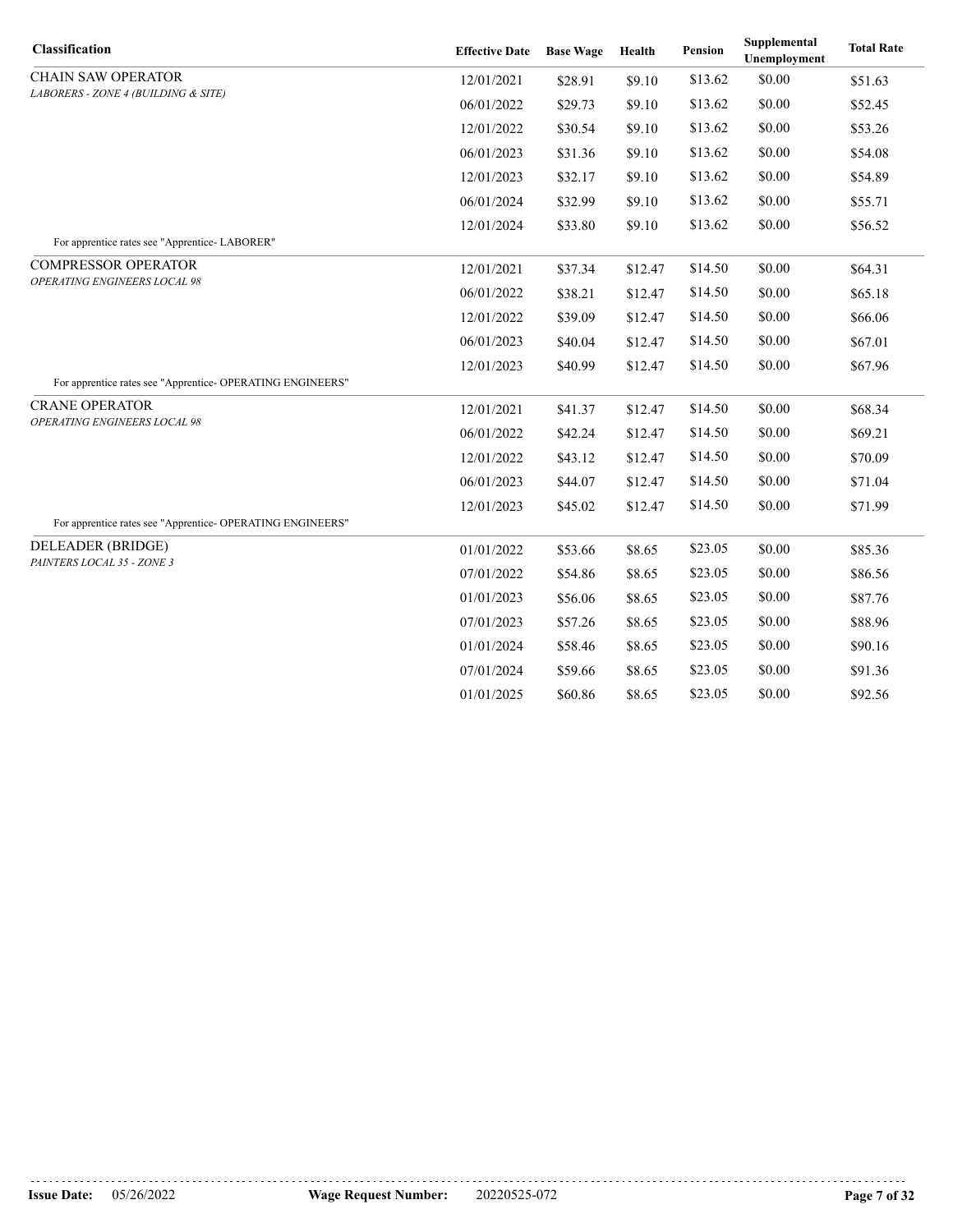|                | 01/01/2022<br><b>Effective Date -</b><br>Supplemental |                             |        |         |              |                   |  |  |  |
|----------------|-------------------------------------------------------|-----------------------------|--------|---------|--------------|-------------------|--|--|--|
| Step           | percent                                               | Apprentice Base Wage Health |        | Pension | Unemployment | <b>Total Rate</b> |  |  |  |
| $\mathbf{1}$   | 50                                                    | \$26.83                     | \$8.65 | \$0.00  | \$0.00       | \$35.48           |  |  |  |
| 2              | 55                                                    | \$29.51                     | \$8.65 | \$6.27  | \$0.00       | \$44.43           |  |  |  |
| 3              | 60                                                    | \$32.20                     | \$8.65 | \$6.84  | \$0.00       | \$47.69           |  |  |  |
| $\overline{4}$ | 65                                                    | \$34.88                     | \$8.65 | \$7.41  | \$0.00       | \$50.94           |  |  |  |
| 5              | 70                                                    | \$37.56                     | \$8.65 | \$19.63 | \$0.00       | \$65.84           |  |  |  |
| 6              | 75                                                    | \$40.25                     | \$8.65 | \$20.20 | \$0.00       | \$69.10           |  |  |  |
| 7              | 80                                                    | \$42.93                     | \$8.65 | \$20.77 | \$0.00       | \$72.35           |  |  |  |
| 8              | 90                                                    | \$48.29                     | \$8.65 | \$21.91 | \$0.00       | \$78.85           |  |  |  |

# **Apprentice -** *PAINTER Local 35 - BRIDGES/TANKS*

#### 07/01/2022 **Effective Date -**

|        | <b>Effective Date -</b> | U//UI/2022 |                             |        |         | Supplemental |                   |  |
|--------|-------------------------|------------|-----------------------------|--------|---------|--------------|-------------------|--|
| Step   | percent                 |            | Apprentice Base Wage Health |        | Pension | Unemployment | <b>Total Rate</b> |  |
|        | 50                      |            | \$27.43                     | \$8.65 | \$0.00  | \$0.00       | \$36.08           |  |
| 2      | 55                      |            | \$30.17                     | \$8.65 | \$6.27  | \$0.00       | \$45.09           |  |
| 3      | 60                      |            | \$32.92                     | \$8.65 | \$6.84  | \$0.00       | \$48.41           |  |
| 4      | 65                      |            | \$35.66                     | \$8.65 | \$7.41  | \$0.00       | \$51.72           |  |
| 5      | 70                      |            | \$38.40                     | \$8.65 | \$19.63 | \$0.00       | \$66.68           |  |
| 6      | 75                      |            | \$41.15                     | \$8.65 | \$20.20 | \$0.00       | \$70.00           |  |
| 7      | 80                      |            | \$43.89                     | \$8.65 | \$20.77 | \$0.00       | \$73.31           |  |
| 8      | 90                      |            | \$49.37                     | \$8.65 | \$21.91 | \$0.00       | \$79.93           |  |
|        |                         |            |                             |        |         |              |                   |  |
| Notes: | Steps are 750 hrs.      |            |                             |        |         |              |                   |  |
|        |                         |            |                             |        |         |              |                   |  |

### **Apprentice to Journeyworker Ratio:1:1**

| <b>DEMO: ADZEMAN</b>                          | 12/01/2021 | \$41.33 | \$9.10 | \$17.57 | \$0.00 | \$68.00 |
|-----------------------------------------------|------------|---------|--------|---------|--------|---------|
| LABORERS - ZONE 4 (BUILDING & SITE)           | 06/01/2022 | \$42.33 | \$9.10 | \$17.57 | \$0.00 | \$69.00 |
|                                               | 12/01/2022 | \$43.33 | \$9.10 | \$17.57 | \$0.00 | \$70.00 |
|                                               | 06/01/2023 | \$44.33 | \$9.10 | \$17.57 | \$0.00 | \$71.00 |
|                                               | 12/01/2023 | \$45.58 | \$9.10 | \$17.57 | \$0.00 | \$72.25 |
| For apprentice rates see "Apprentice-LABORER" |            |         |        |         |        |         |
| DEMO: BACKHOE/LOADER/HAMMER OPERATOR          | 12/01/2021 | \$42.33 | \$9.10 | \$17.57 | \$0.00 | \$69.00 |
| LABORERS - ZONE 4 (BUILDING & SITE)           | 06/01/2022 | \$43.33 | \$9.10 | \$17.57 | \$0.00 | \$70.00 |
|                                               | 12/01/2022 | \$44.33 | \$9.10 | \$17.57 | \$0.00 | \$71.00 |
|                                               | 06/01/2023 | \$45.33 | \$9.10 | \$17.57 | \$0.00 | \$72.00 |
|                                               | 12/01/2023 | \$46.58 | \$9.10 | \$17.57 | \$0.00 | \$73.25 |
| For apprentice rates see "Apprentice-LABORER" |            |         |        |         |        |         |
| <b>DEMO: BURNERS</b>                          | 12/01/2021 | \$42.08 | \$9.10 | \$17.57 | \$0.00 | \$68.75 |
| LABORERS - ZONE 4 (BUILDING & SITE)           | 06/01/2022 | \$43.08 | \$9.10 | \$17.57 | \$0.00 | \$69.75 |
|                                               | 12/01/2022 | \$44.08 | \$9.10 | \$17.57 | \$0.00 | \$70.75 |
|                                               | 06/01/2023 | \$45.08 | \$9.10 | \$17.57 | \$0.00 | \$71.75 |
|                                               | 12/01/2023 | \$46.33 | \$9.10 | \$17.57 | \$0.00 | \$73.00 |
| For apprentice rates see "Apprentice-LABORER" |            |         |        |         |        |         |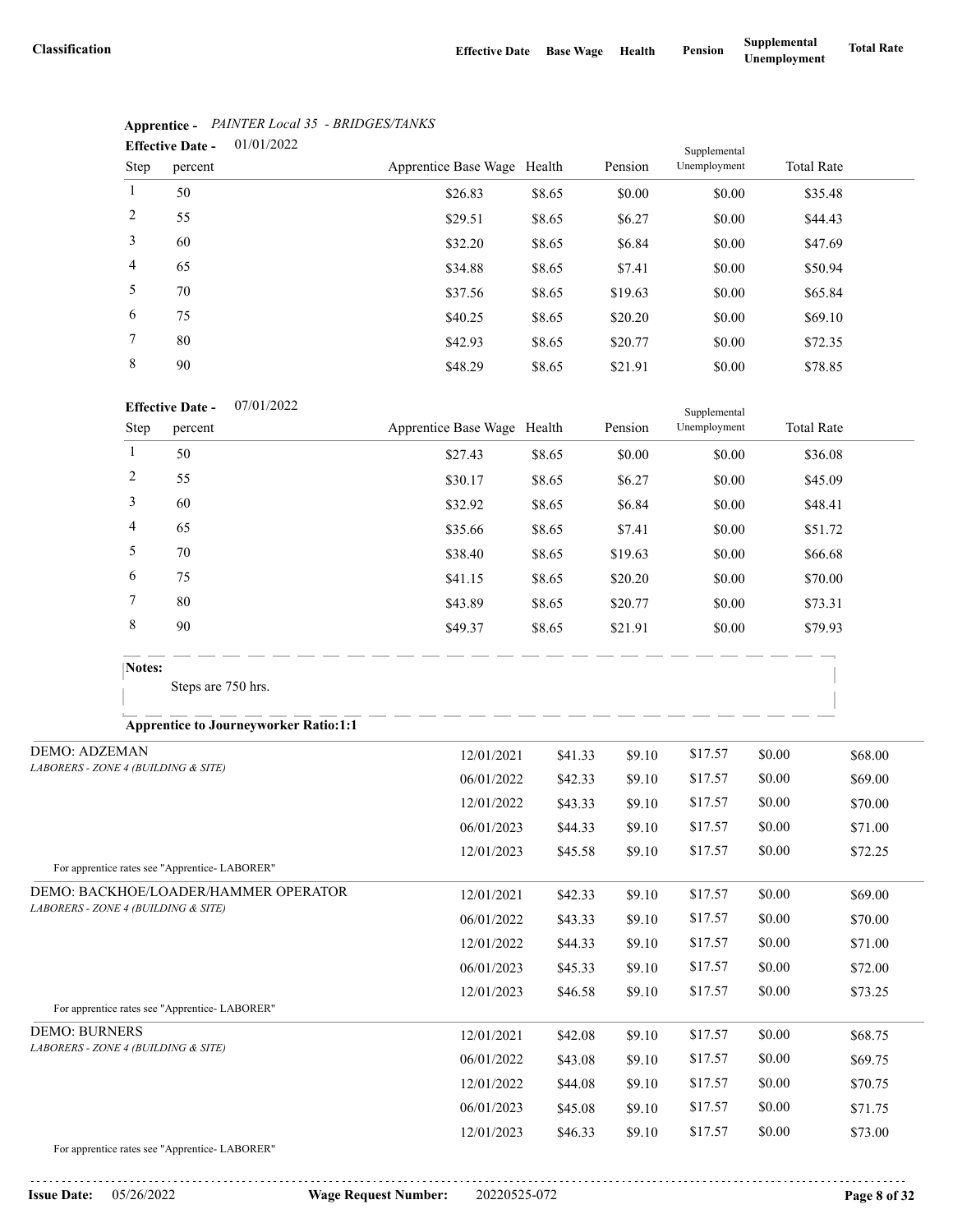| Classification                                                    | <b>Effective Date</b> | <b>Base Wage</b> | Health  | Pension | Supplemental<br>Unemployment | <b>Total Rate</b> |
|-------------------------------------------------------------------|-----------------------|------------------|---------|---------|------------------------------|-------------------|
| DEMO: CONCRETE CUTTER/SAWYER                                      | 12/01/2021            | \$42.33          | \$9.10  | \$17.57 | \$0.00                       | \$69.00           |
| LABORERS - ZONE 4 (BUILDING & SITE)                               | 06/01/2022            | \$43.33          | \$9.10  | \$17.57 | \$0.00                       | \$70.00           |
|                                                                   | 12/01/2022            | \$44.33          | \$9.10  | \$17.57 | \$0.00                       | \$71.00           |
|                                                                   | 06/01/2023            | \$45.33          | \$9.10  | \$17.57 | \$0.00                       | \$72.00           |
|                                                                   | 12/01/2023            | \$46.58          | \$9.10  | \$17.57 | \$0.00                       | \$73.25           |
| For apprentice rates see "Apprentice-LABORER"                     |                       |                  |         |         |                              |                   |
| <b>DEMO: JACKHAMMER OPERATOR</b>                                  | 12/01/2021            | \$42.08          | \$9.10  | \$17.57 | \$0.00                       | \$68.75           |
| LABORERS - ZONE 4 (BUILDING & SITE)                               | 06/01/2022            | \$43.08          | \$9.10  | \$17.57 | \$0.00                       | \$69.75           |
|                                                                   | 12/01/2022            | \$44.08          | \$9.10  | \$17.57 | \$0.00                       | \$70.75           |
|                                                                   | 06/01/2023            | \$45.08          | \$9.10  | \$17.57 | \$0.00                       | \$71.75           |
|                                                                   | 12/01/2023            | \$46.33          | \$9.10  | \$17.57 | \$0.00                       | \$73.00           |
| For apprentice rates see "Apprentice- LABORER"                    |                       |                  |         |         |                              |                   |
| DEMO: WRECKING LABORER                                            | 12/01/2021            | \$41.33          | \$9.10  | \$17.57 | \$0.00                       | \$68.00           |
| LABORERS - ZONE 4 (BUILDING & SITE)                               | 06/01/2022            | \$42.33          | \$9.10  | \$17.57 | \$0.00                       | \$69.00           |
|                                                                   | 12/01/2022            | \$43.33          | \$9.10  | \$17.57 | \$0.00                       | \$70.00           |
|                                                                   | 06/01/2023            | \$44.33          | \$9.10  | \$17.57 | \$0.00                       | \$71.00           |
|                                                                   | 12/01/2023            | \$45.58          | \$9.10  | \$17.57 | \$0.00                       | \$72.25           |
| For apprentice rates see "Apprentice-LABORER"                     |                       |                  |         |         |                              |                   |
| <b>DIVER</b><br>PILE DRIVER LOCAL 56 (ZONE 3)                     | 08/01/2020            | \$68.70          | \$9.40  | \$23.12 | \$0.00                       | \$101.22          |
| For apprentice rates see "Apprentice- PILE DRIVER"                |                       |                  |         |         |                              |                   |
| DIVER TENDER<br>PILE DRIVER LOCAL 56 (ZONE 3)                     | 08/01/2020            | \$49.07          | \$9.40  | \$23.12 | \$0.00                       | \$81.59           |
| For apprentice rates see "Apprentice- PILE DRIVER"                |                       |                  |         |         |                              |                   |
| DIVER TENDER (EFFLUENT)<br>PILE DRIVER LOCAL 56 (ZONE 3)          | 08/01/2020            | \$73.60          | \$9.40  | \$23.12 | \$0.00                       | \$106.12          |
| For apprentice rates see "Apprentice- PILE DRIVER"                |                       |                  |         |         |                              |                   |
| DIVER/SLURRY (EFFLUENT)<br>PILE DRIVER LOCAL 56 (ZONE 3)          | 08/01/2020            | \$103.05         | \$9.40  | \$23.12 | \$0.00                       | \$135.57          |
| For apprentice rates see "Apprentice- PILE DRIVER"                |                       |                  |         |         |                              |                   |
| DRAWBRIDGE OPERATOR (Construction)<br>DRAWBRIDGE - SEIU LOCAL 888 | 07/01/2020            | \$26.77          | \$6.67  | \$3.93  | \$0.16                       | \$37.53           |
| ELECTRICIAN (Including Core Drilling)                             | 01/02/2022            | \$45.81          | \$12.00 | \$13.42 | \$0.00                       | \$71.23           |
| ELECTRICIANS LOCAL 7                                              | 07/03/2022            | \$46.41          | \$12.25 | \$13.69 | \$0.00                       | \$72.35           |
|                                                                   | 01/01/2023            | \$47.01          | \$12.50 | \$13.96 | \$0.00                       | \$73.47           |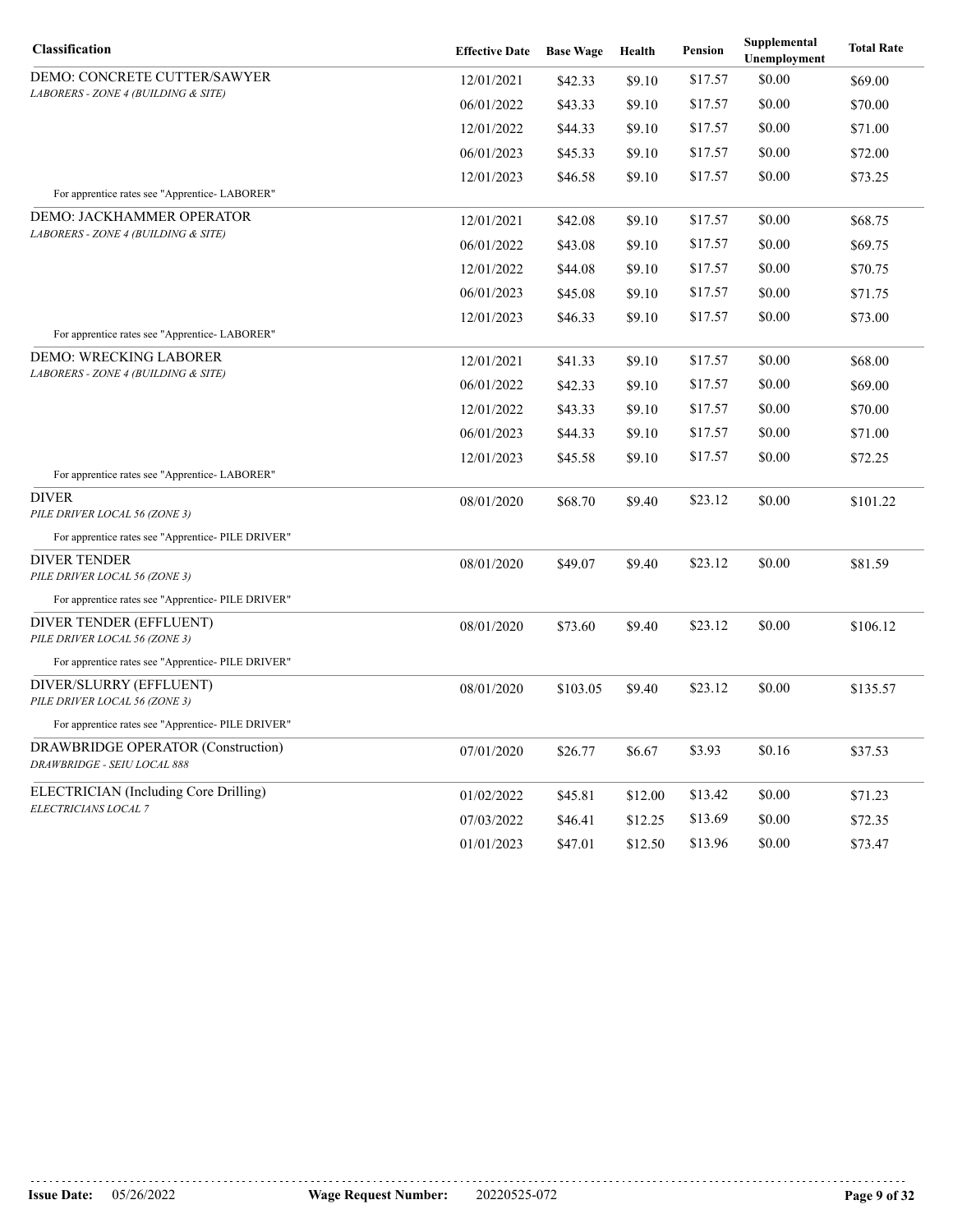|                                                               | Lilecuve Date -         | 01/02/2022                                       |                             |         |                    | Supplemental |                   |         |
|---------------------------------------------------------------|-------------------------|--------------------------------------------------|-----------------------------|---------|--------------------|--------------|-------------------|---------|
| Step                                                          | percent                 |                                                  | Apprentice Base Wage Health |         | Pension            | Unemployment | <b>Total Rate</b> |         |
| 1                                                             | 40                      |                                                  | \$18.32                     | \$6.60  | \$0.54             | \$0.00       | \$25.46           |         |
| $\overline{2}$                                                | 45                      |                                                  | \$20.61                     | \$6.60  | \$0.61             | \$0.00       | \$27.82           |         |
| 3                                                             | 50                      |                                                  | \$22.91                     | \$12.00 | \$7.13             | \$0.00       | \$42.04           |         |
| 4                                                             | 55                      |                                                  | \$25.20                     | \$12.00 | \$7.20             | \$0.00       | \$44.40           |         |
| 5                                                             | 65                      |                                                  | \$29.78                     | \$12.00 | \$9.01             | \$0.00       | \$50.79           |         |
| 6                                                             | 70                      |                                                  | \$32.07                     | \$12.00 | \$10.20            | \$0.00       | \$54.27           |         |
|                                                               | <b>Effective Date -</b> | 07/03/2022                                       |                             |         |                    | Supplemental |                   |         |
| Step                                                          | percent                 |                                                  | Apprentice Base Wage Health |         | Pension            | Unemployment | <b>Total Rate</b> |         |
| -1                                                            | 40                      |                                                  | \$18.56                     | \$7.35  | \$0.56             | \$0.00       | \$26.47           |         |
| $\overline{2}$                                                | 45                      |                                                  | \$20.88                     | \$7.35  | \$0.63             | \$0.00       | \$28.86           |         |
| 3                                                             | 50                      |                                                  | \$23.21                     | \$12.25 | \$7.20             | \$0.00       | \$42.66           |         |
| 4                                                             | 55                      |                                                  | \$25.53                     | \$12.25 | \$7.27             | \$0.00       | \$45.05           |         |
| 5                                                             | 65                      |                                                  | \$30.17                     | \$12.25 | \$9.14             | \$0.00       | \$51.56           |         |
| 6                                                             | 70                      |                                                  | \$32.49                     | \$12.25 | \$10.37            | \$0.00       | \$55.11           |         |
| Notes:                                                        |                         | Steps 1-2 are 1000 hrs; Steps 3-6 are 1500 hrs.  |                             |         |                    |              |                   |         |
|                                                               |                         |                                                  |                             |         |                    |              |                   |         |
|                                                               |                         | <b>Apprentice to Journeyworker Ratio:2:3****</b> |                             |         |                    |              |                   |         |
| <b>ELEVATOR CONSTRUCTOR</b><br>ELEVATOR CONSTRUCTORS LOCAL 41 |                         |                                                  | 01/01/2022                  |         | \$58.62<br>\$16.03 | \$20.21      | \$0.00            | \$94.86 |

#### **Apprentice -** *ELECTRICIAN - Local 7* 01/02/2022 **Effective Date -**

| <b>Apprentice -</b> | ELEVATOR CONSTRUCTOR - Local 41 |
|---------------------|---------------------------------|
| $\mathbf{a}$        | 01/01/0022                      |

|                                                               | 01/01/2022<br><b>Effective Date -</b>        |                             |         |         | Supplemental |                   |         |
|---------------------------------------------------------------|----------------------------------------------|-----------------------------|---------|---------|--------------|-------------------|---------|
| Step                                                          | percent                                      | Apprentice Base Wage Health |         | Pension | Unemployment | <b>Total Rate</b> |         |
|                                                               | 50                                           | \$29.31                     | \$16.03 | \$0.00  | \$0.00       | \$45.34           |         |
| 2                                                             | 55                                           | \$32.24                     | \$16.03 | \$20.21 | \$0.00       | \$68.48           |         |
| 3                                                             | 65                                           | \$38.10                     | \$16.03 | \$20.21 | \$0.00       | \$74.34           |         |
| 4                                                             | 70                                           | \$41.03                     | \$16.03 | \$20.21 | \$0.00       | \$77.27           |         |
| 5                                                             | 80                                           | \$46.90                     | \$16.03 | \$20.21 | \$0.00       | \$83.14           |         |
| Notes:                                                        | Steps 1-2 are 6 mos.; Steps 3-5 are 1 year   |                             |         |         |              |                   |         |
|                                                               | <b>Apprentice to Journeyworker Ratio:1:1</b> |                             |         |         |              |                   |         |
| ELEVATOR CONSTRUCTOR HELPER<br>ELEVATOR CONSTRUCTORS LOCAL 41 |                                              | 01/01/2022                  | \$41.03 | \$16.03 | \$20.21      | \$0.00            | \$77.27 |

For apprentice rates see "Apprentice - ELEVATOR CONSTRUCTOR"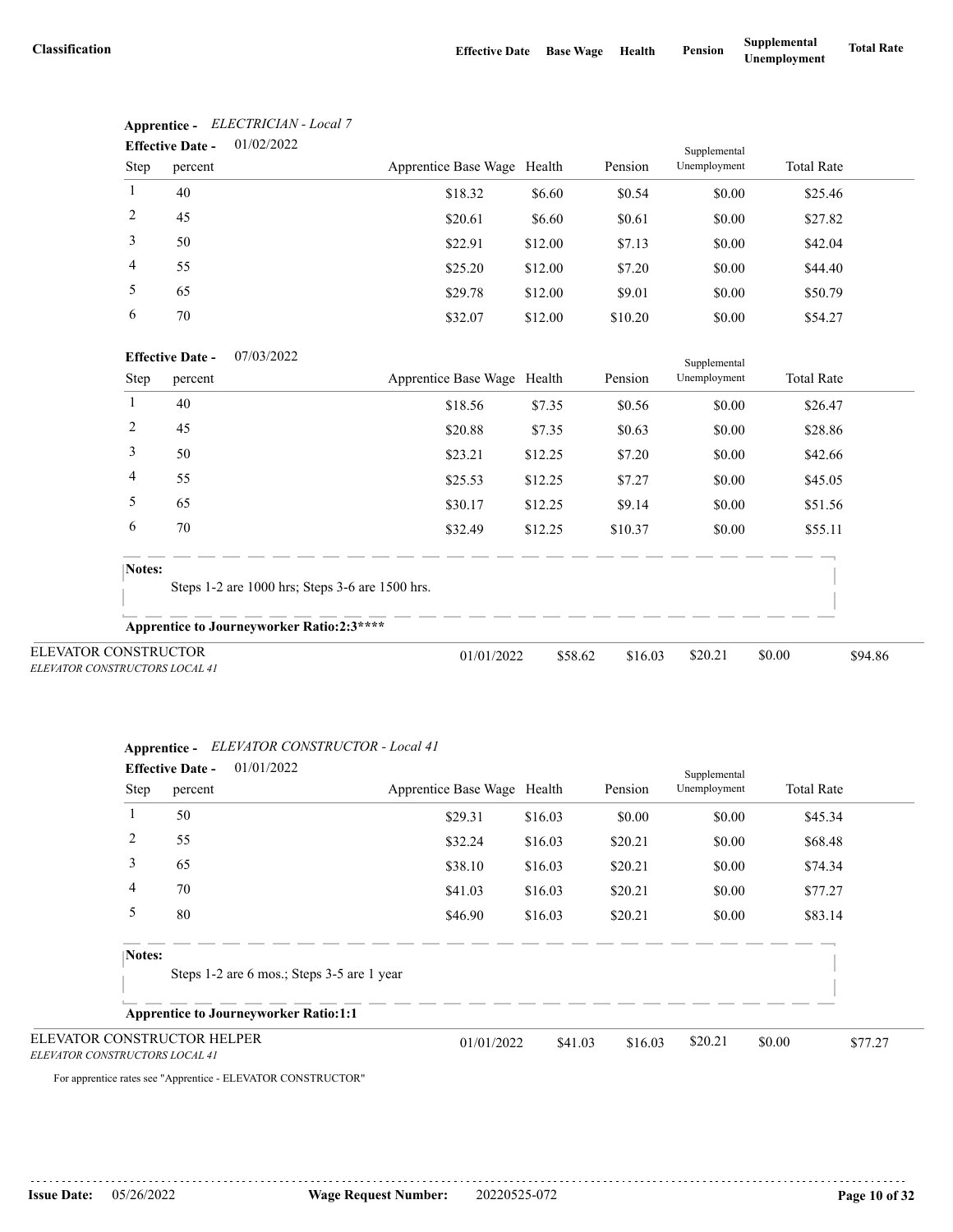| Classification                                                                      | <b>Effective Date</b> | <b>Base Wage</b> | Health  | Pension | Supplemental<br>Unemployment | <b>Total Rate</b> |
|-------------------------------------------------------------------------------------|-----------------------|------------------|---------|---------|------------------------------|-------------------|
| FENCE & BEAM RAIL ERECTOR                                                           | 12/01/2021            | \$28.91          | \$9.10  | \$13.62 | \$0.00                       | \$51.63           |
| LABORERS - ZONE 4 (BUILDING & SITE)                                                 | 06/01/2022            | \$29.73          | \$9.10  | \$13.62 | \$0.00                       | \$52.45           |
|                                                                                     | 12/01/2022            | \$30.54          | \$9.10  | \$13.62 | \$0.00                       | \$53.26           |
|                                                                                     | 06/01/2023            | \$31.36          | \$9.10  | \$13.62 | \$0.00                       | \$54.08           |
|                                                                                     | 12/01/2023            | \$32.17          | \$9.10  | \$13.62 | \$0.00                       | \$54.89           |
|                                                                                     | 06/01/2024            | \$32.99          | \$9.10  | \$13.62 | \$0.00                       | \$55.71           |
|                                                                                     | 12/01/2024            | \$33.80          | \$9.10  | \$13.62 | \$0.00                       | \$56.52           |
| For apprentice rates see "Apprentice-LABORER"                                       |                       |                  |         |         |                              |                   |
| FENCE & GUARD RAIL ERECTOR (HEAVY & HIGHWAY)<br>LABORERS - ZONE 4 (HEAVY & HIGHWAY) | 12/01/2021            | \$30.62          | \$9.10  | \$14.69 | \$0.00                       | \$54.41           |
| For apprentice rates see "Apprentice-LABORER (Heavy and Highway)                    |                       |                  |         |         |                              |                   |
| FIELD ENG.INST/ROD-BLDG, SITE, HVY/HWY<br>OPERATING ENGINEERS LOCAL 98              | 06/01/1999            | \$18.84          | \$4.80  | \$4.10  | \$0.00                       | \$27.74           |
| FIELD ENG.PARTY CHIEF:BLDG, SITE, HVY/HWY<br>OPERATING ENGINEERS LOCAL 98           | 06/01/1999            | \$21.33          | \$4.80  | \$4.10  | \$0.00                       | \$30.23           |
| FIELD ENG.SURVEY CHIEF-BLDG, SITE, HVY/HWY<br>OPERATING ENGINEERS LOCAL 98          | 06/01/1999            | \$22.33          | \$4.80  | \$4.10  | \$0.00                       | \$31.23           |
| FIRE ALARM INSTALLER                                                                | 01/02/2022            | \$45.81          | \$12.00 | \$13.42 | \$0.00                       | \$71.23           |
| <i>ELECTRICIANS LOCAL 7</i>                                                         | 07/03/2022            | \$46.41          | \$12.25 | \$13.69 | \$0.00                       | \$72.35           |
|                                                                                     | 01/01/2023            | \$47.01          | \$12.50 | \$13.96 | \$0.00                       | \$73.47           |
| For apprentice rates see "Apprentice- ELECTRICIAN"                                  |                       |                  |         |         |                              |                   |
| FIRE ALARM REPAIR / MAINTENANCE                                                     | 01/02/2022            | \$45.81          | \$12.00 | \$13.42 | \$0.00                       | \$71.23           |
| / COMMISSIONINGELECTRICIANS<br>LOCAL <sub>7</sub>                                   | 07/03/2022            | \$46.41          | \$12.25 | \$13.69 | \$0.00                       | \$72.35           |
|                                                                                     | 01/01/2023            | \$47.01          | \$12.50 | \$13.96 | \$0.00                       | \$73.47           |
| For apprentice rates see "Apprentice-TELECOMMUNICATIONS TECHNICIAN"                 |                       |                  |         |         |                              |                   |
| <b>FIREMAN</b><br>OPERATING ENGINEERS LOCAL 98                                      | 12/01/2021            | \$37.34          | \$12.47 | \$14.50 | \$0.00                       | \$64.31           |
|                                                                                     | 06/01/2022            | \$38.21          | \$12.47 | \$14.50 | \$0.00                       | \$65.18           |
|                                                                                     | 12/01/2022            | \$39.09          | \$12.47 | \$14.50 | \$0.00                       | \$66.06           |
|                                                                                     | 06/01/2023            | \$40.04          | \$12.47 | \$14.50 | \$0.00                       | \$67.01           |
|                                                                                     | 12/01/2023            | \$40.99          | \$12.47 | \$14.50 | \$0.00                       | \$67.96           |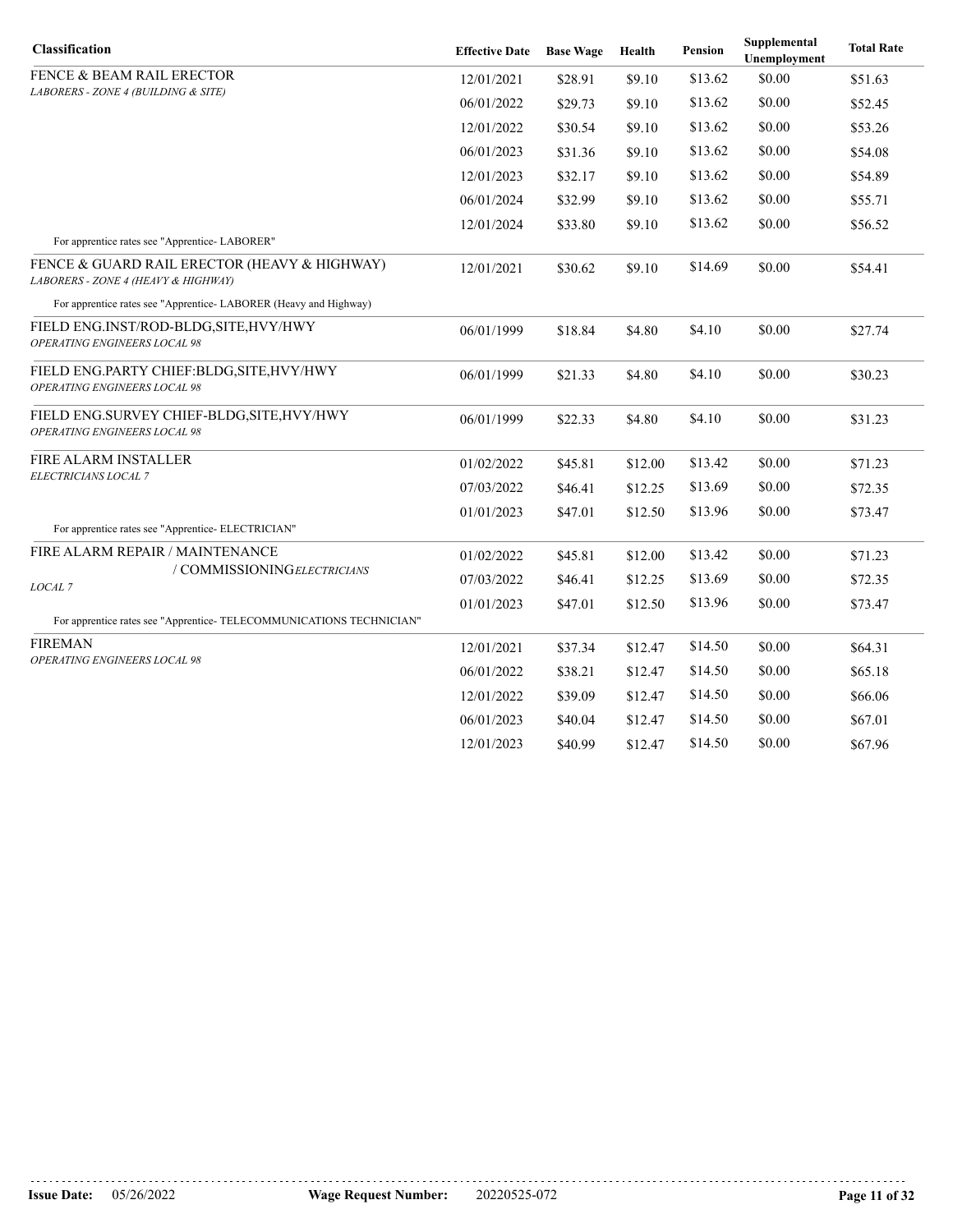| 12/01/2021<br><b>Effective Date -</b> |                                    |            |                             |         |         | Supplemental                 |                   |  |
|---------------------------------------|------------------------------------|------------|-----------------------------|---------|---------|------------------------------|-------------------|--|
| Step                                  | percent                            |            | Apprentice Base Wage Health |         | Pension | Unemployment                 | <b>Total Rate</b> |  |
|                                       | 60                                 |            | \$22.40                     | \$12.47 | \$14.50 | \$0.00                       | \$49.37           |  |
| 2                                     | 70                                 |            | \$26.14                     | \$12.47 | \$14.50 | \$0.00                       | \$53.11           |  |
| 3                                     | 80                                 |            | \$29.87                     | \$12.47 | \$14.50 | \$0.00                       | \$56.84           |  |
| $\overline{4}$                        | 90                                 |            | \$33.61                     | \$12.47 | \$14.50 | \$0.00                       | \$60.58           |  |
| Step                                  | <b>Effective Date -</b><br>percent | 06/01/2022 | Apprentice Base Wage Health |         | Pension | Supplemental<br>Unemployment | <b>Total Rate</b> |  |

|  | Apprentice - OPERATING ENGINEERS - Local 98 Class 5 |
|--|-----------------------------------------------------|

|                                                                             | <b>Effective Date -</b> | 06/01/2022                                                       |                             |         |         | Supplemental |        |                   |
|-----------------------------------------------------------------------------|-------------------------|------------------------------------------------------------------|-----------------------------|---------|---------|--------------|--------|-------------------|
| Step                                                                        | percent                 |                                                                  | Apprentice Base Wage Health |         | Pension | Unemployment |        | <b>Total Rate</b> |
|                                                                             | 60                      |                                                                  | \$22.93                     | \$12.47 | \$14.50 | \$0.00       |        | \$49.90           |
| 2                                                                           | 70                      |                                                                  | \$26.75                     | \$12.47 | \$14.50 | \$0.00       |        | \$53.72           |
| 3                                                                           | 80                      |                                                                  | \$30.57                     | \$12.47 | \$14.50 | \$0.00       |        | \$57.54           |
| 4                                                                           | 90                      |                                                                  | \$34.39                     | \$12.47 | \$14.50 | \$0.00       |        | \$61.36           |
| Notes:                                                                      |                         | Steps 1-2 are 1000 hrs.; Steps 3-4 are 2000 hrs.                 |                             |         |         |              |        |                   |
|                                                                             |                         | <b>Apprentice to Journeyworker Ratio:1:6</b>                     |                             |         |         |              |        |                   |
| FLAGGER & SIGNALER (HEAVY & HIGHWAY)<br>LABORERS - ZONE 4 (HEAVY & HIGHWAY) |                         |                                                                  | 12/01/2021                  | \$24.50 | \$9.10  | \$14.69      | \$0.00 | \$48.29           |
|                                                                             |                         | For apprentice rates see "Apprentice-LABORER (Heavy and Highway) |                             |         |         |              |        |                   |
| <b>FLOORCOVERER</b><br>FLOORCOVERERS LOCAL 2168 ZONE III                    |                         |                                                                  | 03/01/2022                  | \$39.22 | \$7.16  | \$18.15      | \$0.00 | \$64.53           |

### **Apprentice -** *FLOORCOVERER - Local 2168 Zone III*

|                | <b>Effective Date -</b>   | 03/01/2022                                              |                             |        |         | Supplemental |                   |
|----------------|---------------------------|---------------------------------------------------------|-----------------------------|--------|---------|--------------|-------------------|
| <b>Step</b>    | percent                   |                                                         | Apprentice Base Wage Health |        | Pension | Unemployment | <b>Total Rate</b> |
|                | 50                        |                                                         | \$19.61                     | \$7.16 | \$1.40  | \$0.00       | \$28.17           |
| 2              | 55                        |                                                         | \$21.57                     | \$7.16 | \$1.40  | \$0.00       | \$30.13           |
| 3              | 60                        |                                                         | \$23.53                     | \$7.16 | \$13.95 | \$0.00       | \$44.64           |
| $\overline{4}$ | 65                        |                                                         | \$25.49                     | \$7.16 | \$13.95 | \$0.00       | \$46.60           |
| 5              | 70                        |                                                         | \$27.45                     | \$7.16 | \$15.35 | \$0.00       | \$49.96           |
| 6              | 75                        |                                                         | \$29.42                     | \$7.16 | \$15.35 | \$0.00       | \$51.93           |
|                | 80                        |                                                         | \$31.38                     | \$7.16 | \$16.75 | \$0.00       | \$55.29           |
| 8              | 85                        |                                                         | \$33.34                     | \$7.16 | \$16.75 | \$0.00       | \$57.25           |
|                | Notes: Steps are 750 hrs. |                                                         |                             |        |         |              |                   |
|                |                           | % After 10/1/17; 45/45/55/55/70/70/80/80 (1500hr Steps) |                             |        |         |              |                   |
|                |                           | Step 1&2 \$26.21/3&4 \$31.49/5&6 \$49.96/7&8 \$55.29    |                             |        |         |              |                   |
|                |                           |                                                         |                             |        |         |              |                   |

**Apprentice to Journeyworker Ratio:1:1**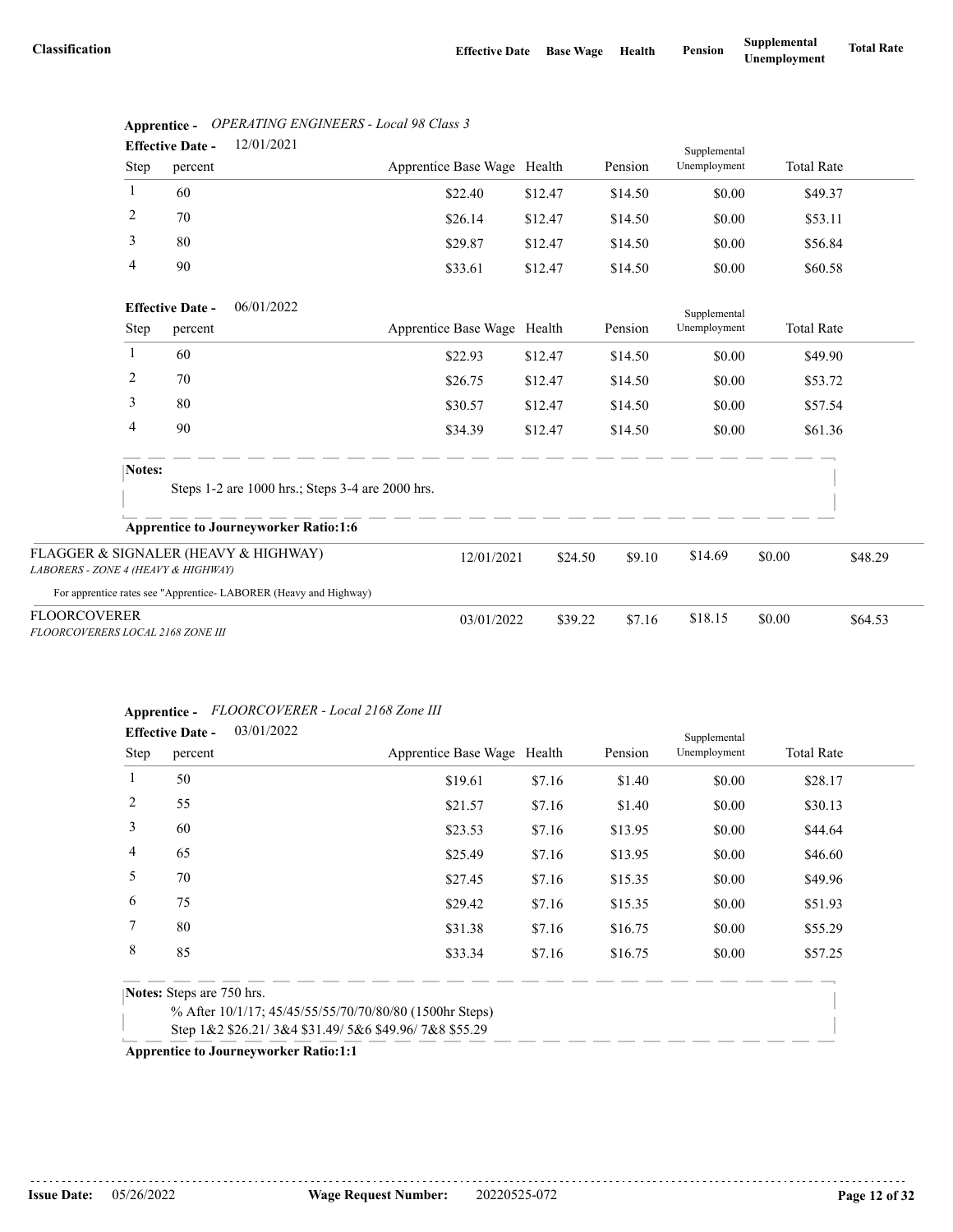| <b>Classification</b>                                                                | <b>Effective Date</b> | <b>Base Wage</b> | Health  | Pension | Supplemental<br>Unemployment | <b>Total Rate</b> |
|--------------------------------------------------------------------------------------|-----------------------|------------------|---------|---------|------------------------------|-------------------|
| <b>FORK LIFT</b>                                                                     | 12/01/2021            | \$37.56          | \$12.47 | \$14.50 | \$0.00                       | \$64.53           |
| <b>OPERATING ENGINEERS LOCAL 98</b>                                                  | 06/01/2022            | \$38.43          | \$12.47 | \$14.50 | \$0.00                       | \$65.40           |
|                                                                                      | 12/01/2022            | \$39.31          | \$12.47 | \$14.50 | \$0.00                       | \$66.28           |
|                                                                                      | 06/01/2023            | \$40.26          | \$12.47 | \$14.50 | \$0.00                       | \$67.23           |
|                                                                                      | 12/01/2023            | \$41.21          | \$12.47 | \$14.50 | \$0.00                       | \$68.18           |
| For apprentice rates see "Apprentice-OPERATING ENGINEERS"                            |                       |                  |         |         |                              |                   |
| <b>GENERATORS/LIGHTING PLANTS</b>                                                    | 12/01/2021            | \$34.11          | \$12.47 | \$14.50 | \$0.00                       | \$61.08           |
| <b>OPERATING ENGINEERS LOCAL 98</b>                                                  | 06/01/2022            | \$34.98          | \$12.47 | \$14.50 | \$0.00                       | \$61.95           |
|                                                                                      | 12/01/2022            | \$35.86          | \$12.47 | \$14.50 | \$0.00                       | \$62.83           |
|                                                                                      | 06/01/2023            | \$36.81          | \$12.47 | \$14.50 | \$0.00                       | \$63.78           |
| For apprentice rates see "Apprentice-OPERATING ENGINEERS"                            | 12/01/2023            | \$37.76          | \$12.47 | \$14.50 | \$0.00                       | \$64.73           |
| <b>GLAZIER (GLASS PLANK/AIR BARRIER/INTERIOR)</b><br>SYSTEMS)<br>GLAZIERS LOCAL 1333 | 06/01/2020            | \$39.18          | \$10.80 | \$10.45 | \$0.00                       | \$60.43           |

|                                                                   |                      |                         | Apprentice - GLAZIER - Local 1333                          |                             |              |         |         |                              |        |                   |               |
|-------------------------------------------------------------------|----------------------|-------------------------|------------------------------------------------------------|-----------------------------|--------------|---------|---------|------------------------------|--------|-------------------|---------------|
|                                                                   |                      | <b>Effective Date -</b> | 06/01/2020                                                 |                             |              |         | Pension | Supplemental<br>Unemployment |        | <b>Total Rate</b> |               |
|                                                                   | Step<br>$\mathbf{1}$ | percent                 |                                                            | Apprentice Base Wage Health |              |         |         |                              |        |                   |               |
|                                                                   |                      | 50                      |                                                            |                             | \$19.59      | \$10.80 | \$1.80  | \$0.00                       |        | \$32.19           |               |
|                                                                   | 2                    | 56                      |                                                            |                             | \$22.04      | \$10.80 | \$1.80  | \$0.00                       |        | \$34.64           |               |
|                                                                   | 3                    | 63                      |                                                            |                             | \$24.49      | \$10.80 | \$2.45  | \$0.00                       |        | \$37.74           |               |
|                                                                   | 4                    | 69                      |                                                            |                             | \$26.94      | \$10.80 | \$2.45  | \$0.00                       |        | \$40.19           |               |
|                                                                   | 5                    | 75                      |                                                            |                             | \$29.39      | \$10.80 | \$3.15  | \$0.00                       |        | \$43.34           |               |
|                                                                   | 6                    | 81                      |                                                            |                             | \$31.83      | \$10.80 | \$3.15  | \$0.00                       |        | \$45.78           |               |
|                                                                   | 7                    | 88                      |                                                            |                             | \$34.28      | \$10.80 | \$10.45 | \$0.00                       |        | \$55.53           |               |
|                                                                   | 8                    | 94                      |                                                            |                             | \$36.73      | \$10.80 | \$10.45 | \$0.00                       |        | \$57.98           |               |
|                                                                   | Notes:               |                         |                                                            |                             |              |         |         |                              |        |                   |               |
|                                                                   |                      |                         |                                                            |                             |              |         |         |                              |        |                   |               |
|                                                                   |                      |                         | <b>Apprentice to Journeyworker Ratio:1:3</b>               |                             |              |         |         |                              |        |                   |               |
| GRADER/TRENCHING MACHINE/DERRICK                                  |                      |                         |                                                            |                             | 12/01/2021   | \$37.87 | \$12.47 | \$14.50                      | \$0.00 |                   | \$64.84       |
| OPERATING ENGINEERS LOCAL 98                                      |                      |                         |                                                            |                             | 06/01/2022   | \$38.74 | \$12.47 | \$14.50                      | \$0.00 |                   | \$65.71       |
|                                                                   |                      |                         |                                                            |                             | 12/01/2022   | \$39.62 | \$12.47 | \$14.50                      | \$0.00 |                   | \$66.59       |
|                                                                   |                      |                         |                                                            |                             | 06/01/2023   | \$40.57 | \$12.47 | \$14.50                      | \$0.00 |                   | \$67.54       |
|                                                                   |                      |                         |                                                            |                             | 12/01/2023   | \$41.52 | \$12.47 | \$14.50                      | \$0.00 |                   | \$68.49       |
|                                                                   |                      |                         | For apprentice rates see "Apprentice- OPERATING ENGINEERS" |                             |              |         |         |                              |        |                   |               |
| HVAC (DUCTWORK)<br>SHEETMETAL WORKERS LOCAL 63                    |                      |                         |                                                            |                             | 01/01/2022   | \$39.29 | \$10.64 | \$17.33                      | \$2.02 |                   | \$69.28       |
|                                                                   |                      |                         | For apprentice rates see "Apprentice- SHEET METAL WORKER"  |                             |              |         |         |                              |        |                   |               |
| HVAC (ELECTRICAL CONTROLS)                                        |                      |                         |                                                            |                             | 01/02/2022   | \$45.81 | \$12.00 | \$13.42                      | \$0.00 |                   | \$71.23       |
| ELECTRICIANS LOCAL 7                                              |                      |                         |                                                            |                             | 07/03/2022   | \$46.41 | \$12.25 | \$13.69                      | \$0.00 |                   | \$72.35       |
|                                                                   |                      |                         |                                                            |                             | 01/01/2023   | \$47.01 | \$12.50 | \$13.96                      | \$0.00 |                   | \$73.47       |
|                                                                   |                      |                         | For apprentice rates see "Apprentice- ELECTRICIAN"         |                             |              |         |         |                              |        |                   |               |
| HVAC (TESTING AND BALANCING - AIR)<br>SHEETMETAL WORKERS LOCAL 63 |                      |                         |                                                            |                             | 01/01/2022   | \$39.29 | \$10.64 | \$17.33                      | \$2.02 |                   | \$69.28       |
|                                                                   |                      |                         | For apprentice rates see "Apprentice- SHEET METAL WORKER"  |                             |              |         |         |                              |        |                   |               |
| <b>Issue Date:</b>                                                | 05/26/2022           |                         |                                                            | <b>Wage Request Number:</b> | 20220525-072 |         |         |                              |        |                   | Page 13 of 32 |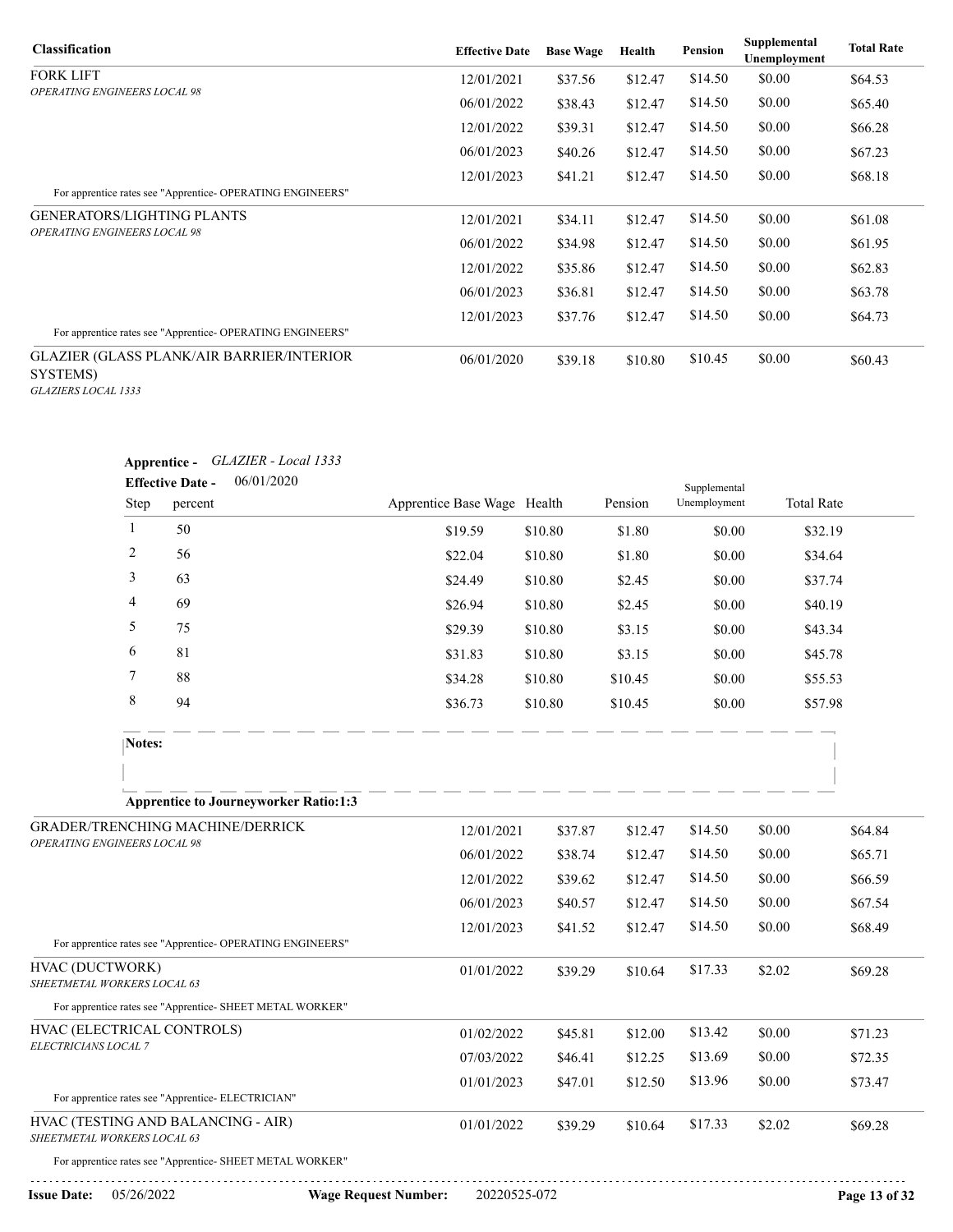| <b>Classification</b>                                                     | <b>Effective Date</b> | <b>Base Wage</b> | Health  | <b>Pension</b> | Supplemental<br>Unemployment | <b>Total Rate</b> |
|---------------------------------------------------------------------------|-----------------------|------------------|---------|----------------|------------------------------|-------------------|
| HVAC (TESTING AND BALANCING -WATER)                                       | 03/17/2022            | \$44.71          | \$9.55  | \$17.10        | \$0.00                       | \$71.36           |
| PLUMBERS & PIPEFITTERS LOCAL 104                                          | 09/17/2022            | \$45.71          | \$9.55  | \$17.10        | \$0.00                       | \$72.36           |
|                                                                           | 03/17/2023            | \$46.96          | \$9.55  | \$17.10        | \$0.00                       | \$73.61           |
|                                                                           | 09/17/2023            | \$47.96          | \$9.55  | \$17.10        | \$0.00                       | \$74.61           |
| For apprentice rates see "Apprentice-PIPEFITTER" or "PLUMBER/PIPEFITTER"  | 03/17/2024            | \$49.21          | \$9.55  | \$17.10        | \$0.00                       | \$75.86           |
| <b>HVAC MECHANIC</b>                                                      | 03/17/2022            | \$44.71          | \$9.55  | \$17.10        | \$0.00                       | \$71.36           |
| PLUMBERS & PIPEFITTERS LOCAL 104                                          | 09/17/2022            | \$45.71          | \$9.55  | \$17.10        | \$0.00                       | \$72.36           |
|                                                                           | 03/17/2023            | \$46.96          | \$9.55  | \$17.10        | \$0.00                       | \$73.61           |
|                                                                           | 09/17/2023            | \$47.96          | \$9.55  | \$17.10        | \$0.00                       | \$74.61           |
| For apprentice rates see "Apprentice-PIPEFITTER" or "PLUMBER/PIPEFITTER"  | 03/17/2024            | \$49.21          | \$9.55  | \$17.10        | \$0.00                       | \$75.86           |
| HYDRAULIC DRILLS (HEAVY & HIGHWAY)<br>LABORERS - ZONE 4 (HEAVY & HIGHWAY) | 12/01/2021            | \$31.12          | \$9.10  | \$14.69        | \$0.00                       | \$54.91           |
| For apprentice rates see "Apprentice-LABORER (Heavy and Highway)          |                       |                  |         |                |                              |                   |
| <b>INSULATOR (PIPES &amp; TANKS)</b>                                      | 09/01/2021            | \$41.60          | \$13.80 | \$17.14        | \$0.00                       | \$72.54           |
| HEAT & FROST INSULATORS LOCAL 6 (SPRINGFIELD)                             | 09/01/2022            | \$44.05          | \$13.80 | \$17.14        | \$0.00                       | \$74.99           |

**Apprentice -** *ASBESTOS INSULATOR (Pipes & Tanks) - Local 6 Springfield*  $00/01/2021$ 

|             | <b>Effective Date -</b> | 09/01/2021 |                             |         |         | Supplemental |                   |  |
|-------------|-------------------------|------------|-----------------------------|---------|---------|--------------|-------------------|--|
| <b>Step</b> | percent                 |            | Apprentice Base Wage Health |         | Pension | Unemployment | <b>Total Rate</b> |  |
|             | 50                      |            | \$20.80                     | \$13.80 | \$12.42 | \$0.00       | \$47.02           |  |
|             | 60                      |            | \$24.96                     | \$13.80 | \$13.36 | \$0.00       | \$52.12           |  |
|             | 70                      |            | \$29.12                     | \$13.80 | \$14.31 | \$0.00       | \$57.23           |  |
| 4           | 80                      |            | \$33.28                     | \$13.80 | \$15.25 | \$0.00       | \$62.33           |  |

| <b>Effective Date -</b>                | 09/01/2022                                   |                             |         |         | Supplemental |                   |         |
|----------------------------------------|----------------------------------------------|-----------------------------|---------|---------|--------------|-------------------|---------|
| Step                                   | percent                                      | Apprentice Base Wage Health |         | Pension | Unemployment | <b>Total Rate</b> |         |
|                                        | 50                                           | \$22.03                     | \$13.80 | \$12.42 | \$0.00       | \$48.25           |         |
| 2                                      | 60                                           | \$26.43                     | \$13.80 | \$13.36 | \$0.00       | \$53.59           |         |
| 3                                      | 70                                           | \$30.84                     | \$13.80 | \$14.31 | \$0.00       | \$58.95           |         |
| 4                                      | 80                                           | \$35.24                     | \$13.80 | \$15.25 | \$0.00       | \$64.29           |         |
| Notes:                                 | Steps are 1 year                             |                             |         |         |              |                   |         |
|                                        | <b>Apprentice to Journeyworker Ratio:1:4</b> |                             |         |         |              |                   |         |
| <b>IRONWORKER/WELDER</b>               |                                              | 03/16/2022                  | \$37.58 | \$8.20  | \$22.35      | \$0.00            | \$68.13 |
| IRONWORKERS LOCAL 7 (SPRINGFIELD AREA) |                                              | 09/16/2022                  | \$38.48 | \$8.20  | \$22.35      | \$0.00            | \$69.03 |
|                                        |                                              | 03/16/2023                  | \$39.33 | \$8.20  | \$22.35      | \$0.00            | \$69.88 |

09/16/2023 \$40.23 \$8.20 \$22.35 \$0.00 \$70.78 03/16/2024 \$41.08 \$8.20 \$22.35 \$0.00 \$71.63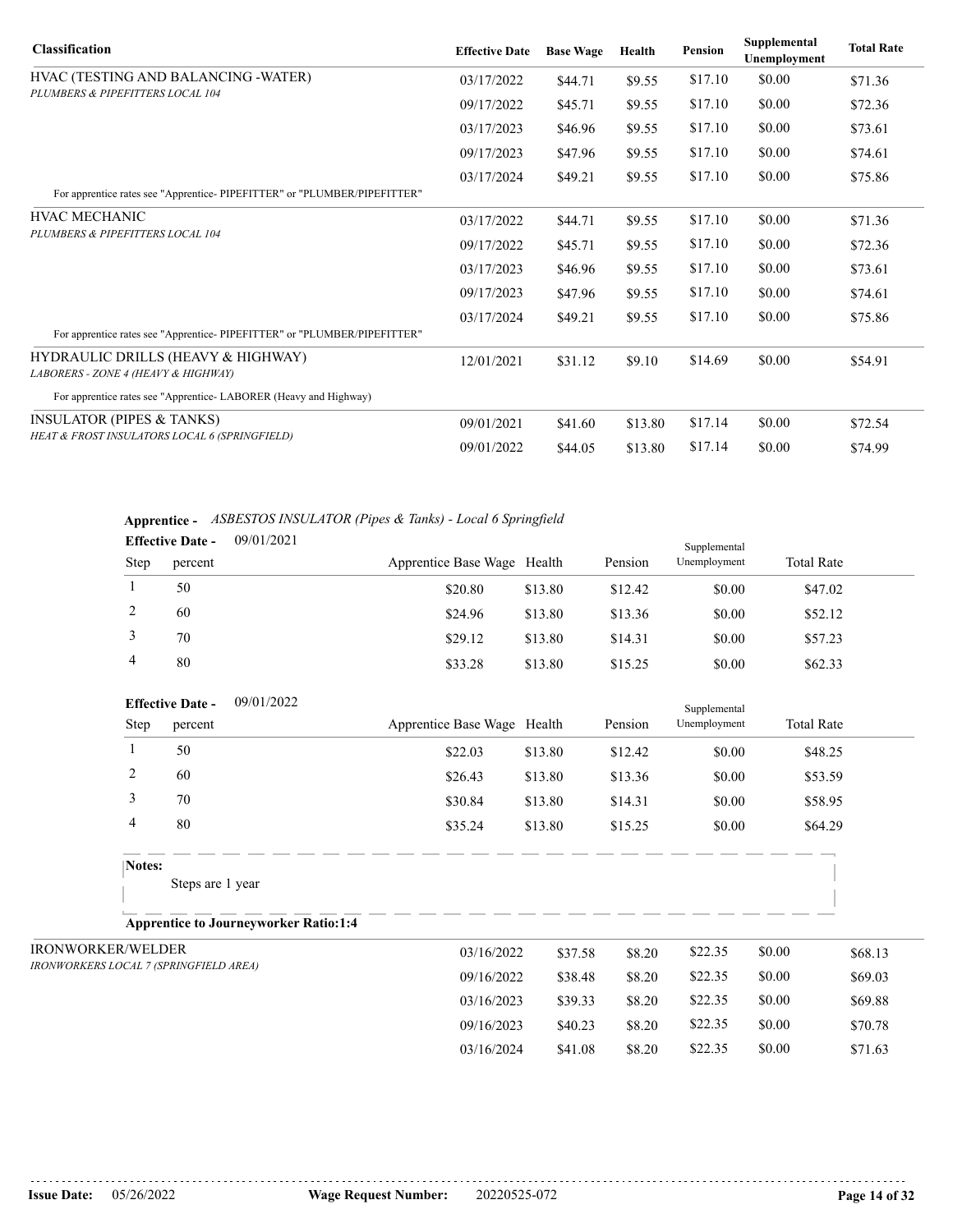|                                     |              | <b>Lifective Date -</b><br>03/10/2022          |                             |         |                  | Supplemental       |                   |                    |
|-------------------------------------|--------------|------------------------------------------------|-----------------------------|---------|------------------|--------------------|-------------------|--------------------|
|                                     | Step         | percent                                        | Apprentice Base Wage Health |         | Pension          | Unemployment       | <b>Total Rate</b> |                    |
|                                     | $\mathbf{1}$ | 60                                             | \$22.55                     | \$8.20  | \$22.35          | \$0.00             | \$53.10           |                    |
|                                     | 2            | $70\,$                                         | \$26.31                     | \$8.20  | \$22.35          | \$0.00             | \$56.86           |                    |
|                                     | 3            | 75                                             | \$28.19                     | \$8.20  | \$22.35          | \$0.00             | \$58.74           |                    |
|                                     | 4            | $80\,$                                         | \$30.06                     | \$8.20  | \$22.35          | \$0.00             | \$60.61           |                    |
|                                     | 5            | 85                                             | \$31.94                     | \$8.20  | \$22.35          | \$0.00             | \$62.49           |                    |
|                                     | 6            | 90                                             | \$33.82                     | \$8.20  | \$22.35          | \$0.00             | \$64.37           |                    |
|                                     |              | 09/16/2022<br><b>Effective Date -</b>          |                             |         |                  | Supplemental       |                   |                    |
|                                     | Step         | percent                                        | Apprentice Base Wage Health |         | Pension          | Unemployment       | <b>Total Rate</b> |                    |
|                                     | $\mathbf{1}$ | 60                                             | \$23.09                     | \$8.20  | \$22.35          | \$0.00             | \$53.64           |                    |
|                                     | 2            | 70                                             | \$26.94                     | \$8.20  | \$22.35          | \$0.00             | \$57.49           |                    |
|                                     | 3            | 75                                             | \$28.86                     | \$8.20  | \$22.35          | \$0.00             | \$59.41           |                    |
|                                     | 4            | 80                                             | \$30.78                     | \$8.20  | \$22.35          | \$0.00             | \$61.33           |                    |
|                                     | 5            | 85                                             | \$32.71                     | \$8.20  | \$22.35          | \$0.00             | \$63.26           |                    |
|                                     | 6            | 90                                             | \$34.63                     | \$8.20  | \$22.35          | \$0.00             | \$65.18           |                    |
|                                     | Notes:       |                                                |                             |         |                  |                    |                   |                    |
|                                     |              | Structural 1:6; Ornamental 1:4                 |                             |         |                  |                    |                   |                    |
|                                     |              | <b>Apprentice to Journeyworker Ratio:</b>      |                             |         |                  |                    |                   |                    |
|                                     |              | JACKHAMMER & PAVING BREAKER OPERATOR           | 12/01/2021                  | \$28.91 | \$9.10           | \$13.62            | \$0.00            | \$51.63            |
| LABORERS - ZONE 4 (BUILDING & SITE) |              |                                                | 06/01/2022                  | \$29.73 | \$9.10           | \$13.62            | \$0.00            | \$52.45            |
|                                     |              |                                                | 12/01/2022                  | \$30.54 | \$9.10           | \$13.62            | \$0.00            | \$53.26            |
|                                     |              |                                                | 06/01/2023                  | \$31.36 | \$9.10           | \$13.62            | \$0.00            | \$54.08            |
|                                     |              |                                                | 12/01/2023                  | \$32.17 | \$9.10           | \$13.62            | \$0.00            | \$54.89            |
|                                     |              |                                                | 06/01/2024                  | \$32.99 | \$9.10           | \$13.62            | \$0.00            | \$55.71            |
|                                     |              | For apprentice rates see "Apprentice- LABORER" | 12/01/2024                  | \$33.80 | \$9.10           | \$13.62            | \$0.00            | \$56.52            |
| <b>LABORER</b>                      |              |                                                |                             |         |                  |                    |                   |                    |
| LABORERS - ZONE 4 (BUILDING & SITE) |              |                                                | 12/01/2021                  | \$28.66 | \$9.10           | \$13.62            | \$0.00            | \$51.38            |
|                                     |              |                                                | 06/01/2022                  | \$29.48 | \$9.10           | \$13.62<br>\$13.62 | \$0.00<br>\$0.00  | \$52.20            |
|                                     |              |                                                | 12/01/2022                  | \$30.29 | \$9.10           |                    |                   | \$53.01            |
|                                     |              |                                                | 06/01/2023                  | \$31.11 | \$9.10           | \$13.62<br>\$13.62 | \$0.00            | \$53.83            |
|                                     |              |                                                | 12/01/2023<br>06/01/2024    | \$31.92 | \$9.10           | \$13.62            | \$0.00<br>\$0.00  | \$54.64            |
|                                     |              |                                                | 12/01/2024                  | \$32.74 | \$9.10<br>\$9.10 | \$13.62            | \$0.00            | \$55.46<br>\$56.27 |
|                                     |              |                                                |                             | \$33.55 |                  |                    |                   |                    |

#### **Apprentice -** *IRONWORKER - Local 7 Springfield*  $02/16/2022$ **Effective Date -**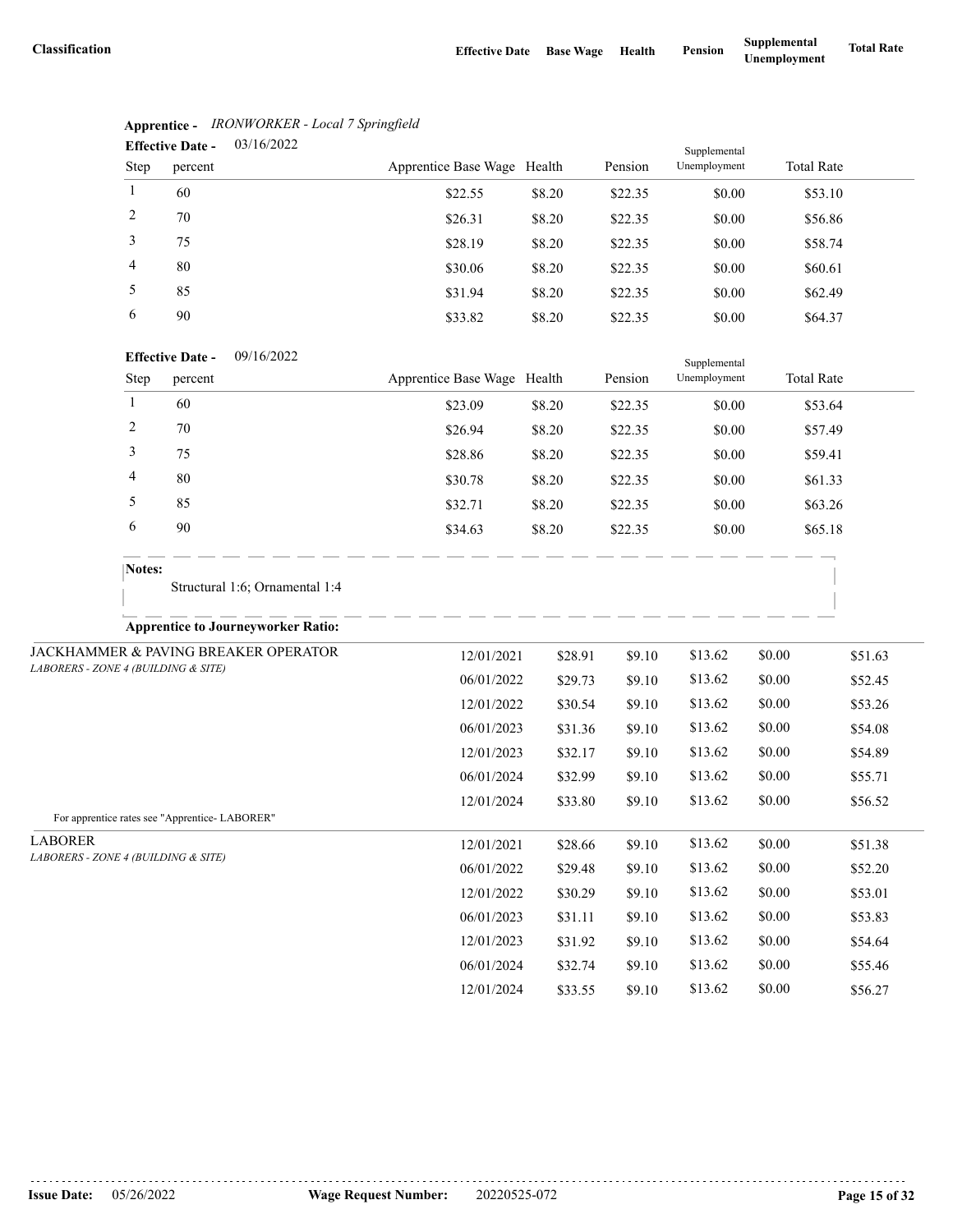|                                                                  |                | <b>Effective Date -</b> | 12/01/2021                                   |                             |         |         | Supplemental |                   |         |
|------------------------------------------------------------------|----------------|-------------------------|----------------------------------------------|-----------------------------|---------|---------|--------------|-------------------|---------|
|                                                                  | Step           | percent                 |                                              | Apprentice Base Wage Health |         | Pension | Unemployment | <b>Total Rate</b> |         |
|                                                                  | $\mathbf{1}$   | 60                      |                                              | \$17.20                     | \$9.10  | \$13.62 | \$0.00       | \$39.92           |         |
|                                                                  | $\overline{2}$ | 70                      |                                              | \$20.06                     | \$9.10  | \$13.62 | \$0.00       | \$42.78           |         |
|                                                                  | 3              | 80                      |                                              | \$22.93                     | \$9.10  | \$13.62 | \$0.00       | \$45.65           |         |
|                                                                  | 4              | 90                      |                                              | \$25.79                     | \$9.10  | \$13.62 | \$0.00       | \$48.51           |         |
|                                                                  |                | <b>Effective Date -</b> | 06/01/2022                                   |                             |         |         | Supplemental |                   |         |
|                                                                  | Step           | percent                 |                                              | Apprentice Base Wage        | Health  | Pension | Unemployment | <b>Total Rate</b> |         |
|                                                                  | 1              | 60                      |                                              | \$17.69                     | \$9.10  | \$13.62 | \$0.00       | \$40.41           |         |
|                                                                  | 2              | 70                      |                                              | \$20.64                     | \$9.10  | \$13.62 | \$0.00       | \$43.36           |         |
|                                                                  | 3              | 80                      |                                              | \$23.58                     | \$9.10  | \$13.62 | \$0.00       | \$46.30           |         |
|                                                                  | 4              | 90                      |                                              | \$26.53                     | \$9.10  | \$13.62 | \$0.00       | \$49.25           |         |
|                                                                  | Notes:         |                         |                                              |                             |         |         |              |                   |         |
|                                                                  |                |                         |                                              |                             |         |         |              |                   |         |
|                                                                  |                |                         | <b>Apprentice to Journeyworker Ratio:1:5</b> |                             |         |         |              |                   |         |
| LABORER (HEAVY & HIGHWAY)<br>LABORERS - ZONE 4 (HEAVY & HIGHWAY) |                |                         |                                              | 12/01/2021                  | \$30.37 | \$9.10  | \$14.69      | \$0.00            | \$54.16 |

### **Apprentice -** *LABORER - Zone 4 Building and Site* 12/01/2021 **Effective Date -**

### **Apprentice -** *LABORER (Heavy and Highway) - Zone 4*

|                                     |                | 12/01/2021<br><b>Effective Date -</b>                 |                             |         |         | Supplemental |                   |         |
|-------------------------------------|----------------|-------------------------------------------------------|-----------------------------|---------|---------|--------------|-------------------|---------|
|                                     | Step           | percent                                               | Apprentice Base Wage Health |         | Pension | Unemployment | <b>Total Rate</b> |         |
|                                     |                | 60                                                    | \$18.22                     | \$9.10  | \$14.69 | \$0.00       | \$42.01           |         |
|                                     | $\overline{c}$ | 70                                                    | \$21.26                     | \$9.10  | \$14.69 | \$0.00       | \$45.05           |         |
|                                     | 3              | 80                                                    | \$24.30                     | \$9.10  | \$14.69 | \$0.00       | \$48.09           |         |
|                                     | 4              | 90                                                    | \$27.33                     | \$9.10  | \$14.69 | \$0.00       | \$51.12           |         |
|                                     | Notes:         |                                                       |                             |         |         |              |                   |         |
|                                     |                |                                                       |                             |         |         |              |                   |         |
|                                     |                | <b>Apprentice to Journeyworker Ratio:1:5</b>          |                             |         |         |              |                   |         |
| <b>LABORER: CARPENTER TENDER</b>    |                |                                                       | 12/01/2021                  | \$28.66 | \$9.10  | \$13.62      | \$0.00            | \$51.38 |
| LABORERS - ZONE 4 (BUILDING & SITE) |                |                                                       | 06/01/2022                  | \$29.48 | \$9.10  | \$13.62      | \$0.00            | \$52.20 |
|                                     |                |                                                       | 12/01/2022                  | \$30.29 | \$9.10  | \$13.62      | \$0.00            | \$53.01 |
|                                     |                |                                                       | 06/01/2023                  | \$31.11 | \$9.10  | \$13.62      | \$0.00            | \$53.83 |
|                                     |                |                                                       | 12/01/2023                  | \$31.92 | \$9.10  | \$13.62      | \$0.00            | \$54.64 |
|                                     |                |                                                       | 06/01/2024                  | \$32.74 | \$9.10  | \$13.62      | \$0.00            | \$55.46 |
|                                     |                |                                                       | 12/01/2024                  | \$33.55 | \$9.10  | \$13.62      | \$0.00            | \$56.27 |
|                                     |                | $E_{21}$ concerning notes and $\mu$ American LADODED! |                             |         |         |              |                   |         |

For apprentice rates see "Apprentice- LABORER"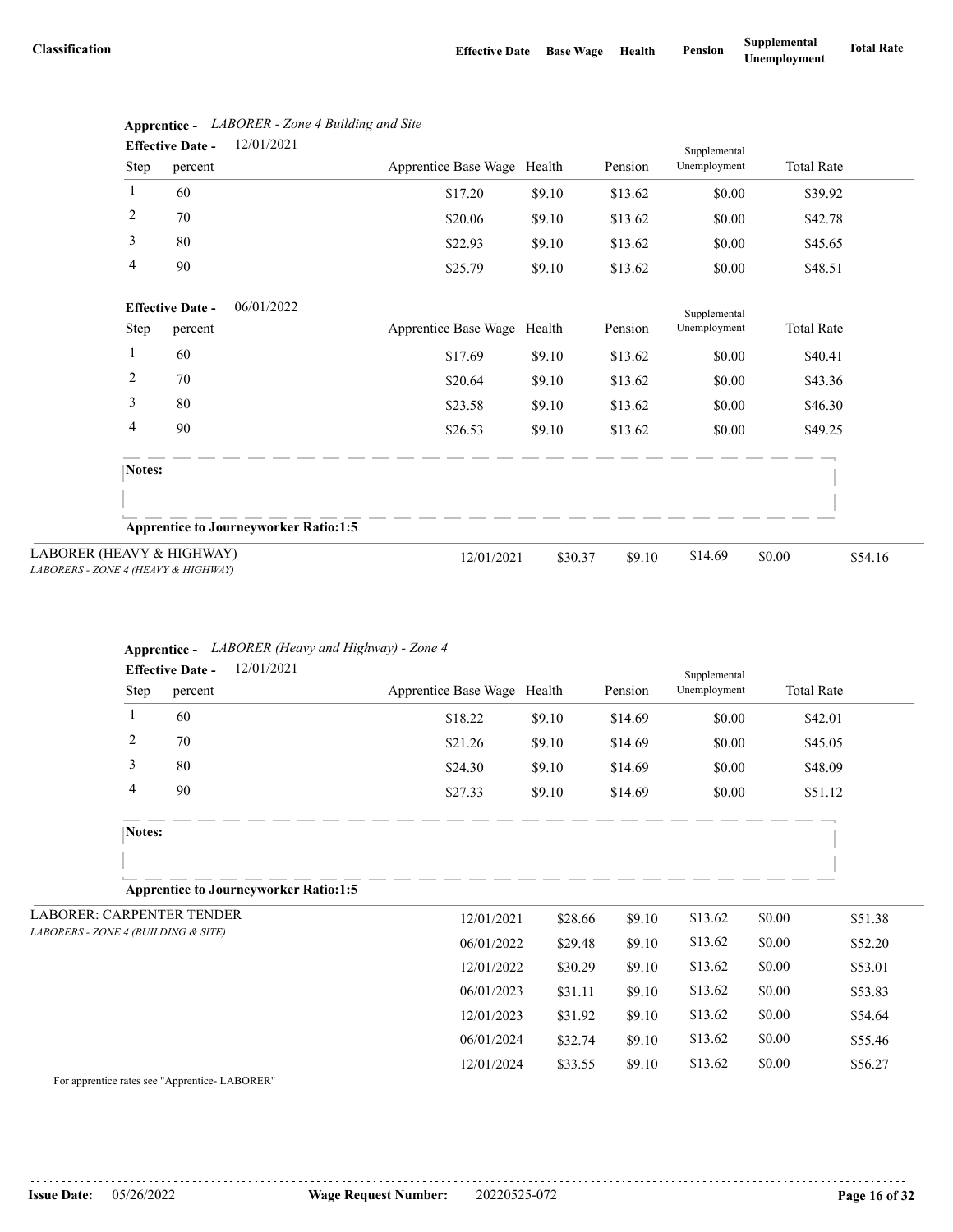| Classification                                                                   | <b>Effective Date</b> | <b>Base Wage</b> | Health | <b>Pension</b> | Supplemental<br>Unemployment | <b>Total Rate</b> |
|----------------------------------------------------------------------------------|-----------------------|------------------|--------|----------------|------------------------------|-------------------|
| LABORER: CEMENT FINISHER TENDER                                                  | 12/01/2021            | \$28.66          | \$9.10 | \$13.62        | \$0.00                       | \$51.38           |
| LABORERS - ZONE 4 (BUILDING & SITE)                                              | 06/01/2022            | \$29.48          | \$9.10 | \$13.62        | \$0.00                       | \$52.20           |
|                                                                                  | 12/01/2022            | \$30.29          | \$9.10 | \$13.62        | \$0.00                       | \$53.01           |
|                                                                                  | 06/01/2023            | \$31.11          | \$9.10 | \$13.62        | \$0.00                       | \$53.83           |
|                                                                                  | 12/01/2023            | \$31.92          | \$9.10 | \$13.62        | \$0.00                       | \$54.64           |
|                                                                                  | 06/01/2024            | \$32.74          | \$9.10 | \$13.62        | \$0.00                       | \$55.46           |
|                                                                                  | 12/01/2024            | \$33.55          | \$9.10 | \$13.62        | \$0.00                       | \$56.27           |
| For apprentice rates see "Apprentice-LABORER"                                    |                       |                  |        |                |                              |                   |
| LABORER: HAZARDOUS WASTE/ASBESTOS REMOVER<br>LABORERS - ZONE 4 (BUILDING & SITE) | 12/01/2021            | \$28.73          | \$9.10 | \$13.91        | \$0.00                       | \$51.74           |
|                                                                                  | 06/01/2022            | \$29.55          | \$9.10 | \$13.91        | \$0.00                       | \$52.56           |
|                                                                                  | 12/01/2022            | \$30.36          | \$9.10 | \$13.91        | \$0.00                       | \$53.37           |
|                                                                                  | 06/01/2023            | \$31.18          | \$9.10 | \$13.91        | \$0.00                       | \$54.19           |
| For apprentice rates see "Apprentice-LABORER"                                    | 12/01/2023            | \$31.99          | \$9.10 | \$13.91        | \$0.00                       | \$55.00           |
| LABORER: MASON TENDER                                                            | 12/01/2021            | \$30.66          | \$9.10 | \$13.62        | \$0.00                       | \$53.38           |
| LABORERS - ZONE 4 (BUILDING & SITE)                                              | 06/01/2022            | \$31.48          | \$9.10 | \$13.62        | \$0.00                       | \$54.20           |
|                                                                                  | 12/01/2022            | \$32.29          | \$9.10 | \$13.62        | \$0.00                       | \$55.01           |
|                                                                                  | 06/01/2023            | \$33.11          | \$9.10 | \$13.62        | \$0.00                       | \$55.83           |
|                                                                                  | 12/01/2023            | \$33.92          | \$9.10 | \$13.62        | \$0.00                       | \$56.64           |
|                                                                                  | 06/01/2024            | \$34.74          | \$9.10 | \$13.62        | \$0.00                       | \$57.46           |
|                                                                                  | 12/01/2024            | \$35.55          | \$9.10 | \$13.62        | \$0.00                       | \$58.27           |
| For apprentice rates see "Apprentice- LABORER"                                   |                       |                  |        |                |                              |                   |
| LABORER: MASON TENDER (HEAVY & HIGHWAY)<br>LABORERS - ZONE 4 (HEAVY & HIGHWAY)   | 12/01/2021            | \$30.62          | \$9.10 | \$14.69        | \$0.00                       | \$54.41           |
| For apprentice rates see "Apprentice-LABORER (Heavy and Highway)                 |                       |                  |        |                |                              |                   |
| LABORER: MULTI-TRADE TENDER                                                      | 12/01/2021            | \$28.66          | \$9.10 | \$13.62        | \$0.00                       | \$51.38           |
| LABORERS - ZONE 4 (BUILDING & SITE)                                              | 06/01/2022            | \$29.48          | \$9.10 | \$13.62        | \$0.00                       | \$52.20           |
|                                                                                  | 12/01/2022            | \$30.29          | \$9.10 | \$13.62        | \$0.00                       | \$53.01           |
|                                                                                  | 06/01/2023            | \$31.11          | \$9.10 | \$13.62        | \$0.00                       | \$53.83           |
|                                                                                  | 12/01/2023            | \$31.92          | \$9.10 | \$13.62        | \$0.00                       | \$54.64           |
|                                                                                  | 06/01/2024            | \$32.74          | \$9.10 | \$13.62        | \$0.00                       | \$55.46           |
|                                                                                  | 12/01/2024            | \$33.55          | \$9.10 | \$13.62        | \$0.00                       | \$56.27           |
| For apprentice rates see "Apprentice-LABORER"                                    |                       |                  |        |                |                              |                   |
| <b>LABORER: TREE REMOVER</b>                                                     | 12/01/2021            | \$28.66          | \$9.10 | \$13.62        | \$0.00                       | \$51.38           |
| LABORERS - ZONE 4 (BUILDING & SITE)                                              | 06/01/2022            | \$29.48          | \$9.10 | \$13.62        | \$0.00                       | \$52.20           |
|                                                                                  | 12/01/2022            | \$30.29          | \$9.10 | \$13.62        | \$0.00                       | \$53.01           |
|                                                                                  | 06/01/2023            | \$31.11          | \$9.10 | \$13.62        | \$0.00                       | \$53.83           |
|                                                                                  | 12/01/2023            | \$31.92          | \$9.10 | \$13.62        | \$0.00                       | \$54.64           |
|                                                                                  | 06/01/2024            | \$32.74          | \$9.10 | \$13.62        | \$0.00                       | \$55.46           |
|                                                                                  | 12/01/2024            | \$33.55          | \$9.10 | \$13.62        | \$0.00                       | \$56.27           |

This classification applies to the removal of standing trees, and the trimming and removal of branches and limbs when related to public works construction or site

clearance incidental to construction . For apprentice rates see "Apprentice- LABORER"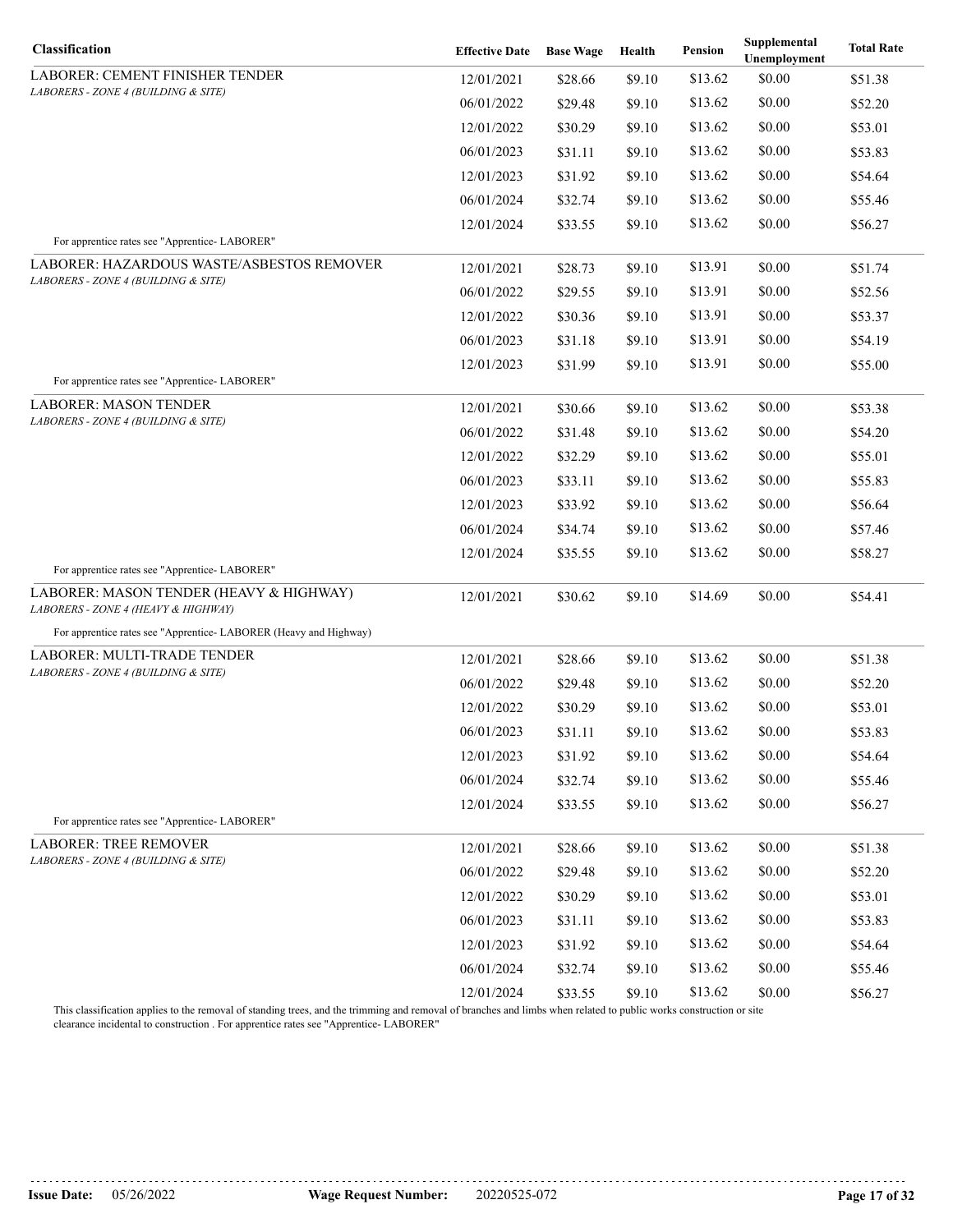| <b>Classification</b>                                                                | <b>Effective Date</b> | <b>Base Wage</b> | Health  | Pension | Supplemental<br>Unemployment | <b>Total Rate</b> |
|--------------------------------------------------------------------------------------|-----------------------|------------------|---------|---------|------------------------------|-------------------|
| <b>LASER BEAM OPERATOR</b>                                                           | 12/01/2021            | \$28.91          | \$9.10  | \$13.62 | \$0.00                       | \$51.63           |
| LABORERS - ZONE 4 (BUILDING & SITE)                                                  | 06/01/2022            | \$29.73          | \$9.10  | \$13.62 | \$0.00                       | \$52.45           |
|                                                                                      | 12/01/2022            | \$30.54          | \$9.10  | \$13.62 | \$0.00                       | \$53.26           |
|                                                                                      | 06/01/2023            | \$31.36          | \$9.10  | \$13.62 | \$0.00                       | \$54.08           |
|                                                                                      | 12/01/2023            | \$32.17          | \$9.10  | \$13.62 | \$0.00                       | \$54.89           |
|                                                                                      | 06/01/2024            | \$32.99          | \$9.10  | \$13.62 | \$0.00                       | \$55.71           |
|                                                                                      | 12/01/2024            | \$33.80          | \$9.10  | \$13.62 | \$0.00                       | \$56.52           |
| For apprentice rates see "Apprentice- LABORER"                                       |                       |                  |         |         |                              |                   |
| LASER BEAM OPERATOR (HEAVY & HIGHWAY)<br>LABORERS - ZONE 4 (HEAVY & HIGHWAY)         | 12/01/2021            | \$30.62          | \$9.10  | \$14.69 | \$0.00                       | \$54.41           |
| For apprentice rates see "Apprentice-LABORER (Heavy and Highway)                     |                       |                  |         |         |                              |                   |
| <b>MARBLE &amp; TILE FINISHERS</b><br>BRICKLAYERS LOCAL 3 (SPR/PITT) - MARBLE & TILE | 02/01/2022            | \$37.17          | \$11.39 | \$19.53 | \$0.00                       | \$68.09           |

## **Apprentice -** *MARBLE-TILE FINISHER-Local 3 Marble/Tile (Spr/Pitt)*

|        | <b>Effective Date -</b> | 02/01/2022                                   |                             |         |         | Supplemental |                   |
|--------|-------------------------|----------------------------------------------|-----------------------------|---------|---------|--------------|-------------------|
| Step   | percent                 |                                              | Apprentice Base Wage Health |         | Pension | Unemployment | <b>Total Rate</b> |
|        | 50                      |                                              | \$18.59                     | \$11.39 | \$19.53 | \$0.00       | \$49.51           |
| 2      | 60                      |                                              | \$22.30                     | \$11.39 | \$19.53 | \$0.00       | \$53.22           |
| 3      | 70                      |                                              | \$26.02                     | \$11.39 | \$19.53 | \$0.00       | \$56.94           |
| 4      | 80                      |                                              | \$29.74                     | \$11.39 | \$19.53 | \$0.00       | \$60.66           |
| 5      | 90                      |                                              | \$33.45                     | \$11.39 | \$19.53 | \$0.00       | \$64.37           |
| Notes: |                         |                                              |                             |         |         |              |                   |
|        |                         |                                              |                             |         |         |              |                   |
|        |                         | <b>Apprentice to Journeyworker Ratio:1:5</b> |                             |         |         |              |                   |

### MARBLE MASON/TILE LAYER(SP/PT)SeeBrick

*BRICKLAYERS LOCAL 3 (SPR/PITT) - MARBLE & TILE*

See "BRICK/STONE/ARTIFICIAL MASONRY(INCL.MASONRY WATERPROOFING)

| MECH. SWEEPER OPERATOR (ON CONST. SITES)                   | 12/01/2021 | \$37.87 | \$12.47 | \$14.50 | \$0.00 | \$64.84 |
|------------------------------------------------------------|------------|---------|---------|---------|--------|---------|
| <b>OPERATING ENGINEERS LOCAL 98</b>                        | 06/01/2022 | \$38.74 | \$12.47 | \$14.50 | \$0.00 | \$65.71 |
|                                                            | 12/01/2022 | \$39.62 | \$12.47 | \$14.50 | \$0.00 | \$66.59 |
|                                                            | 06/01/2023 | \$40.57 | \$12.47 | \$14.50 | \$0.00 | \$67.54 |
|                                                            | 12/01/2023 | \$41.52 | \$12.47 | \$14.50 | \$0.00 | \$68.49 |
| For apprentice rates see "Apprentice- OPERATING ENGINEERS" |            |         |         |         |        |         |
| MECHANIC/WELDER/BOOM TRUCK                                 | 12/01/2021 | \$37.34 | \$12.47 | \$14.50 | \$0.00 | \$64.31 |
| <b>OPERATING ENGINEERS LOCAL 98</b>                        | 06/01/2022 | \$38.21 | \$12.47 | \$14.50 | \$0.00 | \$65.18 |
|                                                            | 12/01/2022 | \$39.09 | \$12.47 | \$14.50 | \$0.00 | \$66.06 |
|                                                            | 06/01/2023 | \$40.04 | \$12.47 | \$14.50 | \$0.00 | \$67.01 |
|                                                            | 12/01/2023 | \$40.99 | \$12.47 | \$14.50 | \$0.00 | \$67.96 |
| For apprentice rates see "Apprentice- OPERATING ENGINEERS" |            |         |         |         |        |         |
| MILLWRIGHT (Zone 3)                                        | 01/03/2022 | \$38.91 | \$8.58  | \$21.57 | \$0.00 | \$69.06 |
| MILLWRIGHTS LOCAL 1121 - Zone 3                            | 01/02/2023 | \$40.16 | \$8.58  | \$21.57 | \$0.00 | \$70.31 |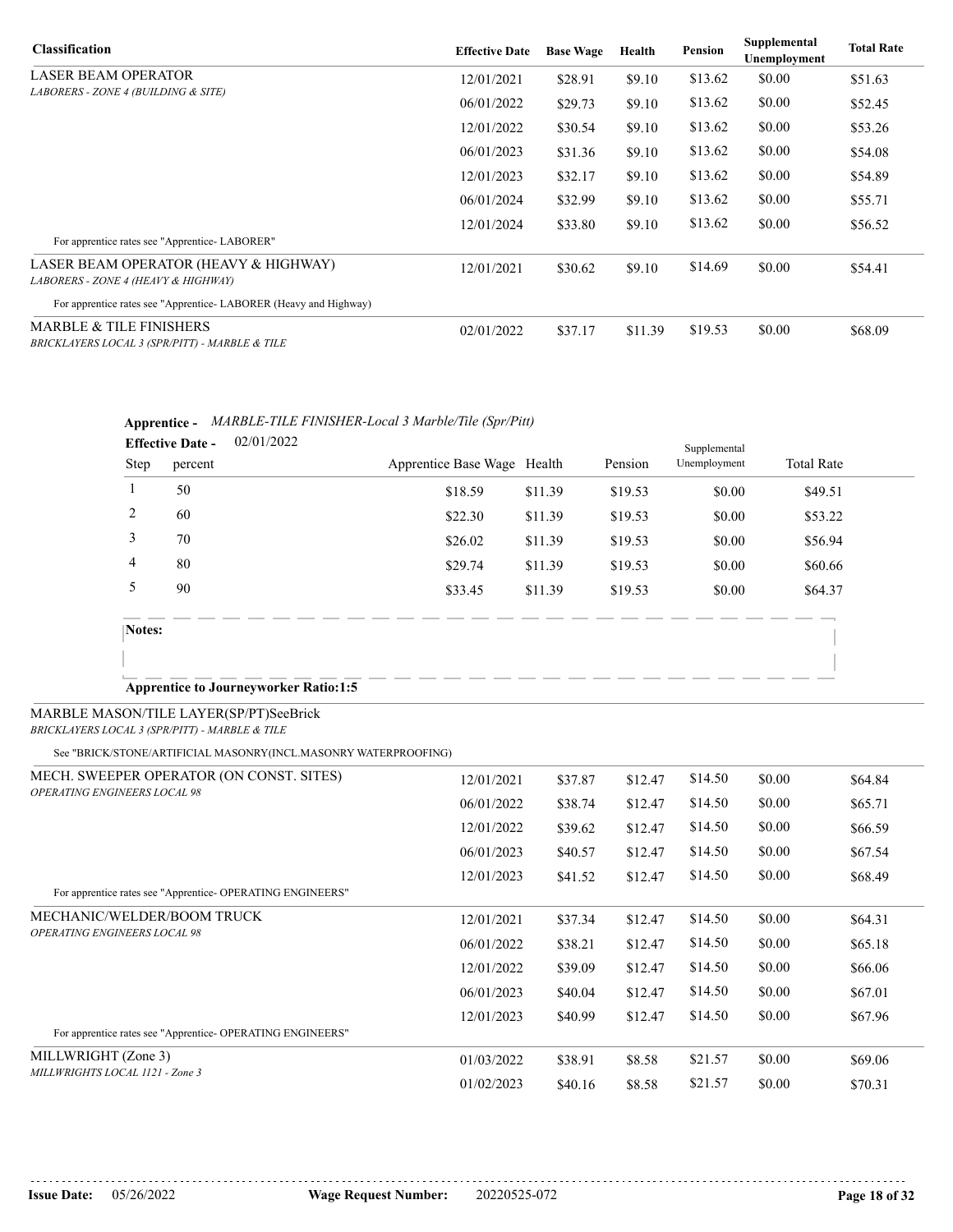|                                              | 01/03/2022<br><b>Effective Date -</b> |                                               |                                                                                                                                                        |                             |         | Supplemental |              |                   |         |
|----------------------------------------------|---------------------------------------|-----------------------------------------------|--------------------------------------------------------------------------------------------------------------------------------------------------------|-----------------------------|---------|--------------|--------------|-------------------|---------|
|                                              | Step                                  | percent                                       |                                                                                                                                                        | Apprentice Base Wage Health |         | Pension      | Unemployment | <b>Total Rate</b> |         |
|                                              | 1                                     | 55                                            |                                                                                                                                                        | \$21.40                     | \$8.58  | \$5.72       | \$0.00       | \$35.70           |         |
|                                              | 2                                     | 65                                            |                                                                                                                                                        | \$25.29                     | \$8.58  | \$17.93      | \$0.00       | \$51.80           |         |
|                                              | 3                                     | 75                                            |                                                                                                                                                        | \$29.18                     | \$8.58  | \$18.98      | \$0.00       | \$56.74           |         |
|                                              | 4                                     | 85                                            |                                                                                                                                                        | \$33.07                     | \$8.58  | \$20.01      | \$0.00       | \$61.66           |         |
|                                              |                                       | <b>Effective Date -</b>                       | 01/02/2023                                                                                                                                             |                             |         |              | Supplemental |                   |         |
|                                              | Step                                  | percent                                       |                                                                                                                                                        | Apprentice Base Wage Health |         | Pension      | Unemployment | <b>Total Rate</b> |         |
|                                              | $\mathbf{1}$                          | 55                                            |                                                                                                                                                        | \$22.09                     | \$8.58  | \$5.72       | \$0.00       | \$36.39           |         |
|                                              | 2                                     | 65                                            |                                                                                                                                                        | \$26.10                     | \$8.58  | \$17.93      | \$0.00       | \$52.61           |         |
|                                              | 3                                     | 75                                            |                                                                                                                                                        | \$30.12                     | \$8.58  | \$18.98      | \$0.00       | \$57.68           |         |
|                                              | 4                                     | 85                                            |                                                                                                                                                        | \$34.14                     | \$8.58  | \$20.01      | \$0.00       | \$62.73           |         |
|                                              |                                       |                                               | Notes: Step 1&2 Appr. indentured after 1/6/2020 receive no pension,<br>but do receive annuity. (Step 1 \$5.72, Step 2 \$6.66)<br>Steps are 2,000 hours |                             |         |              |              |                   |         |
|                                              |                                       |                                               | <b>Apprentice to Journeyworker Ratio:1:4</b>                                                                                                           |                             |         |              |              |                   |         |
| <b>MORTAR MIXER</b>                          |                                       | 12/01/2021                                    | \$28.91                                                                                                                                                | \$9.10                      | \$13.62 | \$0.00       | \$51.63      |                   |         |
| LABORERS - ZONE 4 (BUILDING & SITE)          |                                       |                                               |                                                                                                                                                        | 06/01/2022                  | \$29.73 | \$9.10       | \$13.62      | \$0.00            | \$52.45 |
|                                              |                                       |                                               |                                                                                                                                                        | 12/01/2022                  | \$30.54 | \$9.10       | \$13.62      | \$0.00            | \$53.26 |
|                                              |                                       |                                               |                                                                                                                                                        | 06/01/2023                  | \$31.36 | \$9.10       | \$13.62      | \$0.00            | \$54.08 |
|                                              |                                       |                                               |                                                                                                                                                        | 12/01/2023                  | \$32.17 | \$9.10       | \$13.62      | \$0.00            | \$54.89 |
|                                              |                                       |                                               |                                                                                                                                                        | 06/01/2024                  | \$32.99 | \$9.10       | \$13.62      | \$0.00            | \$55.71 |
|                                              |                                       |                                               |                                                                                                                                                        | 12/01/2024                  | \$33.80 | \$9.10       | \$13.62      | \$0.00            | \$56.52 |
|                                              |                                       | For apprentice rates see "Apprentice-LABORER" |                                                                                                                                                        |                             |         |              |              |                   |         |
| <b>OILER</b><br>OPERATING ENGINEERS LOCAL 98 |                                       |                                               |                                                                                                                                                        | 12/01/2021                  | \$33.03 | \$12.47      | \$14.50      | \$0.00            | \$60.00 |
|                                              |                                       |                                               |                                                                                                                                                        | 06/01/2022                  | \$33.90 | \$12.47      | \$14.50      | \$0.00            | \$60.87 |
|                                              |                                       |                                               |                                                                                                                                                        | 12/01/2022                  | \$34.78 | \$12.47      | \$14.50      | \$0.00            | \$61.75 |
|                                              |                                       |                                               |                                                                                                                                                        | 06/01/2023                  | \$35.73 | \$12.47      | \$14.50      | \$0.00            | \$62.70 |
|                                              |                                       |                                               |                                                                                                                                                        | 12/01/2023                  | \$36.68 | \$12.47      | \$14.50      | \$0.00            | \$63.65 |
|                                              |                                       |                                               | For apprentice rates see "Apprentice- OPERATING ENGINEERS"                                                                                             |                             |         |              |              |                   |         |
| OPERATING ENGINEERS LOCAL 98                 |                                       |                                               | OTHER POWER DRIVEN EQUIPMENT - CLASS VI                                                                                                                | 12/01/2021                  | \$31.05 | \$12.47      | \$14.50      | \$0.00            | \$58.02 |
|                                              |                                       |                                               |                                                                                                                                                        | 06/01/2022                  | \$31.92 | \$12.47      | \$14.50      | \$0.00            | \$58.89 |
|                                              |                                       |                                               |                                                                                                                                                        | 12/01/2022                  | \$32.80 | \$12.47      | \$14.50      | \$0.00            | \$59.77 |
|                                              |                                       |                                               |                                                                                                                                                        | 06/01/2023                  | \$33.75 | \$12.47      | \$14.50      | \$0.00            | \$60.72 |
|                                              |                                       |                                               |                                                                                                                                                        | 12/01/2023                  | \$34.70 | \$12.47      | \$14.50      | \$0.00            | \$61.67 |

**Apprentice -** *MILLWRIGHT - Local 1121 Zone 3*

For apprentice rates see "Apprentice- OPERATING ENGINEERS"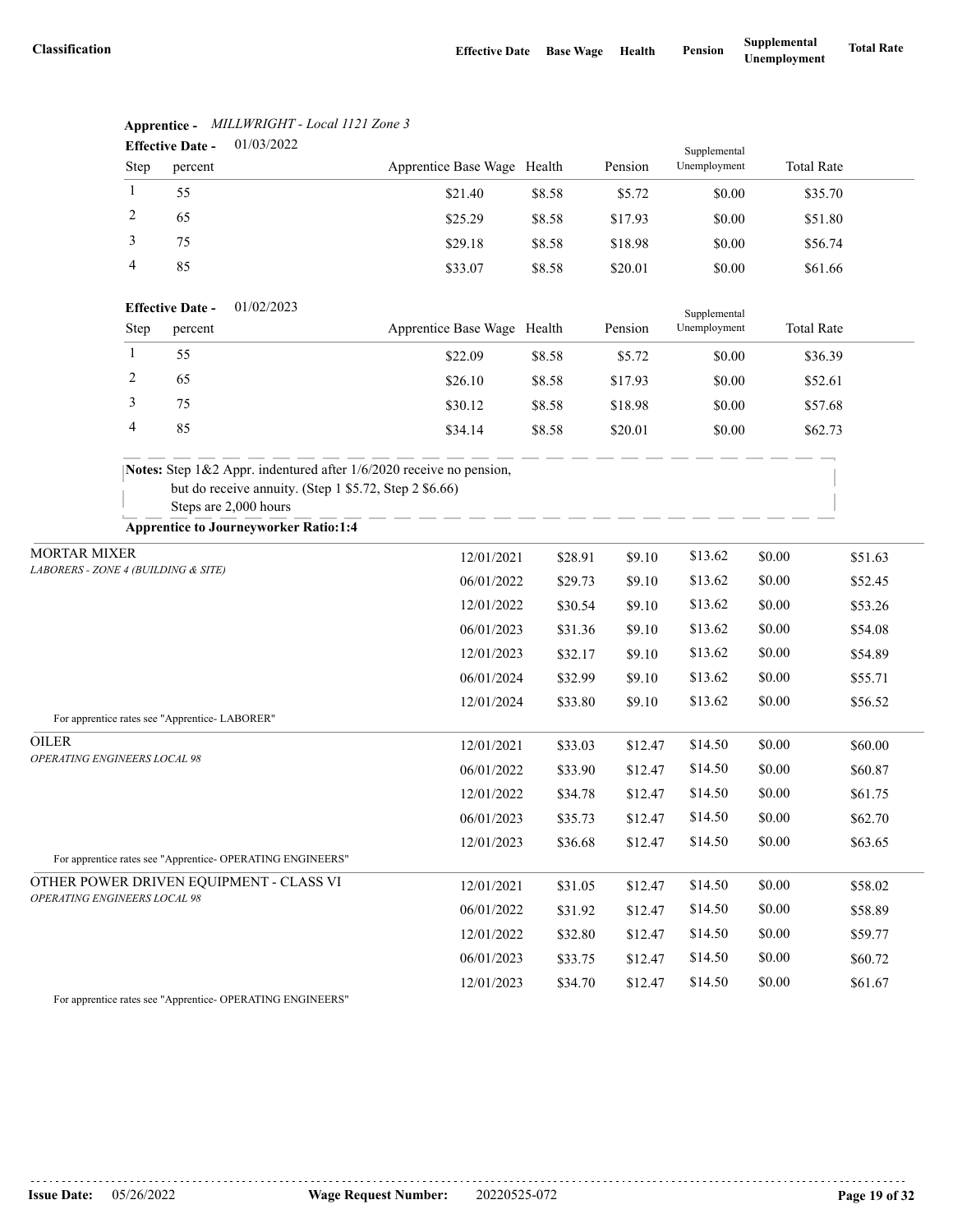| <b>Classification</b>             | <b>Effective Date</b> | <b>Base Wage</b> | Health | Pension | Supplemental<br>Unemployment | <b>Total Rate</b> |
|-----------------------------------|-----------------------|------------------|--------|---------|------------------------------|-------------------|
| PAINTER (BRIDGES/TANKS)           | 01/01/2022            | \$53.66          | \$8.65 | \$23.05 | \$0.00                       | \$85.36           |
| <i>PAINTERS LOCAL 35 - ZONE 3</i> | 07/01/2022            | \$54.86          | \$8.65 | \$23.05 | \$0.00                       | \$86.56           |
|                                   | 01/01/2023            | \$56.06          | \$8.65 | \$23.05 | \$0.00                       | \$87.76           |
|                                   | 07/01/2023            | \$57.26          | \$8.65 | \$23.05 | \$0.00                       | \$88.96           |
|                                   | 01/01/2024            | \$58.46          | \$8.65 | \$23.05 | \$0.00                       | \$90.16           |
|                                   | 07/01/2024            | \$59.66          | \$8.65 | \$23.05 | \$0.00                       | \$91.36           |
|                                   | 01/01/2025            | \$60.86          | \$8.65 | \$23.05 | \$0.00                       | \$92.56           |

### **Apprentice -** *PAINTER Local 35 - BRIDGES/TANKS*

|                 | <b>Effective Date -</b> | 01/01/2022 |                             |        |         | Supplemental |                   |  |
|-----------------|-------------------------|------------|-----------------------------|--------|---------|--------------|-------------------|--|
| Step            | percent                 |            | Apprentice Base Wage Health |        | Pension | Unemployment | <b>Total Rate</b> |  |
| $\mathbf{1}$    | 50                      |            | \$26.83                     | \$8.65 | \$0.00  | \$0.00       | \$35.48           |  |
| 2               | 55                      |            | \$29.51                     | \$8.65 | \$6.27  | \$0.00       | \$44.43           |  |
| 3               | 60                      |            | \$32.20                     | \$8.65 | \$6.84  | \$0.00       | \$47.69           |  |
| $\overline{4}$  | 65                      |            | \$34.88                     | \$8.65 | \$7.41  | \$0.00       | \$50.94           |  |
| 5               | 70                      |            | \$37.56                     | \$8.65 | \$19.63 | \$0.00       | \$65.84           |  |
| 6               | 75                      |            | \$40.25                     | \$8.65 | \$20.20 | \$0.00       | \$69.10           |  |
| $7\overline{ }$ | 80                      |            | \$42.93                     | \$8.65 | \$20.77 | \$0.00       | \$72.35           |  |
| 8               | 90                      |            | \$48.29                     | \$8.65 | \$21.91 | \$0.00       | \$78.85           |  |

#### 07/01/2022 **Effective Date -**

| <b>Effective Date -</b>                                          | 07/01/2022                                               |                             |                       |         | Supplemental |        |                   |
|------------------------------------------------------------------|----------------------------------------------------------|-----------------------------|-----------------------|---------|--------------|--------|-------------------|
| Step<br>percent                                                  |                                                          | Apprentice Base Wage Health |                       | Pension | Unemployment |        | <b>Total Rate</b> |
| 1<br>50                                                          |                                                          | \$27.43                     | \$8.65                | \$0.00  | \$0.00       |        | \$36.08           |
| $\overline{c}$<br>55                                             |                                                          | \$30.17                     | \$8.65                | \$6.27  | \$0.00       |        | \$45.09           |
| 3<br>60                                                          |                                                          | \$32.92                     | \$8.65                | \$6.84  | \$0.00       |        | \$48.41           |
| 4<br>65                                                          |                                                          | \$35.66                     | \$8.65                | \$7.41  | \$0.00       |        | \$51.72           |
| 5<br>70                                                          |                                                          | \$38.40                     | \$8.65                | \$19.63 | \$0.00       |        | \$66.68           |
| 6<br>75                                                          |                                                          | \$41.15                     | \$8.65                | \$20.20 | \$0.00       |        | \$70.00           |
| 7<br>80                                                          |                                                          | \$43.89                     | \$8.65                | \$20.77 | \$0.00       |        | \$73.31           |
| $\,$ 8 $\,$<br>90                                                |                                                          | \$49.37                     | \$8.65                | \$21.91 | \$0.00       |        | \$79.93           |
| Notes:                                                           |                                                          |                             |                       |         |              |        |                   |
| Steps are 750 hrs.                                               |                                                          |                             |                       |         |              |        |                   |
|                                                                  | <b>Apprentice to Journeyworker Ratio:1:1</b>             |                             |                       |         |              |        |                   |
| PAINTER (SPRAY OR SANDBLAST, NEW) *                              |                                                          | 01/01/2022                  | \$36.78               | \$8.65  | \$19.15      | \$0.00 | \$64.58           |
| * If 30% or more of surfaces to be painted are new construction, |                                                          | 07/01/2022                  | \$37.83               | \$8.65  | \$19.15      | \$0.00 | \$65.63           |
|                                                                  | NEW paint rate shall be used. PAINTERS LOCAL 35 - ZONE 3 |                             | 01/01/2023<br>\$38.93 | \$8.65  | \$19.15      | \$0.00 | \$66.73           |
|                                                                  |                                                          | 07/01/2023                  | \$39.98               | \$8.65  | \$19.15      | \$0.00 | \$67.78           |
|                                                                  |                                                          | 01/01/2024                  | \$41.08               | \$8.65  | \$19.15      | \$0.00 | \$68.88           |
|                                                                  |                                                          | 07/01/2024                  | \$42.13               | \$8.65  | \$19.15      | \$0.00 | \$69.93           |

01/01/2025 \$43.23 \$8.65 \$19.15 \$0.00 \$71.03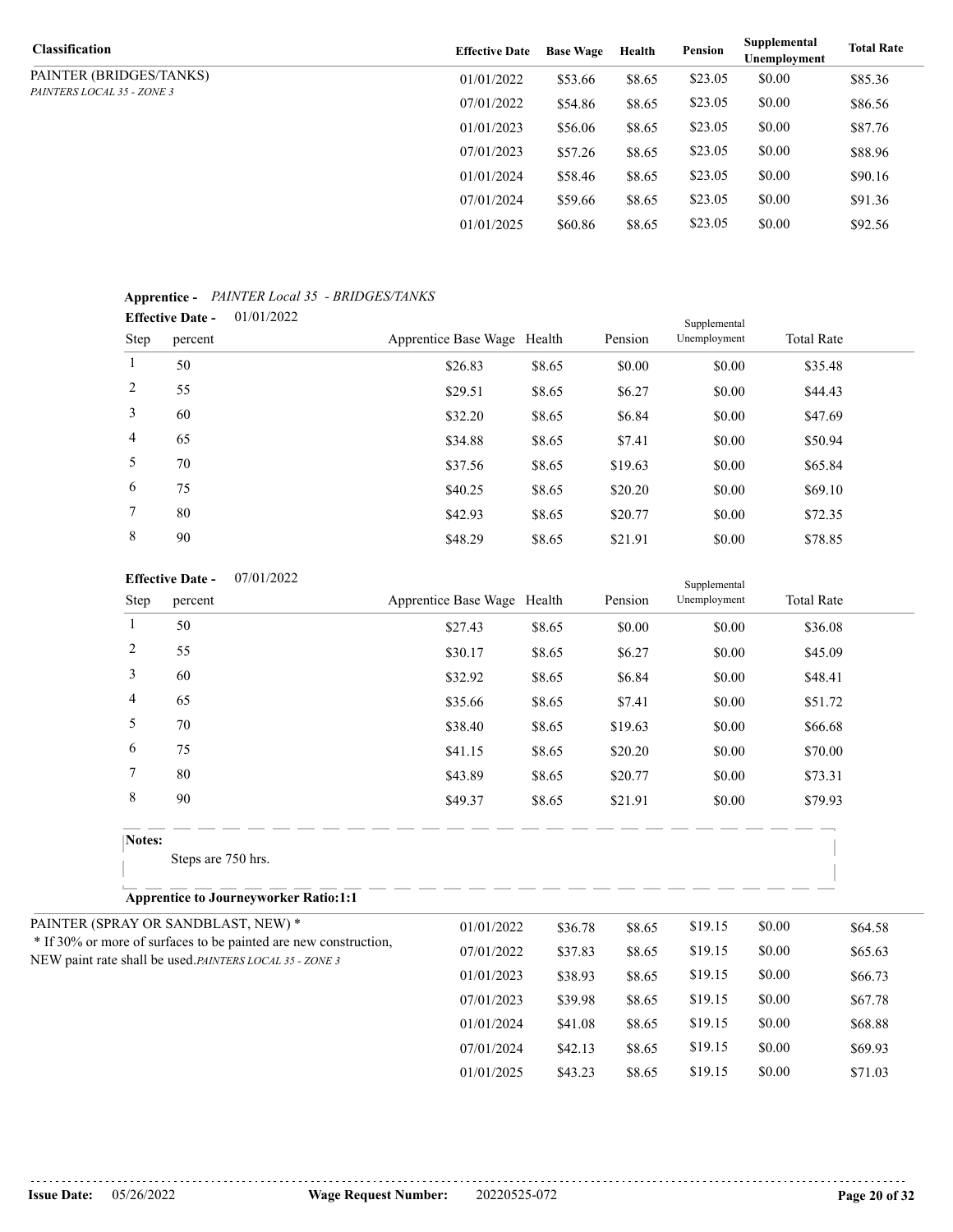07/01/2024 \$39.45 \$8.65 \$19.15 \$0.00 \$67.25 01/01/2025 \$40.55 \$8.65 \$19.15 \$0.00 \$68.35

|                | 01/01/2022<br><b>Effective Date -</b> | Supplemental                |        |         |              |                   |  |  |
|----------------|---------------------------------------|-----------------------------|--------|---------|--------------|-------------------|--|--|
| Step           | percent                               | Apprentice Base Wage Health |        | Pension | Unemployment | <b>Total Rate</b> |  |  |
| 1              | 50                                    | \$18.39                     | \$8.65 | \$0.00  | \$0.00       | \$27.04           |  |  |
| 2              | 55                                    | \$20.23                     | \$8.65 | \$4.13  | \$0.00       | \$33.01           |  |  |
| 3              | 60                                    | \$22.07                     | \$8.65 | \$4.50  | \$0.00       | \$35.22           |  |  |
| $\overline{4}$ | 65                                    | \$23.91                     | \$8.65 | \$4.88  | \$0.00       | \$37.44           |  |  |
| 5              | 70                                    | \$25.75                     | \$8.65 | \$16.90 | \$0.00       | \$51.30           |  |  |
| 6              | 75                                    | \$27.59                     | \$8.65 | \$17.28 | \$0.00       | \$53.52           |  |  |
| 7              | 80                                    | \$29.42                     | \$8.65 | \$17.65 | \$0.00       | \$55.72           |  |  |
| 8              | 90                                    | \$33.10                     | \$8.65 | \$18.40 | \$0.00       | \$60.15           |  |  |

|                | Apprentice - PAINTER Local 35 Zone 3 - Spray/Sandblast - New |
|----------------|--------------------------------------------------------------|
| Effective Date | 01/01/2022                                                   |

#### 07/01/2022 **Effective Date -**

| <b>Effective Date -</b><br>07/01/2022 |                            |                                              | Supplemental                |         |         |              |        |                   |
|---------------------------------------|----------------------------|----------------------------------------------|-----------------------------|---------|---------|--------------|--------|-------------------|
|                                       | Step                       | percent                                      | Apprentice Base Wage Health |         | Pension | Unemployment |        | <b>Total Rate</b> |
|                                       | $\mathbf{1}$               | 50                                           | \$18.92                     | \$8.65  | \$0.00  | \$0.00       |        | \$27.57           |
|                                       | $\overline{c}$             | 55                                           | \$20.81                     | \$8.65  | \$4.13  | \$0.00       |        | \$33.59           |
|                                       | 3                          | 60                                           | \$22.70                     | \$8.65  | \$4.50  | \$0.00       |        | \$35.85           |
|                                       | 4                          | 65                                           | \$24.59                     | \$8.65  | \$4.88  | \$0.00       |        | \$38.12           |
|                                       | 5                          | 70                                           | \$26.48                     | \$8.65  | \$16.90 | \$0.00       |        | \$52.03           |
|                                       | 6                          | 75                                           | \$28.37                     | \$8.65  | \$17.28 | \$0.00       |        | \$54.30           |
|                                       | 7                          | 80                                           | \$30.26                     | \$8.65  | \$17.65 | \$0.00       |        | \$56.56           |
|                                       | 8                          | 90                                           | \$34.05                     | \$8.65  | \$18.40 | \$0.00       |        | \$61.10           |
|                                       | Notes:                     |                                              |                             |         |         |              |        |                   |
|                                       |                            | Steps are 750 hrs.                           |                             |         |         |              |        |                   |
|                                       |                            | <b>Apprentice to Journeyworker Ratio:1:1</b> |                             |         |         |              |        |                   |
|                                       |                            | PAINTER (SPRAY OR SANDBLAST, REPAINT)        | 01/01/2022                  | \$34.10 | \$8.65  | \$19.15      | \$0.00 | \$61.90           |
|                                       | PAINTERS LOCAL 35 - ZONE 3 |                                              | 07/01/2022                  | \$35.15 | \$8.65  | \$19.15      | \$0.00 | \$62.95           |
|                                       |                            |                                              | 01/01/2023                  | \$36.25 | \$8.65  | \$19.15      | \$0.00 | \$64.05           |
|                                       |                            |                                              | 07/01/2023                  | \$37.30 | \$8.65  | \$19.15      | \$0.00 | \$65.10           |
|                                       |                            |                                              | 01/01/2024                  | \$38.40 | \$8.65  | \$19.15      | \$0.00 | \$66.20           |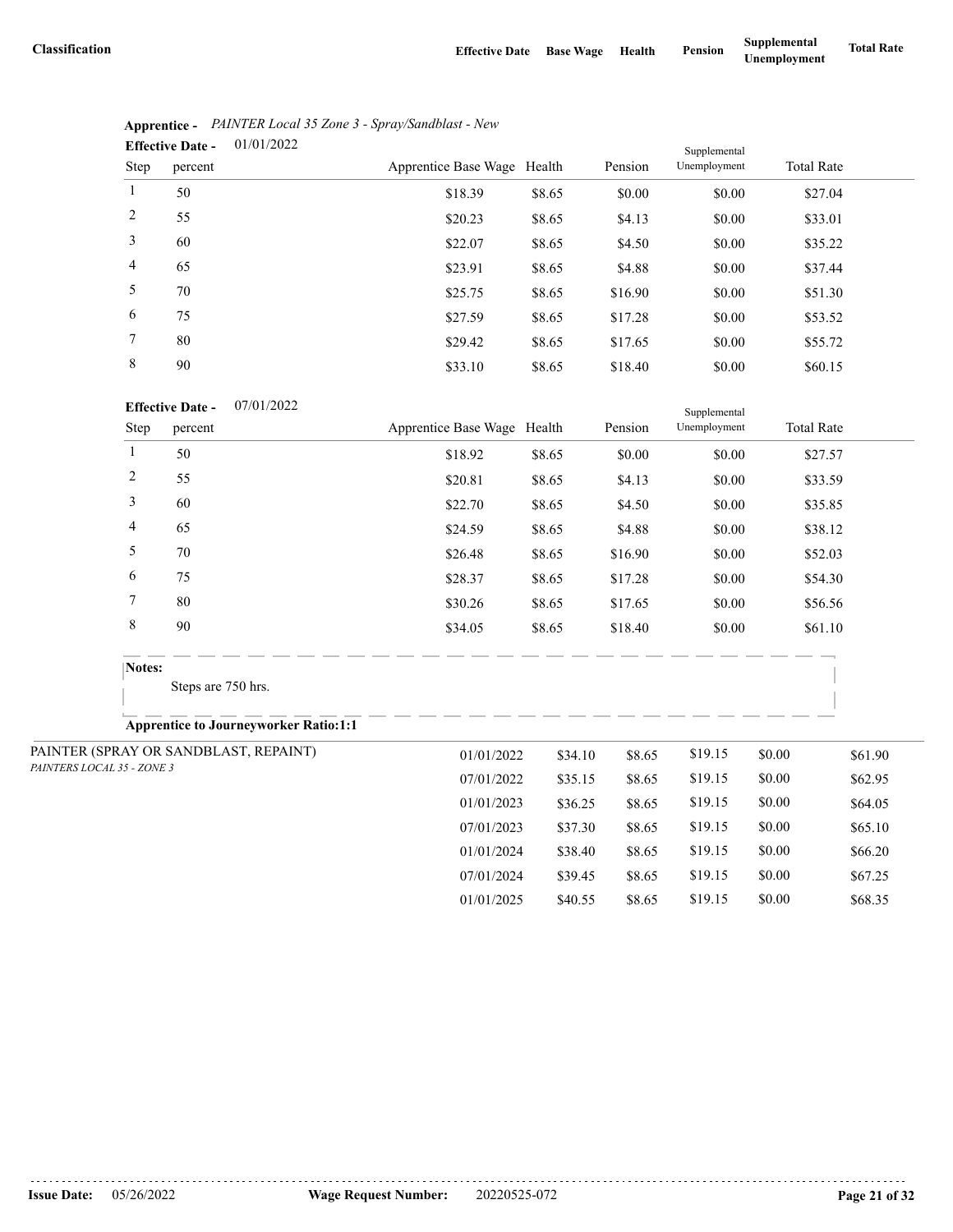|                | 01/01/2022<br><b>Effective Date -</b> |                             |        |         | Supplemental |                   |
|----------------|---------------------------------------|-----------------------------|--------|---------|--------------|-------------------|
| Step           | percent                               | Apprentice Base Wage Health |        | Pension | Unemployment | <b>Total Rate</b> |
| 1              | 50                                    | \$17.05                     | \$8.65 | \$0.00  | \$0.00       | \$25.70           |
| 2              | 55                                    | \$18.76                     | \$8.65 | \$4.13  | \$0.00       | \$31.54           |
| 3              | 60                                    | \$20.46                     | \$8.65 | \$4.50  | \$0.00       | \$33.61           |
| $\overline{4}$ | 65                                    | \$22.17                     | \$8.65 | \$4.88  | \$0.00       | \$35.70           |
| 5              | 70                                    | \$23.87                     | \$8.65 | \$16.90 | \$0.00       | \$49.42           |
| 6              | 75                                    | \$25.58                     | \$8.65 | \$17.28 | \$0.00       | \$51.51           |
| 7              | 80                                    | \$27.28                     | \$8.65 | \$17.65 | \$0.00       | \$53.58           |
| 8              | 90                                    | \$30.69                     | \$8.65 | \$18.40 | \$0.00       | \$57.74           |

|                               | Apprentice - PAINTER Local 35 Zone 3 - Spray/Sandblast - Repaint |
|-------------------------------|------------------------------------------------------------------|
| Effective Date $-$ 01/01/2022 |                                                                  |

07/01/2022 **Effective Date -**

|                | <b>Effective Date -</b><br>07/01/2022                                                                                       |                             |         |            | Supplemental |                   |         |
|----------------|-----------------------------------------------------------------------------------------------------------------------------|-----------------------------|---------|------------|--------------|-------------------|---------|
| Step           | percent                                                                                                                     | Apprentice Base Wage Health |         | Pension    | Unemployment | <b>Total Rate</b> |         |
| 1              | 50                                                                                                                          | \$17.58                     | \$8.65  | \$0.00     | \$0.00       |                   | \$26.23 |
| $\overline{c}$ | 55                                                                                                                          | \$19.33                     | \$8.65  | \$4.13     | \$0.00       |                   | \$32.11 |
| 3              | 60                                                                                                                          | \$21.09                     | \$8.65  | \$4.50     | \$0.00       |                   | \$34.24 |
| 4              | 65                                                                                                                          | \$22.85                     | \$8.65  | \$4.88     | \$0.00       |                   | \$36.38 |
| 5              | 70                                                                                                                          | \$24.61                     | \$8.65  | \$16.90    | \$0.00       |                   | \$50.16 |
| 6              | 75                                                                                                                          | \$26.36                     | \$8.65  | \$17.28    | \$0.00       |                   | \$52.29 |
| 7              | 80                                                                                                                          | \$28.12                     | \$8.65  | \$17.65    | \$0.00       |                   | \$54.42 |
| $\,$ 8 $\,$    | 90                                                                                                                          | \$31.64                     | \$8.65  | \$1,171.75 | \$0.00       | \$1,212.04        |         |
| Notes:         |                                                                                                                             |                             |         |            |              |                   |         |
|                | Steps are 750 hrs.                                                                                                          |                             |         |            |              |                   |         |
|                | <b>Apprentice to Journeyworker Ratio:1:1</b>                                                                                |                             |         |            |              |                   |         |
|                | PAINTER / TAPER (BRUSH, NEW) *                                                                                              | 01/01/2022                  | \$35.38 | \$8.65     | \$19.15      | \$0.00            | \$63.18 |
|                | * If 30% or more of surfaces to be painted are new construction,<br>NEW paint rate shall be used.PAINTERS LOCAL 35 - ZONE 3 | 07/01/2022                  | \$36.43 | \$8.65     | \$19.15      | \$0.00            | \$64.23 |
|                |                                                                                                                             | 01/01/2023                  | \$37.53 | \$8.65     | \$19.15      | \$0.00            | \$65.33 |
|                |                                                                                                                             | 07/01/2023                  | \$38.58 | \$8.65     | \$19.15      | \$0.00            | \$66.38 |
|                |                                                                                                                             | 01/01/2024                  | \$39.68 | \$8.65     | \$19.15      | \$0.00            | \$67.48 |
|                |                                                                                                                             | 07/01/2024                  | \$40.73 | \$8.65     | \$19.15      | \$0.00            | \$68.53 |
|                |                                                                                                                             | 01/01/2025                  | \$41.83 | \$8.65     | \$19.15      | \$0.00            | \$69.63 |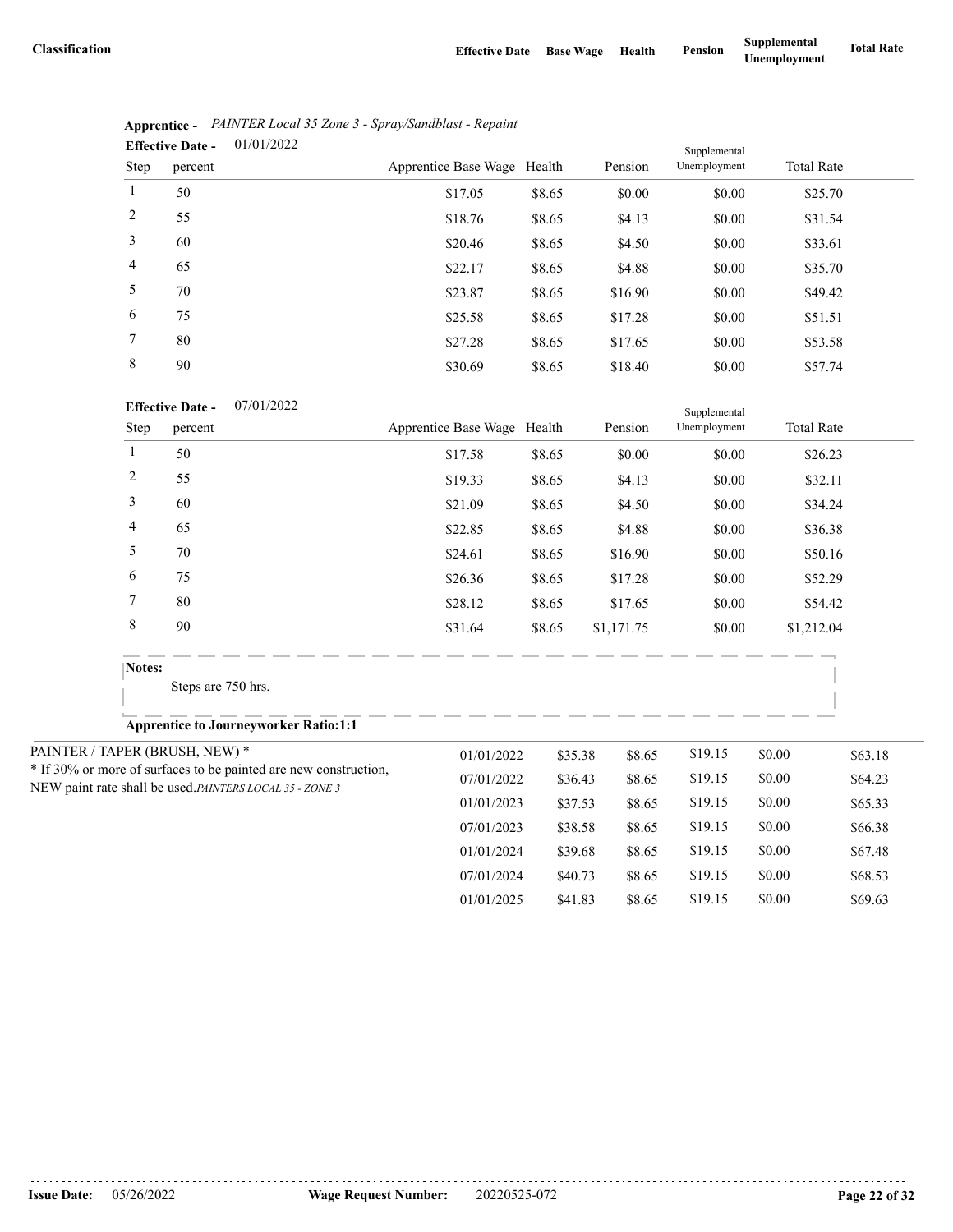07/01/2024 \$38.05 \$8.65 \$19.15 \$0.00 \$65.85 01/01/2025 \$39.15 \$8.65 \$19.15 \$0.00 \$66.95

|                | 01/01/2022<br><b>Effective Date -</b> |                             | Supplemental |         |              |                   |
|----------------|---------------------------------------|-----------------------------|--------------|---------|--------------|-------------------|
| Step           | percent                               | Apprentice Base Wage Health |              | Pension | Unemployment | <b>Total Rate</b> |
| 1              | 50                                    | \$17.69                     | \$8.65       | \$0.00  | \$0.00       | \$26.34           |
| 2              | 55                                    | \$19.46                     | \$8.65       | \$4.13  | \$0.00       | \$32.24           |
| 3              | 60                                    | \$21.23                     | \$8.65       | \$4.50  | \$0.00       | \$34.38           |
| $\overline{4}$ | 65                                    | \$23.00                     | \$8.65       | \$4.88  | \$0.00       | \$36.53           |
| 5              | 70                                    | \$24.77                     | \$8.65       | \$16.90 | \$0.00       | \$50.32           |
| 6              | 75                                    | \$26.54                     | \$8.65       | \$17.28 | \$0.00       | \$52.47           |
| 7              | 80                                    | \$28.30                     | \$8.65       | \$17.65 | \$0.00       | \$54.60           |
| 8              | 90                                    | \$31.84                     | \$8.65       | \$18.40 | \$0.00       | \$58.89           |

# **Apprentice -** *PAINTER - Local 35 Zone 3 - BRUSH NEW*

#### 07/01/2022 **Effective Date -**

|                            | <b>Effective Date -</b><br>07/01/2022        |                             |         | Supplemental |              |        |                   |
|----------------------------|----------------------------------------------|-----------------------------|---------|--------------|--------------|--------|-------------------|
| Step                       | percent                                      | Apprentice Base Wage Health |         | Pension      | Unemployment |        | <b>Total Rate</b> |
| $\mathbf{1}$               | 50                                           | \$18.22                     | \$8.65  | \$0.00       | \$0.00       |        | \$26.87           |
| $\overline{c}$             | 55                                           | \$20.04                     | \$8.65  | \$4.13       | \$0.00       |        | \$32.82           |
| 3                          | 60                                           | \$21.86                     | \$8.65  | \$4.50       | \$0.00       |        | \$35.01           |
| 4                          | 65                                           | \$23.68                     | \$8.65  | \$4.88       | \$0.00       |        | \$37.21           |
| 5                          | 70                                           | \$25.50                     | \$8.65  | \$16.90      | \$0.00       |        | \$51.05           |
| 6                          | 75                                           | \$27.32                     | \$8.65  | \$17.28      | \$0.00       |        | \$53.25           |
| 7                          | 80                                           | \$29.14                     | \$8.65  | \$17.65      | \$0.00       |        | \$55.44           |
| $\,$ 8 $\,$                | 90                                           | \$32.79                     | \$8.65  | \$18.40      | \$0.00       |        | \$59.84           |
| Notes:                     |                                              |                             |         |              |              |        |                   |
|                            | Steps are 750 hrs.                           |                             |         |              |              |        |                   |
|                            | <b>Apprentice to Journeyworker Ratio:1:1</b> |                             |         |              |              |        |                   |
|                            | PAINTER / TAPER (BRUSH, REPAINT)             | 01/01/2022                  | \$32.70 | \$8.65       | \$19.15      | \$0.00 | \$60.50           |
| PAINTERS LOCAL 35 - ZONE 3 |                                              | 07/01/2022                  | \$33.75 | \$8.65       | \$19.15      | \$0.00 | \$61.55           |
|                            |                                              | 01/01/2023                  | \$34.85 | \$8.65       | \$19.15      | \$0.00 | \$62.65           |
|                            |                                              | 07/01/2023                  | \$35.90 | \$8.65       | \$19.15      | \$0.00 | \$63.70           |
|                            |                                              | 01/01/2024                  | \$37.00 | \$8.65       | \$19.15      | \$0.00 | \$64.80           |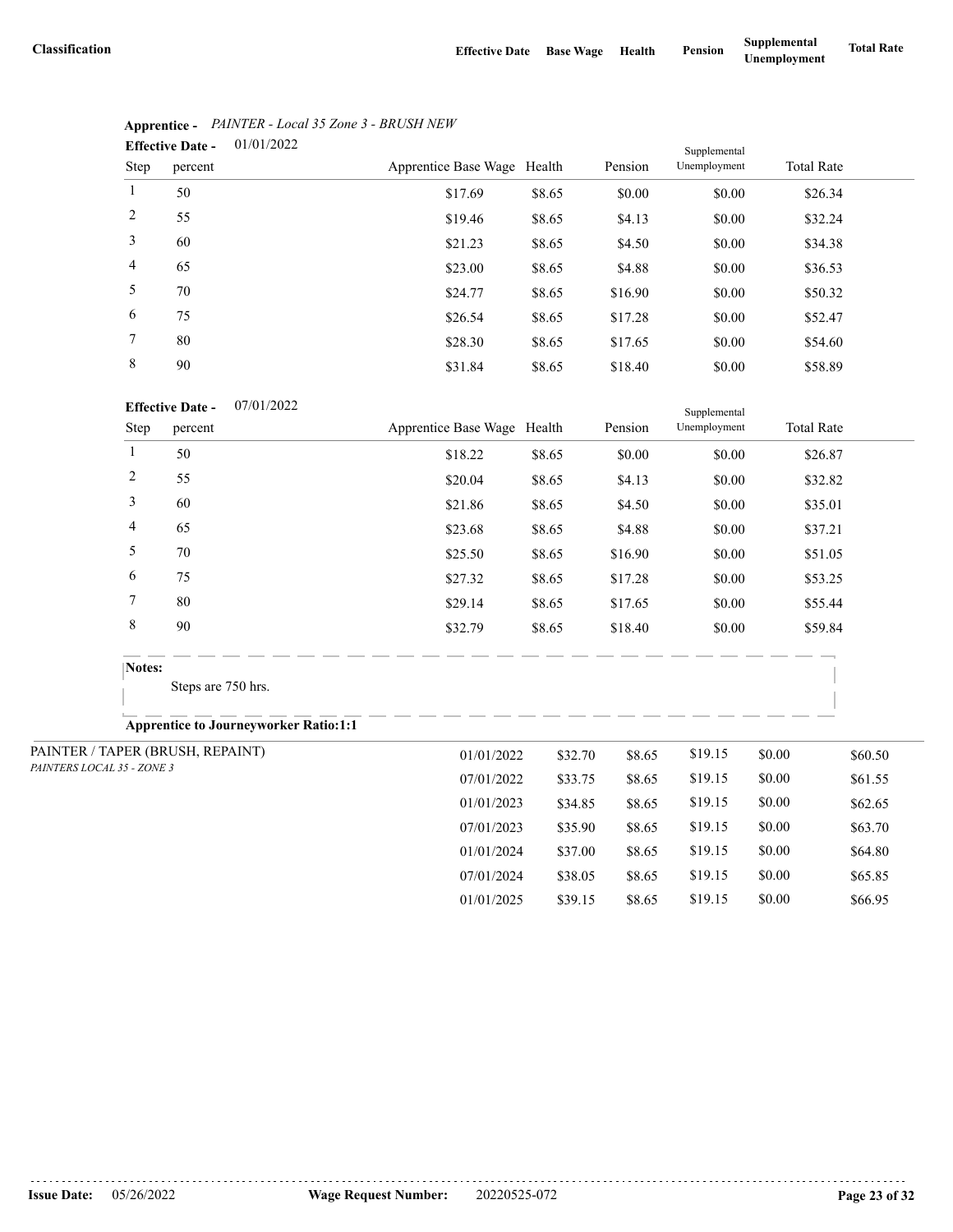|                | 01/01/2022<br><b>Effective Date -</b> |                             |        |         | Supplemental |                   |
|----------------|---------------------------------------|-----------------------------|--------|---------|--------------|-------------------|
| Step           | percent                               | Apprentice Base Wage Health |        | Pension | Unemployment | <b>Total Rate</b> |
| $\mathbf{1}$   | 50                                    | \$16.35                     | \$8.65 | \$0.00  | \$0.00       | \$25.00           |
| 2              | 55                                    | \$17.99                     | \$8.65 | \$4.13  | \$0.00       | \$30.77           |
| 3              | 60                                    | \$19.62                     | \$8.65 | \$4.50  | \$0.00       | \$32.77           |
| $\overline{4}$ | 65                                    | \$21.26                     | \$8.65 | \$4.88  | \$0.00       | \$34.79           |
| 5              | 70                                    | \$22.89                     | \$8.65 | \$16.90 | \$0.00       | \$48.44           |
| 6              | 75                                    | \$24.53                     | \$8.65 | \$17.28 | \$0.00       | \$50.46           |
| 7              | 80                                    | \$26.16                     | \$8.65 | \$17.65 | \$0.00       | \$52.46           |
| 8              | 90                                    | \$29.43                     | \$8.65 | \$18.40 | \$0.00       | \$56.48           |

# **Apprentice -** *PAINTER Local 35 Zone 3 - BRUSH REPAINT*

|                                                                       |              | <b>Effective Date -</b><br>0//01/2022                             |                             |         |         | Supplemental |        |                    |  |
|-----------------------------------------------------------------------|--------------|-------------------------------------------------------------------|-----------------------------|---------|---------|--------------|--------|--------------------|--|
|                                                                       | Step         | percent                                                           | Apprentice Base Wage Health |         | Pension | Unemployment |        | <b>Total Rate</b>  |  |
|                                                                       | $\mathbf{1}$ | 50                                                                | \$16.88                     | \$8.65  | \$0.00  | \$0.00       |        | \$25.53            |  |
|                                                                       | 2            | 55                                                                | \$18.56                     | \$8.65  | \$4.13  | \$0.00       |        | \$31.34            |  |
|                                                                       | 3            | 60                                                                | \$20.25                     | \$8.65  | \$4.50  | \$0.00       |        | \$33.40            |  |
|                                                                       | 4            | 65                                                                | \$21.94                     | \$8.65  | \$4.88  | \$0.00       |        | \$35.47<br>\$49.18 |  |
|                                                                       | 5            | 70                                                                | \$23.63                     | \$8.65  | \$16.90 | \$0.00       |        |                    |  |
|                                                                       | 6            | 75                                                                | \$25.31                     | \$8.65  | \$17.28 | \$0.00       |        | \$51.24            |  |
|                                                                       | 7            | 80                                                                | \$27.00                     | \$8.65  | \$17.65 | \$0.00       |        | \$53.30            |  |
|                                                                       | $\,8\,$      | 90                                                                | \$30.38                     | \$8.65  | \$18.40 | \$0.00       |        | \$57.43            |  |
|                                                                       | Notes:       |                                                                   |                             |         |         |              |        |                    |  |
|                                                                       |              | Steps are 750 hrs.                                                |                             |         |         |              |        |                    |  |
|                                                                       |              | <b>Apprentice to Journeyworker Ratio:1:1</b>                      |                             |         |         |              |        |                    |  |
| LABORERS - ZONE 4 (HEAVY & HIGHWAY)                                   |              | PAINTER TRAFFIC MARKINGS (HEAVY/HIGHWAY)                          | 12/01/2021                  | \$30.37 | \$9.10  | \$14.69      | \$0.00 | \$54.16            |  |
|                                                                       |              | For apprentice rates see "Apprentice- LABORER (Heavy and Highway) |                             |         |         |              |        |                    |  |
| PANEL & PICKUP TRUCKS DRIVER<br>TEAMSTERS JOINT COUNCIL NO. 10 ZONE B |              |                                                                   | 12/01/2021                  | \$35.78 | \$13.41 | \$16.01      | \$0.00 | \$65.20            |  |
| DECK)                                                                 |              | PIER AND DOCK CONSTRUCTOR (UNDERPINNING AND                       | 08/01/2020                  | \$43.53 | \$9.40  | \$23.12      | \$0.00 | \$76.05            |  |
| PILE DRIVER LOCAL 56 (ZONE 3)                                         |              | For apprentice rates see "Apprentice- PILE DRIVER"                |                             |         |         |              |        |                    |  |
| PILE DRIVER<br>PILE DRIVER LOCAL 56 (ZONE 3)                          |              |                                                                   | 08/01/2020                  | \$43.53 | \$9.40  | \$23.12      | \$0.00 | \$76.05            |  |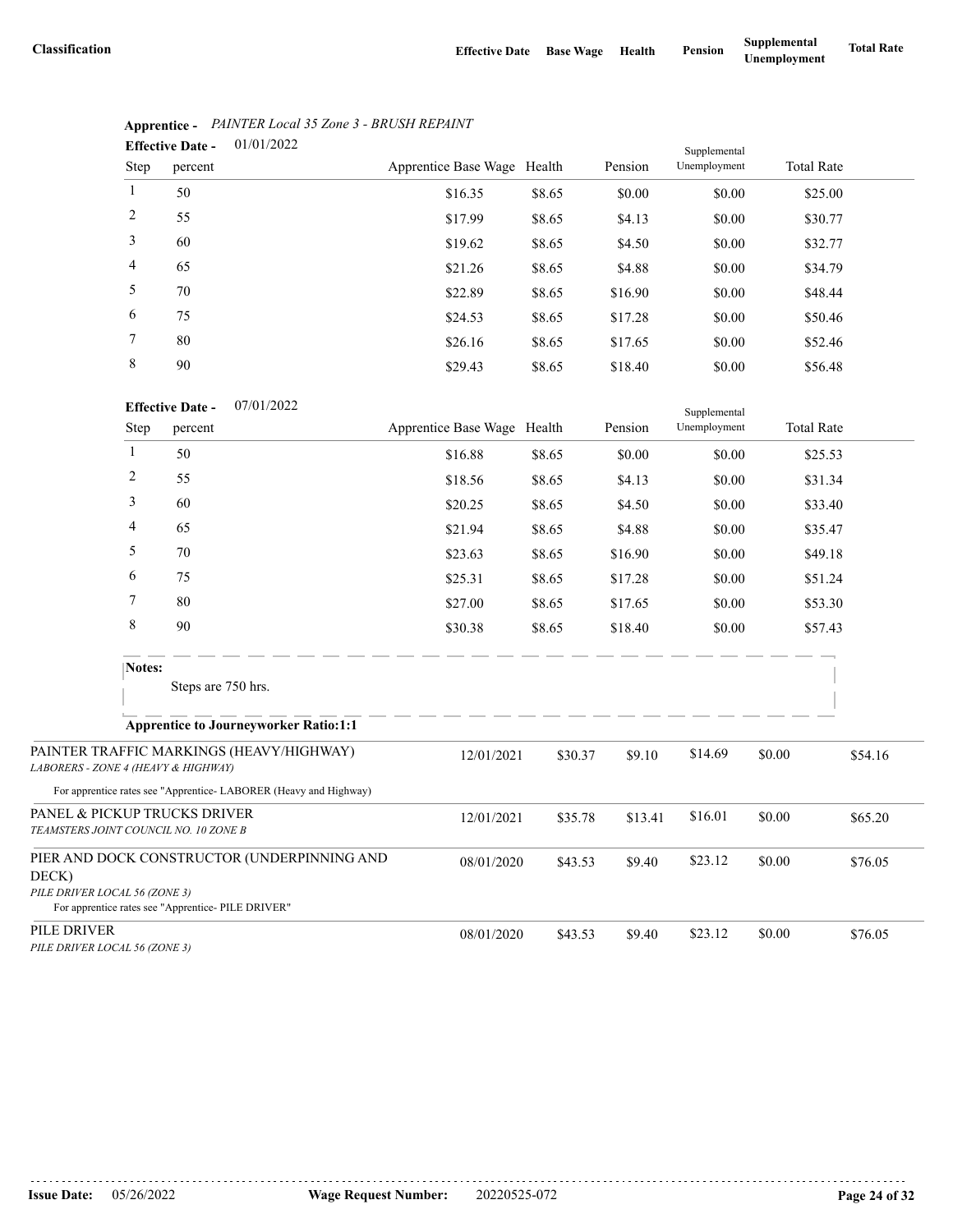|                                                                    |                                     |                                               | Apprentice - PILE DRIVER - Local 56 Zone 3                                                                                                    |                             |         |         |              |        |                   |
|--------------------------------------------------------------------|-------------------------------------|-----------------------------------------------|-----------------------------------------------------------------------------------------------------------------------------------------------|-----------------------------|---------|---------|--------------|--------|-------------------|
|                                                                    |                                     | <b>Effective Date -</b>                       | 08/01/2020                                                                                                                                    |                             |         |         | Supplemental |        |                   |
|                                                                    | Step                                | percent                                       |                                                                                                                                               | Apprentice Base Wage Health |         | Pension | Unemployment |        | <b>Total Rate</b> |
|                                                                    | $\mathbf{1}$                        | $\boldsymbol{0}$                              |                                                                                                                                               | \$0.00                      | \$0.00  | \$0.00  | \$0.00       |        | \$0.00            |
|                                                                    |                                     | (Same as set in Zone 1)                       | Notes: Apprentice wages shall be no less than the following Steps;<br>1\$57.06/2\$61.96/3\$66.87/4\$69.32/5\$71.78/6\$71.78/7\$76.68/8\$76.68 |                             |         |         |              |        |                   |
|                                                                    |                                     |                                               | <b>Apprentice to Journeyworker Ratio:1:5</b>                                                                                                  |                             |         |         |              |        |                   |
| PIPELAYER                                                          | LABORERS - ZONE 4 (BUILDING & SITE) |                                               |                                                                                                                                               | 12/01/2021                  | \$28.91 | \$9.10  | \$13.62      | \$0.00 | \$51.63           |
|                                                                    |                                     |                                               |                                                                                                                                               | 06/01/2022                  | \$29.73 | \$9.10  | \$13.62      | \$0.00 | \$52.45           |
|                                                                    |                                     |                                               |                                                                                                                                               | 12/01/2022                  | \$30.54 | \$9.10  | \$13.62      | \$0.00 | \$53.26           |
|                                                                    |                                     |                                               |                                                                                                                                               | 06/01/2023                  | \$31.36 | \$9.10  | \$13.62      | \$0.00 | \$54.08           |
|                                                                    |                                     |                                               |                                                                                                                                               | 12/01/2023                  | \$32.17 | \$9.10  | \$13.62      | \$0.00 | \$54.89           |
|                                                                    |                                     |                                               |                                                                                                                                               | 06/01/2024                  | \$32.99 | \$9.10  | \$13.62      | \$0.00 | \$55.71           |
|                                                                    |                                     |                                               |                                                                                                                                               | 12/01/2024                  | \$33.80 | \$9.10  | \$13.62      | \$0.00 | \$56.52           |
|                                                                    |                                     | For apprentice rates see "Apprentice-LABORER" |                                                                                                                                               |                             |         |         |              |        |                   |
| PIPELAYER (HEAVY & HIGHWAY)<br>LABORERS - ZONE 4 (HEAVY & HIGHWAY) |                                     |                                               |                                                                                                                                               | 12/01/2021                  | \$30.62 | \$9.10  | \$14.69      | \$0.00 | \$54.41           |
|                                                                    |                                     |                                               | For apprentice rates see "Apprentice-LABORER (Heavy and Highway)                                                                              |                             |         |         |              |        |                   |
| PLUMBER & PIPEFITTER                                               |                                     |                                               |                                                                                                                                               | 03/17/2022                  | \$44.71 | \$9.55  | \$17.10      | \$0.00 | \$71.36           |
| PLUMBERS & PIPEFITTERS LOCAL 104                                   |                                     |                                               |                                                                                                                                               | 09/17/2022                  | \$45.71 | \$9.55  | \$17.10      | \$0.00 | \$72.36           |
|                                                                    |                                     |                                               |                                                                                                                                               | 03/17/2023                  | \$46.96 | \$9.55  | \$17.10      | \$0.00 | \$73.61           |
|                                                                    |                                     |                                               |                                                                                                                                               | 09/17/2023                  | \$47.96 | \$9.55  | \$17.10      | \$0.00 | \$74.61           |
|                                                                    |                                     |                                               |                                                                                                                                               | 03/17/2024                  | \$49.21 | \$9.55  | \$17.10      | \$0.00 | \$75.86           |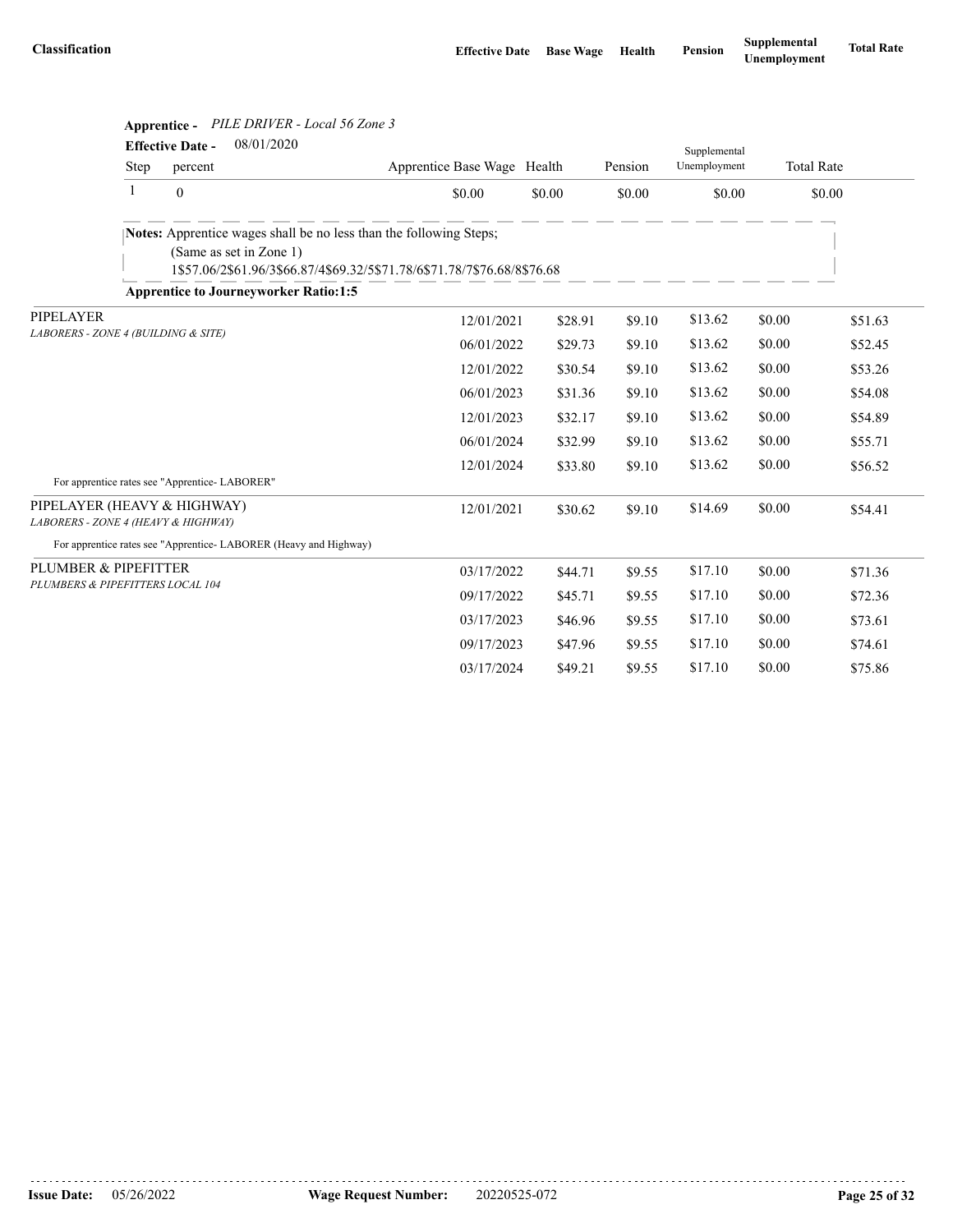|                | 03/17/2022<br><b>Effective Date -</b> |                             |        |         | Supplemental |                   |
|----------------|---------------------------------------|-----------------------------|--------|---------|--------------|-------------------|
| Step           | percent                               | Apprentice Base Wage Health |        | Pension | Unemployment | <b>Total Rate</b> |
| $\mathbf{1}$   | 45                                    | \$20.12                     | \$9.55 | \$10.10 | \$0.00       | \$39.77           |
| 2              | 50                                    | \$22.36                     | \$9.55 | \$10.10 | \$0.00       | \$42.01           |
| 3              | 55                                    | \$24.59                     | \$9.55 | \$10.10 | \$0.00       | \$44.24           |
| $\overline{4}$ | 60                                    | \$26.83                     | \$9.55 | \$10.10 | \$0.00       | \$46.48           |
| 5              | 65                                    | \$29.06                     | \$9.55 | \$10.10 | \$0.00       | \$48.71           |
| 6              | 70                                    | \$31.30                     | \$9.55 | \$10.10 | \$0.00       | \$50.95           |
| $7^{\circ}$    | 75                                    | \$33.53                     | \$9.55 | \$10.10 | \$0.00       | \$53.18           |
| 8              | 80                                    | \$35.77                     | \$9.55 | \$10.10 | \$0.00       | \$55.42           |
| 9              | 80                                    | \$35.77                     | \$9.55 | \$17.10 | \$0.00       | \$62.42           |
| 10             | 80                                    | \$35.77                     | \$9.55 | \$17.10 | \$0.00       | \$62.42           |

# **Apprentice -** *PLUMBER/PIPEFITTER - Local 104*

|                                                                | 10                                                                                                                  | 80                                               | \$35.77                     | \$9.55                | \$17.10 | \$0.00                       | \$62.42           |         |
|----------------------------------------------------------------|---------------------------------------------------------------------------------------------------------------------|--------------------------------------------------|-----------------------------|-----------------------|---------|------------------------------|-------------------|---------|
|                                                                | Step                                                                                                                | 09/17/2022<br><b>Effective Date -</b><br>percent | Apprentice Base Wage Health |                       | Pension | Supplemental<br>Unemployment | <b>Total Rate</b> |         |
|                                                                | 1                                                                                                                   | 45                                               | \$20.57                     | \$9.55                | \$10.10 | \$0.00                       | \$40.22           |         |
|                                                                | 2                                                                                                                   | 50                                               | \$22.86                     | \$9.55                | \$10.10 | \$0.00                       | \$42.51           |         |
|                                                                | 3                                                                                                                   | 55                                               | \$25.14                     | \$9.55                | \$10.10 | \$0.00                       | \$44.79           |         |
|                                                                | 4                                                                                                                   | 60                                               | \$27.43                     | \$9.55                | \$10.10 | \$0.00                       | \$47.08           |         |
|                                                                | 5                                                                                                                   | 65                                               | \$29.71                     | \$9.55                | \$10.10 | \$0.00                       | \$49.36           |         |
|                                                                | 6                                                                                                                   | 70                                               | \$32.00                     | \$9.55                | \$10.10 | \$0.00                       | \$51.65           |         |
|                                                                | 7                                                                                                                   | 75                                               | \$34.28                     | \$9.55                | \$10.10 | \$0.00                       | \$53.93           |         |
|                                                                | 8                                                                                                                   | 80                                               | \$36.57                     | \$9.55                | \$10.10 | \$0.00                       | \$56.22           |         |
|                                                                | 9                                                                                                                   | 80                                               | \$36.57                     | \$9.55                | \$17.10 | \$0.00                       | \$63.22           |         |
|                                                                | 10                                                                                                                  | 80                                               | \$36.57                     | \$9.55                | \$17.10 | \$0.00                       | \$63.22           |         |
|                                                                |                                                                                                                     | Notes: **1:1,2:5,3:9,4:12                        |                             |                       |         |                              |                   |         |
|                                                                |                                                                                                                     | <b>Apprentice to Journeyworker Ratio:**</b>      |                             |                       |         |                              |                   |         |
| PNEUMATIC CONTROLS (TEMP.)<br>PLUMBERS & PIPEFITTERS LOCAL 104 |                                                                                                                     |                                                  | 03/17/2022                  | \$44.71               | \$9.55  | \$17.10                      | \$0.00            | \$71.36 |
|                                                                |                                                                                                                     |                                                  | 09/17/2022                  | \$45.71               | \$9.55  | \$17.10                      | \$0.00            | \$72.36 |
|                                                                |                                                                                                                     |                                                  | 03/17/2023                  | \$46.96               | \$9.55  | \$17.10                      | \$0.00            | \$73.61 |
|                                                                |                                                                                                                     |                                                  | 09/17/2023                  | \$47.96               | \$9.55  | \$17.10                      | \$0.00            | \$74.61 |
|                                                                |                                                                                                                     |                                                  | 03/17/2024                  | \$49.21               | \$9.55  | \$17.10                      | \$0.00            | \$75.86 |
| HIGHWAY)                                                       | For apprentice rates see "Apprentice- PIPEFITTER" or "PLUMBER/PIPEFITTER"<br>PNEUMATIC DRILL/TOOL OPERATOR (HEAVY & |                                                  |                             | 12/01/2021<br>\$30.62 | \$9.10  | \$14.69                      | \$0.00            | \$54.41 |

*LABORERS - ZONE 4 (HEAVY & HIGHWAY)*

For apprentice rates see "Apprentice- LABORER (Heavy and Highway)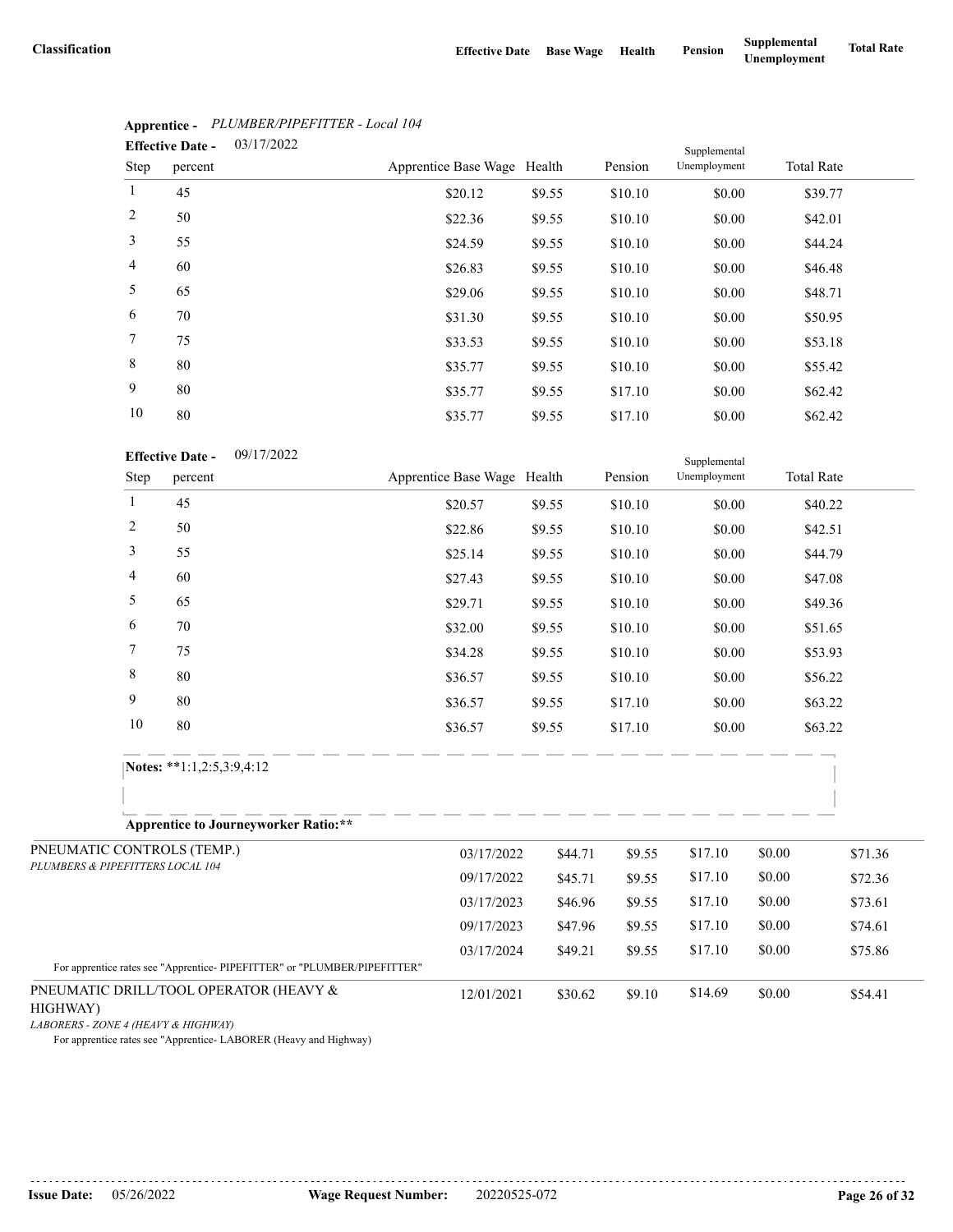| Classification                                                                  | <b>Effective Date</b> | <b>Base Wage</b> | Health  | Pension | Supplemental<br>Unemployment | <b>Total Rate</b> |
|---------------------------------------------------------------------------------|-----------------------|------------------|---------|---------|------------------------------|-------------------|
| POWDERMAN & BLASTER                                                             | 12/01/2021            | \$29.66          | \$9.10  | \$13.62 | \$0.00                       | \$52.38           |
| LABORERS - ZONE 4 (BUILDING & SITE)                                             | 06/01/2022            | \$30.48          | \$9.10  | \$13.62 | \$0.00                       | \$53.20           |
|                                                                                 | 12/01/2022            | \$31.29          | \$9.10  | \$13.62 | \$0.00                       | \$54.01           |
|                                                                                 | 06/01/2023            | \$32.11          | \$9.10  | \$13.62 | \$0.00                       | \$54.83           |
|                                                                                 | 12/01/2023            | \$32.92          | \$9.10  | \$13.62 | \$0.00                       | \$55.64           |
|                                                                                 | 06/01/2024            | \$33.74          | \$9.10  | \$13.62 | \$0.00                       | \$56.46           |
|                                                                                 | 12/01/2024            | \$34.55          | \$9.10  | \$13.62 | \$0.00                       | \$57.27           |
| For apprentice rates see "Apprentice-LABORER"                                   |                       |                  |         |         |                              |                   |
| POWDERMAN & BLASTER (HEAVY & HIGHWAY)<br>LABORERS - ZONE 4 (HEAVY & HIGHWAY)    | 12/01/2021            | \$31.37          | \$9.10  | \$14.69 | \$0.00                       | \$55.16           |
| For apprentice rates see "Apprentice-LABORER (Heavy and Highway)                |                       |                  |         |         |                              |                   |
| PUMP OPERATOR (CONCRETE)<br>OPERATING ENGINEERS LOCAL 98                        | 12/01/2021            | \$37.87          | \$12.47 | \$14.50 | \$0.00                       | \$64.84           |
|                                                                                 | 06/01/2022            | \$38.74          | \$12.47 | \$14.50 | \$0.00                       | \$65.71           |
|                                                                                 | 12/01/2022            | \$39.62          | \$12.47 | \$14.50 | \$0.00                       | \$66.59           |
|                                                                                 | 06/01/2023            | \$40.57          | \$12.47 | \$14.50 | \$0.00                       | \$67.54           |
|                                                                                 | 12/01/2023            | \$41.52          | \$12.47 | \$14.50 | \$0.00                       | \$68.49           |
| For apprentice rates see "Apprentice- OPERATING ENGINEERS"                      |                       |                  |         |         |                              |                   |
| PUMP OPERATOR (DEWATERING, OTHER)<br>OPERATING ENGINEERS LOCAL 98               | 12/01/2021            | \$37.34          | \$12.47 | \$14.50 | \$0.00                       | \$64.31           |
|                                                                                 | 06/01/2022            | \$38.21          | \$12.47 | \$14.50 | \$0.00                       | \$65.18           |
|                                                                                 | 12/01/2022            | \$39.09          | \$12.47 | \$14.50 | \$0.00                       | \$66.06           |
|                                                                                 | 06/01/2023            | \$40.04          | \$12.47 | \$14.50 | \$0.00                       | \$67.01           |
|                                                                                 | 12/01/2023            | \$40.99          | \$12.47 | \$14.50 | \$0.00                       | \$67.96           |
| For apprentice rates see "Apprentice- OPERATING ENGINEERS"                      |                       |                  |         |         |                              |                   |
| READY-MIX CONCRETE DRIVER<br>TEAMSTERS 404 - Construction Service (Northampton) | 05/01/2020            | \$22.44          | \$11.07 | \$6.50  | \$0.00                       | \$40.01           |
| RIDE-ON MOTORIZED BUGGY OPERATOR<br>LABORERS - ZONE 4 (BUILDING & SITE)         | 12/01/2021            | \$28.91          | \$9.10  | \$13.62 | \$0.00                       | \$51.63           |
|                                                                                 | 06/01/2022            | \$29.73          | \$9.10  | \$13.62 | \$0.00                       | \$52.45           |
|                                                                                 | 12/01/2022            | \$30.54          | \$9.10  | \$13.62 | \$0.00                       | \$53.26           |
|                                                                                 | 06/01/2023            | \$31.36          | \$9.10  | \$13.62 | \$0.00                       | \$54.08           |
|                                                                                 | 12/01/2023            | \$32.17          | \$9.10  | \$13.62 | \$0.00                       | \$54.89           |
|                                                                                 | 06/01/2024            | \$32.99          | \$9.10  | \$13.62 | \$0.00                       | \$55.71           |
| For apprentice rates see "Apprentice- LABORER"                                  | 12/01/2024            | \$33.80          | \$9.10  | \$13.62 | \$0.00                       | \$56.52           |
| ROLLER OPERATOR                                                                 | 12/01/2021            | \$36.73          | \$12.47 | \$14.50 | \$0.00                       | \$63.70           |
| OPERATING ENGINEERS LOCAL 98                                                    | 06/01/2022            | \$37.60          | \$12.47 | \$14.50 | \$0.00                       | \$64.57           |
|                                                                                 | 12/01/2022            | \$38.48          | \$12.47 | \$14.50 | \$0.00                       | \$65.45           |
|                                                                                 | 06/01/2023            | \$39.43          | \$12.47 | \$14.50 | \$0.00                       | \$66.40           |
|                                                                                 | 12/01/2023            | \$40.38          | \$12.47 | \$14.50 | \$0.00                       | \$67.35           |
| For apprentice rates see "Apprentice- OPERATING ENGINEERS"                      |                       |                  |         |         |                              |                   |
| ROOFER (Coal tar pitch)<br>ROOFERS LOCAL 248                                    | 07/16/2021            | \$34.66          | \$12.28 | \$16.73 | \$0.00                       | \$63.67           |
| For apprentice rates see "Apprentice-ROOFER"                                    |                       |                  |         |         |                              |                   |
| ROOFER (Inc.Roofer Waterproofng &Roofer Damproofg)<br>ROOFERS LOCAL 248         | 07/16/2021            | \$34.16          | \$12.28 | \$16.23 | \$0.00                       | \$62.67           |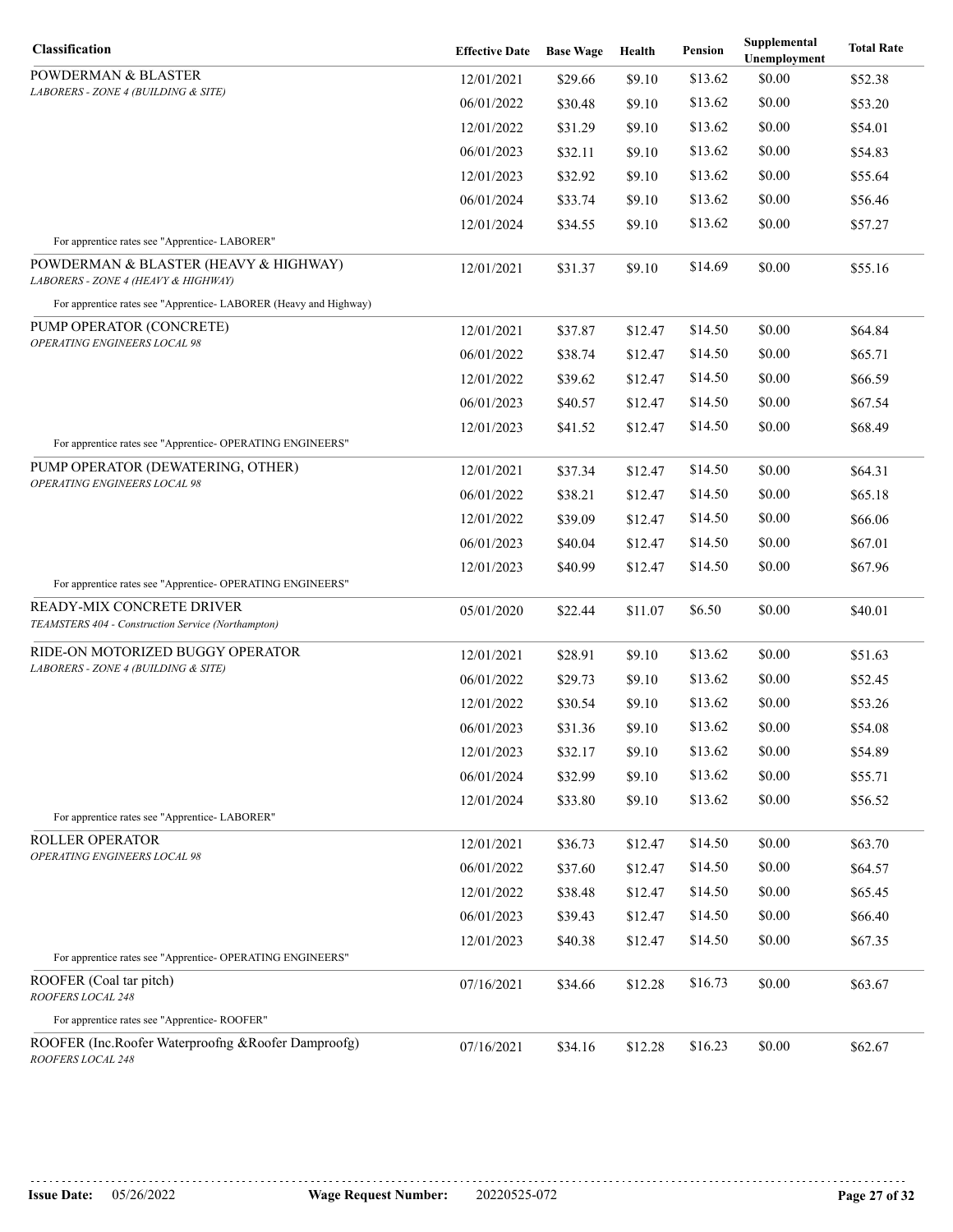|                                                            |                    | Apprentice - ROOFER - Local 248                            |                             |         |         |                              |        |                   |         |
|------------------------------------------------------------|--------------------|------------------------------------------------------------|-----------------------------|---------|---------|------------------------------|--------|-------------------|---------|
|                                                            | Step               | 07/16/2021<br><b>Effective Date -</b><br>percent           | Apprentice Base Wage Health |         | Pension | Supplemental<br>Unemployment |        | <b>Total Rate</b> |         |
| $\mathbf{1}$                                               |                    | 60                                                         | \$20.50                     | \$12.28 | \$0.00  | \$0.00                       |        | \$32.78           |         |
| 2                                                          |                    | 65                                                         | \$22.20                     | \$12.28 | \$16.23 | \$0.00                       |        | \$50.71           |         |
| 3                                                          |                    | 70                                                         | \$23.91                     | \$12.28 | \$16.23 | \$0.00                       |        | \$52.42           |         |
| 4                                                          |                    | 75                                                         | \$25.62                     | \$12.28 | \$16.23 | \$0.00                       |        | \$54.13           |         |
| 5                                                          |                    | 80                                                         | \$27.33                     | \$12.28 | \$16.23 | \$0.00                       |        | \$55.84           |         |
| 6                                                          |                    | 85                                                         | \$29.04                     | \$12.28 | \$16.23 | \$0.00                       |        | \$57.55           |         |
|                                                            | 7<br>90<br>8<br>95 |                                                            | \$30.74                     | \$12.28 | \$16.23 | \$0.00                       |        | \$59.25           |         |
|                                                            |                    |                                                            | \$32.45                     | \$12.28 | \$16.23 | \$0.00                       |        | \$60.96           |         |
|                                                            | Notes:             |                                                            |                             |         |         |                              |        |                   |         |
|                                                            |                    | Steps are 750 hrs. Roofer(Tear Off)1:1; Same as above      |                             |         |         |                              |        |                   |         |
|                                                            |                    | <b>Apprentice to Journeyworker Ratio:1:3</b>               |                             |         |         |                              |        |                   |         |
| ROOFERS LOCAL 248                                          |                    | ROOFER SLATE / TILE / PRECAST CONCRETE                     | 07/16/2021                  | \$34.66 | \$12.28 | \$16.73                      | \$0.00 |                   | \$63.67 |
|                                                            |                    | For apprentice rates see "Apprentice-ROOFER"               |                             |         |         |                              |        |                   |         |
| <b>SCRAPER</b>                                             |                    |                                                            | 12/01/2021                  | \$37.34 | \$12.47 | \$14.50                      | \$0.00 |                   | \$64.31 |
| OPERATING ENGINEERS LOCAL 98                               |                    |                                                            | 06/01/2022                  | \$38.21 | \$12.47 | \$14.50                      | \$0.00 |                   | \$65.18 |
|                                                            |                    |                                                            | 12/01/2022                  | \$39.09 | \$12.47 | \$14.50                      | \$0.00 |                   | \$66.06 |
|                                                            |                    |                                                            | 06/01/2023                  | \$40.04 | \$12.47 | \$14.50                      | \$0.00 |                   | \$67.01 |
|                                                            |                    | For apprentice rates see "Apprentice- OPERATING ENGINEERS" | 12/01/2023                  | \$40.99 | \$12.47 | \$14.50                      | \$0.00 |                   | \$67.96 |
|                                                            |                    | SELF-POWERED ROLLERS AND COMPACTORS                        | 12/01/2021                  | \$36.73 | \$12.47 | \$14.50                      | \$0.00 |                   | \$63.70 |
| (TAMPERS)<br>OPERATING ENGINEERS LOCAL 98                  |                    |                                                            | 06/01/2022                  | \$37.60 | \$12.47 | \$14.50                      | \$0.00 |                   | \$64.57 |
|                                                            |                    |                                                            | 12/01/2022                  | \$38.48 | \$12.47 | \$14.50                      | \$0.00 |                   | \$65.45 |
|                                                            |                    |                                                            | 06/01/2023                  | \$39.43 | \$12.47 | \$14.50                      | \$0.00 |                   | \$66.40 |
|                                                            |                    |                                                            | 12/01/2023                  | \$40.38 | \$12.47 | \$14.50                      | \$0.00 |                   | \$67.35 |
|                                                            |                    | For apprentice rates see "Apprentice- OPERATING ENGINEERS" |                             |         |         |                              |        |                   |         |
| SELF-PROPELLED POWER BROOM<br>OPERATING ENGINEERS LOCAL 98 |                    |                                                            | 12/01/2021                  | \$34.11 | \$12.47 | \$14.50                      | \$0.00 |                   | \$61.08 |
|                                                            |                    |                                                            | 06/01/2022                  | \$34.98 | \$12.47 | \$14.50                      | \$0.00 |                   | \$61.95 |
|                                                            |                    |                                                            | 12/01/2022                  | \$35.86 | \$12.47 | \$14.50                      | \$0.00 |                   | \$62.83 |
|                                                            |                    |                                                            | 06/01/2023                  | \$36.81 | \$12.47 | \$14.50                      | \$0.00 |                   | \$63.78 |
|                                                            |                    | For apprentice rates see "Apprentice- OPERATING ENGINEERS" | 12/01/2023                  | \$37.76 | \$12.47 | \$14.50                      | \$0.00 |                   | \$64.73 |
| SHEETMETAL WORKER                                          |                    |                                                            |                             |         |         | \$17.33                      |        |                   |         |
| SHEETMETAL WORKERS LOCAL 63                                |                    |                                                            | 01/01/2022                  | \$39.29 | \$10.64 |                              | \$2.02 |                   | \$69.28 |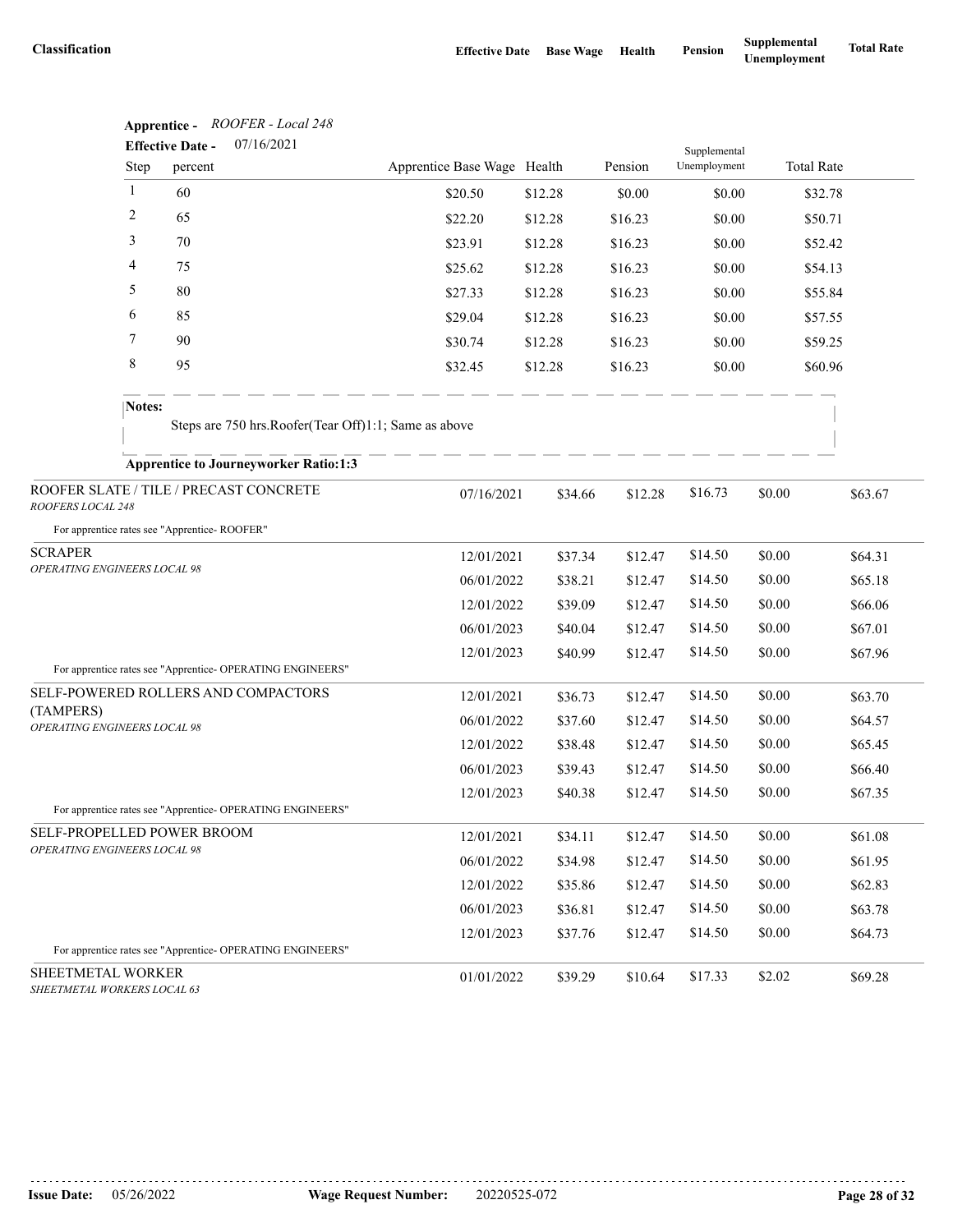|                                       | <b>Effective Date -</b>     | 01/01/2022                                   |                             |         |         | Supplemental |        |                   |
|---------------------------------------|-----------------------------|----------------------------------------------|-----------------------------|---------|---------|--------------|--------|-------------------|
| Step                                  | percent                     |                                              | Apprentice Base Wage Health |         | Pension | Unemployment |        | <b>Total Rate</b> |
| $\mathbf{1}$                          | 45                          |                                              | \$17.68                     | \$4.79  | \$4.67  | \$0.81       |        | \$27.95           |
| $\overline{c}$                        | 50                          |                                              | \$19.65                     | \$5.32  | \$5.19  | \$0.90       |        | \$31.06           |
| 3                                     | 55                          |                                              | \$21.61                     | \$5.85  | \$9.33  | \$1.10       |        | \$37.89           |
| 4                                     | 60                          |                                              | \$23.57                     | \$6.38  | \$9.33  | \$1.18       |        | \$40.46           |
| 5                                     | 65                          |                                              | \$25.54                     | \$6.92  | \$9.33  | \$1.25       |        | \$43.04           |
| 6                                     | 70                          |                                              | \$27.50                     | \$7.45  | \$9.33  | \$1.33       |        | \$45.61           |
| 7                                     | 75                          |                                              | \$29.47                     | \$7.98  | \$9.33  | \$1.40       |        | \$48.18           |
| 8                                     | 80                          |                                              | \$31.43                     | \$8.51  | \$16.29 | \$1.69       |        | \$57.92           |
| 9                                     | 85                          |                                              | \$33.40                     | \$9.04  | \$16.29 | \$1.76       |        | \$60.49           |
| 10                                    | 90                          |                                              | \$35.36                     | \$9.58  | \$16.29 | \$1.84       |        | \$63.07           |
|                                       | Notes:                      |                                              |                             |         |         |              |        |                   |
|                                       |                             |                                              |                             |         |         |              |        |                   |
|                                       |                             | <b>Apprentice to Journeyworker Ratio:1:3</b> |                             |         |         |              |        |                   |
| TEAMSTERS JOINT COUNCIL NO. 10 ZONE B |                             | SPECIALIZED EARTH MOVING EQUIP < 35 TONS     | 12/01/2021                  | \$36.24 | \$13.41 | \$16.01      | \$0.00 | \$65.66           |
| TEAMSTERS JOINT COUNCIL NO. 10 ZONE B |                             | SPECIALIZED EARTH MOVING EQUIP > 35 TONS     | 12/01/2021                  | \$36.53 | \$13.41 | \$16.01      | \$0.00 | \$65.95           |
| SPRINKLER FITTER                      | SPRINKLER FITTERS LOCAL 669 |                                              | 04/01/2021                  | \$43.14 | \$10.55 | \$16.41      | \$0.00 | \$70.10           |

# **Apprentice -** *SHEET METAL WORKER - Local 63*

| Step   | <b>Effective Date -</b><br>percent | 04/01/2021                                   | Apprentice Base Wage Health |         | Pension | Supplemental<br>Unemployment | <b>Total Rate</b> |
|--------|------------------------------------|----------------------------------------------|-----------------------------|---------|---------|------------------------------|-------------------|
| 1      | 45                                 |                                              | \$19.41                     | \$7.75  | \$0.00  | \$0.00                       | \$27.16           |
| 2      | 50                                 |                                              | \$21.57                     | \$7.75  | \$0.00  | \$0.00                       | \$29.32           |
| 3      | 55                                 |                                              | \$23.73                     | \$10.55 | \$8.15  | \$0.00                       | \$42.43           |
| 4      | 60                                 |                                              | \$25.88                     | \$10.55 | \$8.15  | \$0.00                       | \$44.58           |
| 5      | 65                                 |                                              | \$28.04                     | \$10.55 | \$8.40  | \$0.00                       | \$46.99           |
| 6      | 70                                 |                                              | \$30.20                     | \$10.55 | \$8.40  | \$0.00                       | \$49.15           |
| 7      | 75                                 |                                              | \$32.36                     | \$10.55 | \$8.40  | \$0.00                       | \$51.31           |
| 8      | 80                                 |                                              | \$34.51                     | \$10.55 | \$8.40  | \$0.00                       | \$53.46           |
| 9      | 85                                 |                                              | \$36.67                     | \$10.55 | \$8.40  | \$0.00                       | \$55.62           |
| 10     | 90                                 |                                              | \$38.83                     | \$10.55 | \$8.40  | \$0.00                       | \$57.78           |
| Notes: |                                    |                                              |                             |         |         |                              |                   |
|        |                                    |                                              |                             |         |         |                              |                   |
|        |                                    | <b>Apprentice to Journeyworker Ratio:1:1</b> |                             |         |         |                              |                   |

# **Apprentice -** *SPRINKLER FITTER - Local 669*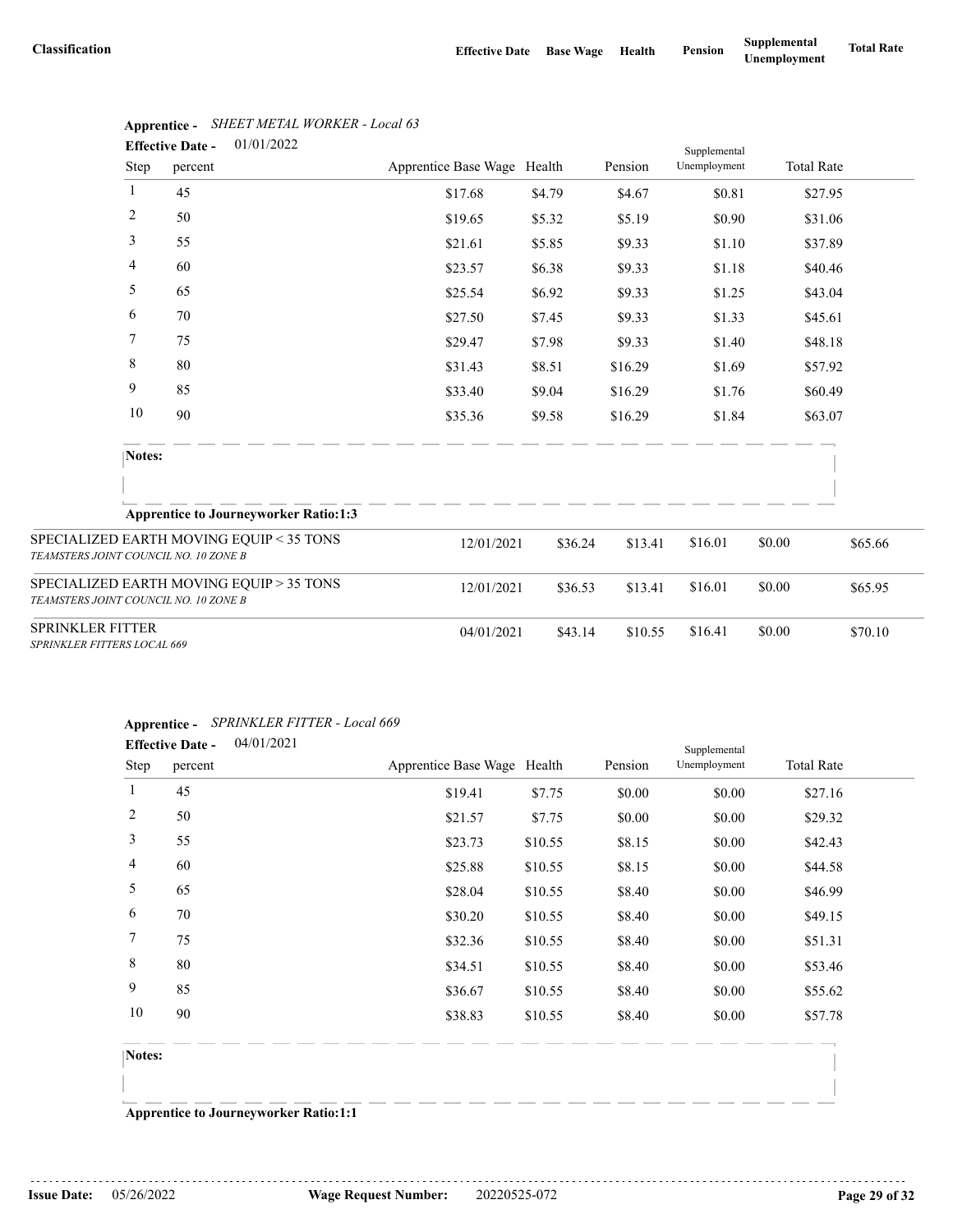| <b>Classification</b>        | <b>Effective Date</b> | <b>Base Wage</b> | Health  | Pension | Supplemental<br>Unemplovment | <b>Total Rate</b> |
|------------------------------|-----------------------|------------------|---------|---------|------------------------------|-------------------|
| TELECOMMUNICATION TECHNICIAN | 01/02/2022            | \$45.81          | \$12.00 | \$13.42 | \$0.00                       | \$71.23           |
| <i>ELECTRICIANS LOCAL 7</i>  | 07/03/2022            | \$46.41          | \$12.25 | \$13.69 | \$0.00                       | \$72.35           |
|                              | 01/01/2023            | \$47.01          | \$12.50 | \$13.96 | \$0.00                       | \$73.47           |

| <b>Effective Date -</b> |         | 01/02/2022 |                             |         |         | Supplemental |                   |  |  |
|-------------------------|---------|------------|-----------------------------|---------|---------|--------------|-------------------|--|--|
| Step                    | percent |            | Apprentice Base Wage Health |         | Pension | Unemployment | <b>Total Rate</b> |  |  |
|                         | 40      |            | \$18.32                     | \$6.60  | \$0.54  | \$0.00       | \$25.46           |  |  |
| 2                       | 45      |            | \$20.61                     | \$6.60  | \$0.61  | \$0.00       | \$27.82           |  |  |
| 3                       | 50      |            | \$22.91                     | \$12.00 | \$7.13  | \$0.00       | \$42.04           |  |  |
| $\overline{4}$          | 55      |            | \$25.20                     | \$12.00 | \$7.20  | \$0.00       | \$44.40           |  |  |
| 5                       | 65      |            | \$29.78                     | \$12.00 | \$9.01  | \$0.00       | \$50.79           |  |  |
| 6                       | 70      |            | \$32.07                     | \$12.00 | \$10.20 | \$0.00       | \$54.27           |  |  |

# **Apprentice -** *TELECOMMUNICATION TECHNICIAN - Local 7*

|                                                                             | 07/03/2022<br><b>Effective Date -</b>        |                             |         |         | Supplemental |                   |         |
|-----------------------------------------------------------------------------|----------------------------------------------|-----------------------------|---------|---------|--------------|-------------------|---------|
| Step                                                                        | percent                                      | Apprentice Base Wage Health |         | Pension | Unemployment | <b>Total Rate</b> |         |
|                                                                             | 40                                           | \$18.56                     | \$7.35  | \$0.56  | \$0.00       | \$26.47           |         |
| 2                                                                           | 45                                           | \$20.88                     | \$7.35  | \$0.63  | \$0.00       | \$28.86           |         |
| 3                                                                           | 50                                           | \$23.21                     | \$12.25 | \$7.20  | \$0.00       | \$42.66           |         |
| 4                                                                           | 55                                           | \$25.53                     | \$12.25 | \$7.27  | \$0.00       | \$45.05           |         |
| 5                                                                           | 65                                           | \$30.17                     | \$12.25 | \$9.14  | \$0.00       | \$51.56           |         |
| 6                                                                           | 70                                           | \$32.49                     | \$12.25 | \$10.37 | \$0.00       | \$55.11           |         |
| Notes:                                                                      | Steps are 800 hours                          |                             |         |         |              |                   |         |
|                                                                             | <b>Apprentice to Journeyworker Ratio:1:1</b> |                             |         |         |              |                   |         |
| <b>TERRAZZO FINISHERS</b><br>BRICKLAYERS LOCAL 3 (SPR/PITT) - MARBLE & TILE |                                              | 02/01/2022                  | \$56.09 | \$11.39 | \$22.34      | \$0.00            | \$89.82 |

|                          |                                                | $\Delta$ pprennee - TERRALEO PHYDRER-Local 5 Marvier Hie (Spr/Fu) |         |         |              |                   |  |
|--------------------------|------------------------------------------------|-------------------------------------------------------------------|---------|---------|--------------|-------------------|--|
|                          | 02/01/2022<br><b>Effective Date -</b>          |                                                                   |         |         | Supplemental |                   |  |
| Step                     | percent                                        | Apprentice Base Wage Health                                       |         | Pension | Unemployment | <b>Total Rate</b> |  |
|                          | 50                                             | \$28.05                                                           | \$11.39 | \$22.34 | \$0.00       | \$61.78           |  |
| 2                        | 60                                             | \$33.65                                                           | \$11.39 | \$22.34 | \$0.00       | \$67.38           |  |
| 3                        | 70                                             | \$39.26                                                           | \$11.39 | \$22.34 | \$0.00       | \$72.99           |  |
| 4                        | 80                                             | \$44.87                                                           | \$11.39 | \$22.34 | \$0.00       | \$78.60           |  |
| 5                        | 90                                             | \$50.48                                                           | \$11.39 | \$22.34 | \$0.00       | \$84.21           |  |
| Notes:                   |                                                |                                                                   |         |         |              |                   |  |
|                          |                                                |                                                                   |         |         |              |                   |  |
|                          | <b>Apprentice to Journeyworker Ratio:1:5</b>   |                                                                   |         |         |              |                   |  |
| <b>TERRAZZO MECHANIC</b> | BRICKLAYERS LOCAL 3 (SPR/PITT) - MARBLE & TILE | 02/01/2022                                                        | \$57.17 | \$11.39 | \$22.31      | \$0.00<br>\$90.87 |  |

# **Apprentice -** *TERRAZZO FINISHER-Local 3 Marble/Tile (Spr/Ptt)*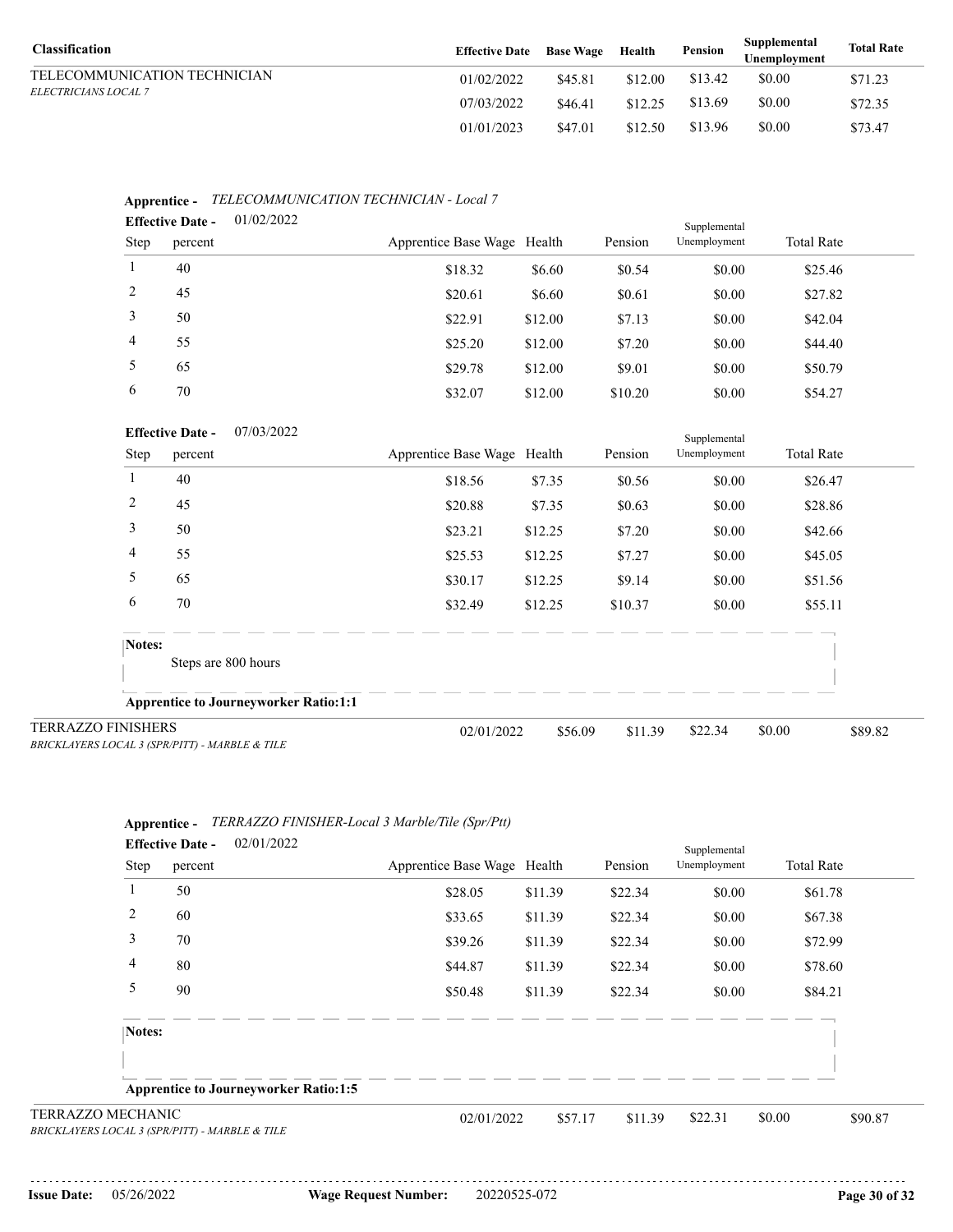|                                                                              |              | <b>Effective Date -</b> | 02/01/2022                                                        |                             |         |         | Supplemental |        |                   |  |
|------------------------------------------------------------------------------|--------------|-------------------------|-------------------------------------------------------------------|-----------------------------|---------|---------|--------------|--------|-------------------|--|
|                                                                              | Step         | percent                 |                                                                   | Apprentice Base Wage Health |         | Pension | Unemployment |        | <b>Total Rate</b> |  |
|                                                                              | $\mathbf{1}$ | 50                      |                                                                   | \$28.59                     | \$11.39 | \$22.31 | \$0.00       |        | \$62.29           |  |
|                                                                              | 2            | 60                      |                                                                   | \$34.30                     | \$11.39 | \$22.31 | \$0.00       |        | \$68.00           |  |
|                                                                              | 3            | 70                      |                                                                   | \$40.02                     | \$11.39 | \$22.31 | \$0.00       |        | \$73.72           |  |
|                                                                              | 4            | 80                      |                                                                   | \$45.74                     | \$11.39 | \$22.31 | \$0.00       |        | \$79.44           |  |
|                                                                              | 5            | 90                      |                                                                   | \$51.45                     | \$11.39 | \$22.31 | \$0.00       |        | \$85.15           |  |
|                                                                              | Notes:       |                         |                                                                   |                             |         |         |              |        |                   |  |
|                                                                              |              |                         |                                                                   |                             |         |         |              |        |                   |  |
|                                                                              |              |                         | <b>Apprentice to Journeyworker Ratio:1:5</b>                      |                             |         |         |              |        |                   |  |
| TEST BORING DRILLER<br>LABORERS - FOUNDATION AND MARINE                      |              |                         |                                                                   | 12/01/2021                  | \$42.58 | \$9.10  | \$17.72      | \$0.00 | \$69.40           |  |
| For apprentice rates see "Apprentice-LABORER"                                |              |                         |                                                                   |                             |         |         |              |        |                   |  |
| TEST BORING DRILLER HELPER<br>LABORERS - FOUNDATION AND MARINE               |              |                         |                                                                   | 12/01/2021                  | \$41.30 | \$9.10  | \$17.72      | \$0.00 | \$68.12           |  |
| For apprentice rates see "Apprentice-LABORER"                                |              |                         |                                                                   |                             |         |         |              |        |                   |  |
| <b>TEST BORING LABORER</b><br><b>LABORERS - FOUNDATION AND MARINE</b>        |              |                         |                                                                   | 12/01/2021                  | \$41.18 | \$9.10  | \$17.72      | \$0.00 | \$68.00           |  |
| For apprentice rates see "Apprentice-LABORER"                                |              |                         |                                                                   |                             |         |         |              |        |                   |  |
| <b>TRACTORS</b><br>OPERATING ENGINEERS LOCAL 98                              |              |                         |                                                                   | 12/01/2021                  | \$36.73 | \$12.47 | \$14.50      | \$0.00 | \$63.70           |  |
|                                                                              |              |                         |                                                                   | 06/01/2022                  | \$37.60 | \$12.47 | \$14.50      | \$0.00 | \$64.57           |  |
|                                                                              |              |                         |                                                                   | 12/01/2022                  | \$38.48 | \$12.47 | \$14.50      | \$0.00 | \$65.45           |  |
|                                                                              |              |                         |                                                                   | 06/01/2023                  | \$39.43 | \$12.47 | \$14.50      | \$0.00 | \$66.40           |  |
|                                                                              |              |                         |                                                                   | 12/01/2023                  | \$40.38 | \$12.47 | \$14.50      | \$0.00 | \$67.35           |  |
|                                                                              |              |                         | For apprentice rates see "Apprentice- OPERATING ENGINEERS"        |                             |         |         |              |        |                   |  |
| TRAILERS FOR EARTH MOVING EQUIPMENT<br>TEAMSTERS JOINT COUNCIL NO. 10 ZONE B |              |                         |                                                                   | 12/01/2021                  | \$36.82 | \$13.41 | \$16.01      | \$0.00 | \$66.24           |  |
| TUNNEL WORK - COMPRESSED AIR<br>LABORERS (COMPRESSED AIR)                    |              |                         |                                                                   | 12/01/2021                  | \$53.41 | \$9.10  | \$18.17      | \$0.00 | \$80.68           |  |
| For apprentice rates see "Apprentice-LABORER"                                |              |                         |                                                                   |                             |         |         |              |        |                   |  |
| LABORERS (COMPRESSED AIR)                                                    |              |                         | TUNNEL WORK - COMPRESSED AIR (HAZ. WASTE)                         | 12/01/2021                  | \$55.41 | \$9.10  | \$18.17      | \$0.00 | \$82.68           |  |
| For apprentice rates see "Apprentice- LABORER"                               |              |                         |                                                                   |                             |         |         |              |        |                   |  |
| TUNNEL WORK - FREE AIR<br><b>LABORERS (FREE AIR TUNNEL)</b>                  |              |                         |                                                                   | 12/01/2021                  | \$45.48 | \$9.10  | \$18.17      | \$0.00 | \$72.75           |  |
| For apprentice rates see "Apprentice-LABORER"                                |              |                         |                                                                   |                             |         |         |              |        |                   |  |
| TUNNEL WORK - FREE AIR (HAZ. WASTE)<br><b>LABORERS (FREE AIR TUNNEL)</b>     |              |                         |                                                                   | 12/01/2021                  | \$47.48 | \$9.10  | \$18.17      | \$0.00 | \$74.75           |  |
| For apprentice rates see "Apprentice-LABORER"                                |              |                         |                                                                   |                             |         |         |              |        |                   |  |
| VAC-HAUL<br>TEAMSTERS JOINT COUNCIL NO. 10 ZONE B                            |              |                         |                                                                   | 12/01/2021                  | \$36.24 | \$13.41 | \$16.01      | \$0.00 | \$65.66           |  |
| LABORERS - ZONE 4 (HEAVY & HIGHWAY)                                          |              |                         | WAGON DRILL OPERATOR (HEAVY & HIGHWAY)                            | 12/01/2021                  | \$30.62 | \$9.10  | \$14.69      | \$0.00 | \$54.41           |  |
|                                                                              |              |                         | For apprentice rates see "Apprentice- LABORER (Heavy and Highway) |                             |         |         |              |        |                   |  |

|     |  | <b>Apprentice -</b> TERRAZZO MECH - Local 3 Marble/Tile (Spr/Pitt) |             |  |
|-----|--|--------------------------------------------------------------------|-------------|--|
| ___ |  |                                                                    | 0.210110000 |  |